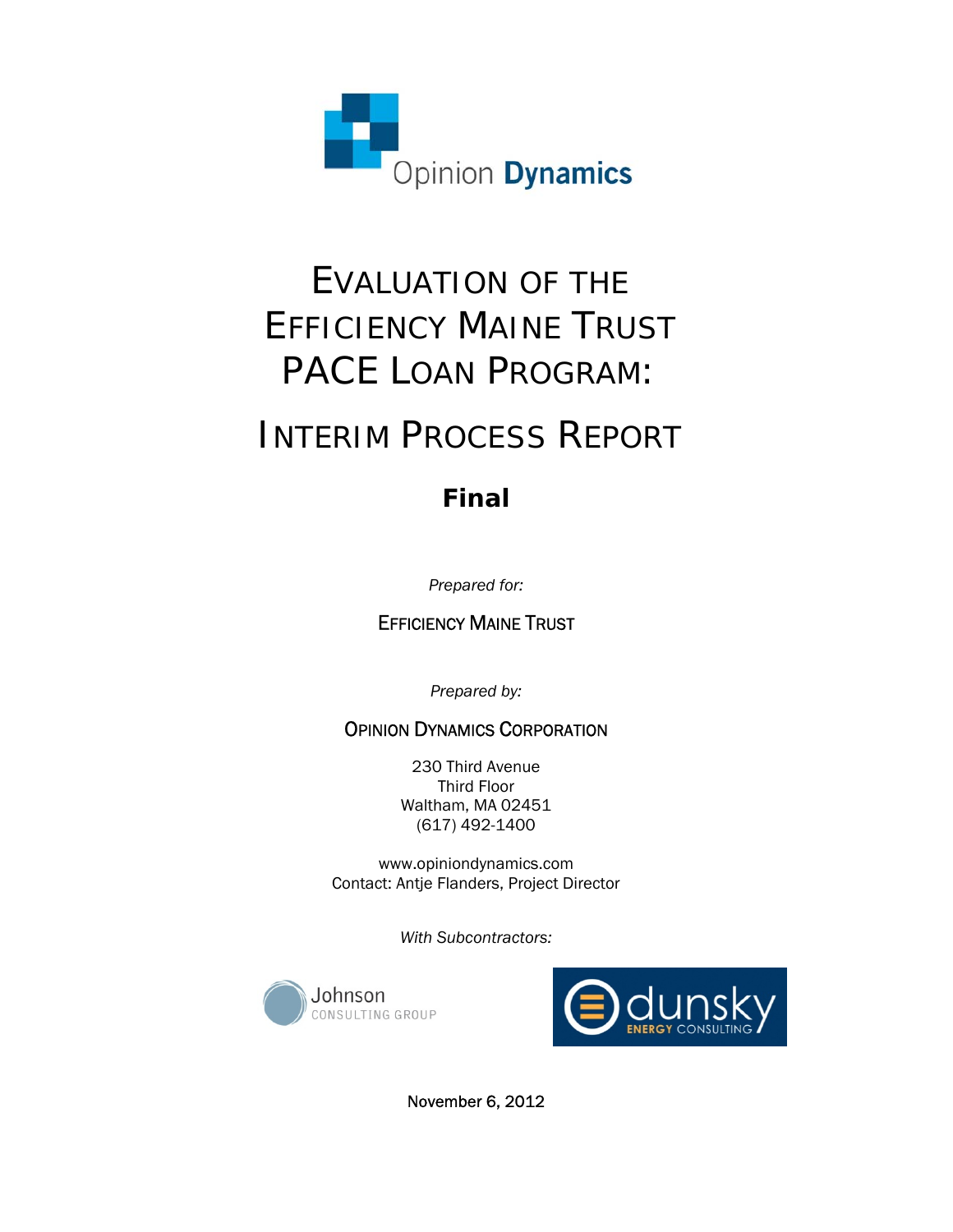#### *Acknowledgment*:

This material is based upon work supported by the Department of Energy under Award Number DE-EE0003560.

#### *Disclaimer*:

This report was prepared as an account of work sponsored by an agency of the United States Government. Neither the United States Government nor any agency thereof, nor any of their employees, makes any warranty, express or implied, or assumes any legal liability or responsibility for the accuracy, completeness, or usefulness of any information, apparatus, product, or process disclosed, or represents that its use would not infringe privately owned rights. Reference herein to any specific commercial product, process, or service by trade name, trademark, manufacturer, or otherwise does not necessarily constitute or imply its endorsement, recommendation, or favoring by the United States Government or any agency thereof. The views and opinions of authors expressed herein do not necessarily state or reflect those of the United States Government or any agency thereof.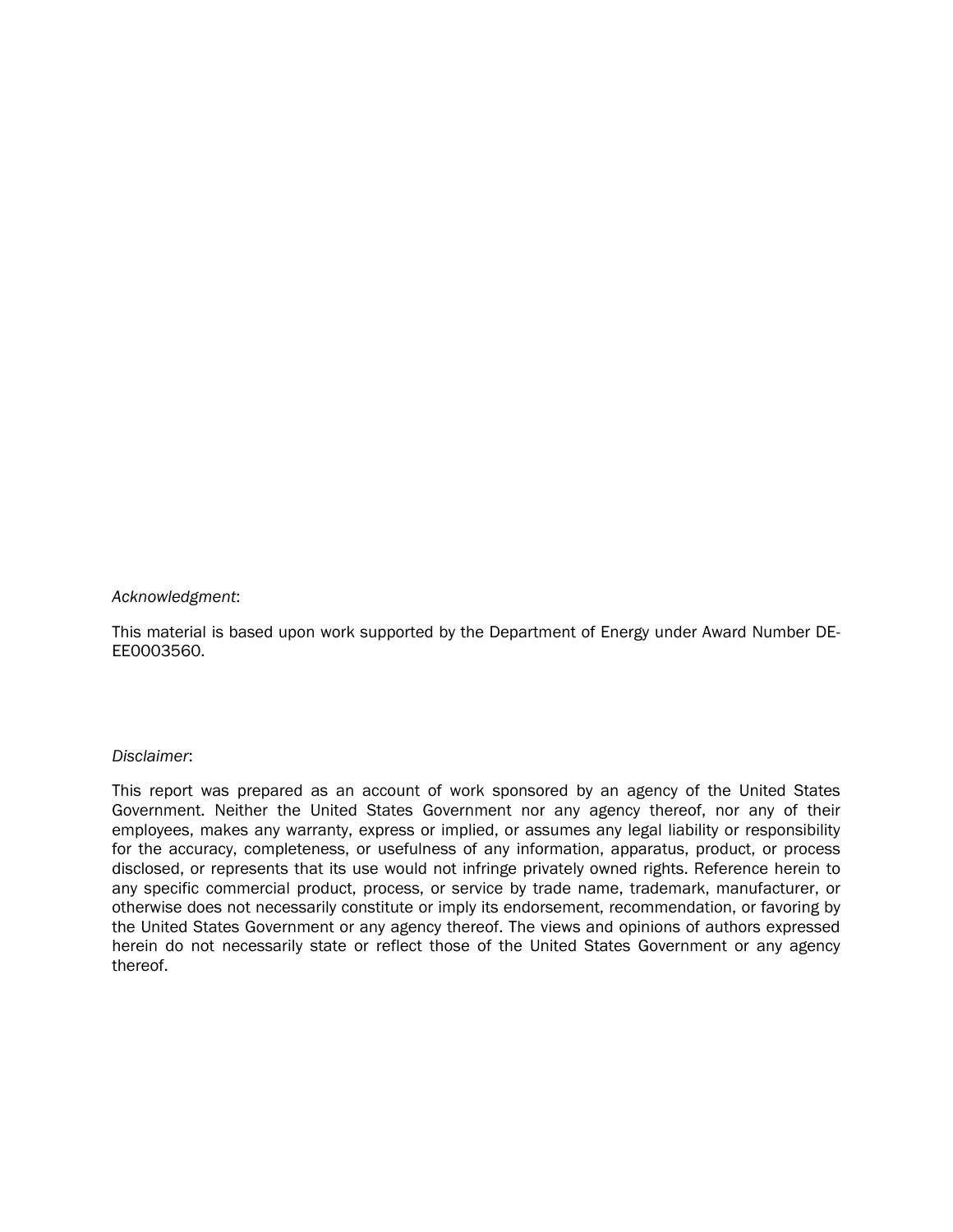# **TABLE OF CONTENTS**

| 1. |                  |                                                      |
|----|------------------|------------------------------------------------------|
|    |                  |                                                      |
|    | 1.2 <sub>2</sub> |                                                      |
|    | 1.3              |                                                      |
|    | 1.4              |                                                      |
| 2. |                  |                                                      |
|    | 2.1              |                                                      |
|    | $2.2^{\circ}$    |                                                      |
|    | 2.3              |                                                      |
| 3. |                  |                                                      |
| 4. |                  |                                                      |
|    |                  |                                                      |
|    | 4.2              |                                                      |
|    | 4.3              |                                                      |
|    | 4.4              |                                                      |
|    | 4.5              |                                                      |
|    | 4.6              |                                                      |
|    | 4.7              |                                                      |
| 5. |                  |                                                      |
| 6. |                  |                                                      |
|    |                  | APPENDIX A: SURVEY DISPOSITIONS AND RESPONSE RATES58 |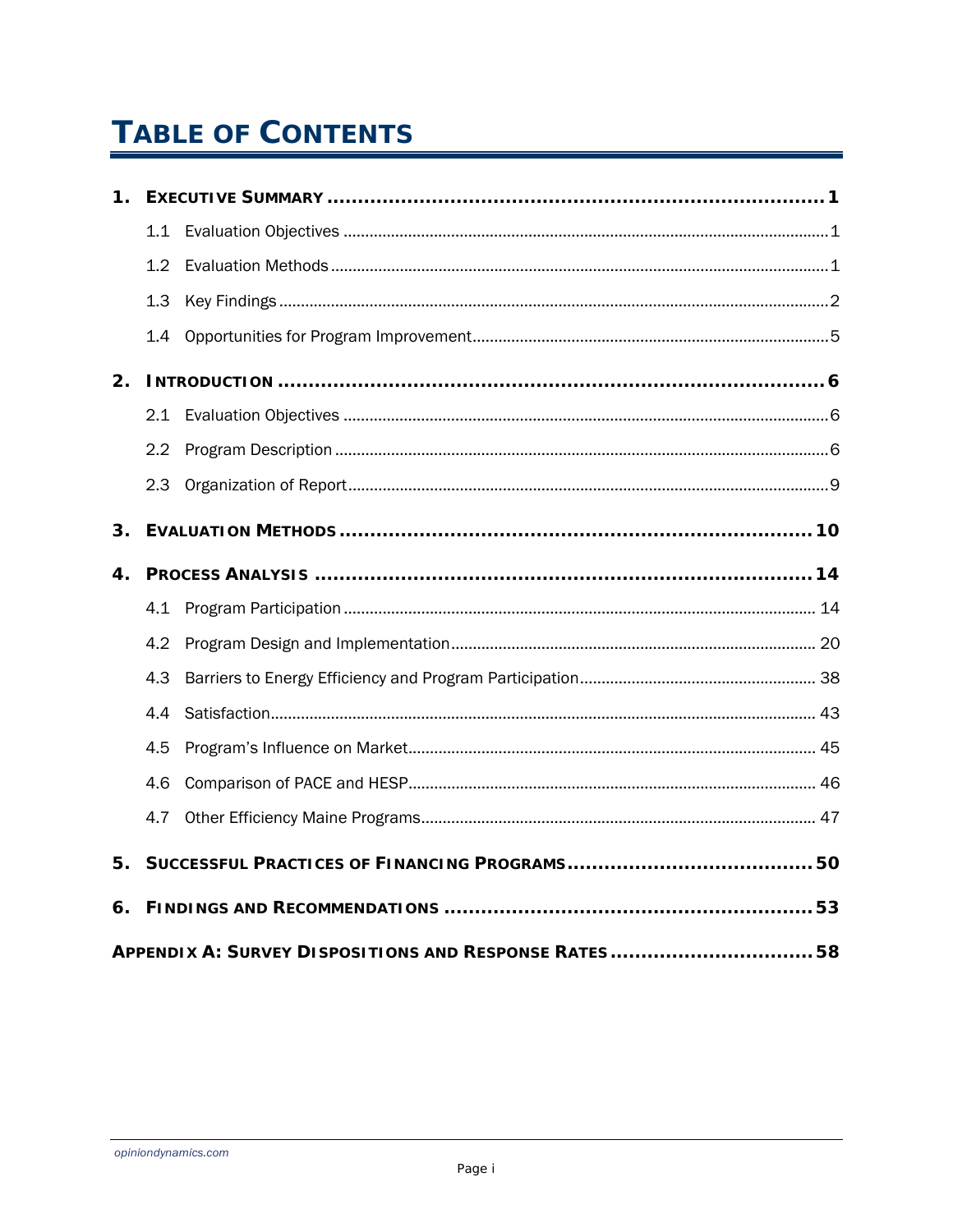# **TABLE OF TABLES**

| Table 4-1. Building Characteristics of Maine Residents and Program Participants 18             |  |
|------------------------------------------------------------------------------------------------|--|
|                                                                                                |  |
|                                                                                                |  |
|                                                                                                |  |
|                                                                                                |  |
|                                                                                                |  |
| Table 4-7. Obstacles Faced in Trying to Save Energy in Home (Multiple Response)  40            |  |
| Table 4-8. Reasons for Not Applying for a PACE or PowerSaver Loan (Multiple Response) 41       |  |
| Table 4-9. Change in Participants' Energy Bills and Comfort Level Since Making Improvements 43 |  |
|                                                                                                |  |
| Table 4-11. Interest in Efficiency Maine's PowerSaver and Direct Install Programs  48          |  |
|                                                                                                |  |
|                                                                                                |  |
|                                                                                                |  |
|                                                                                                |  |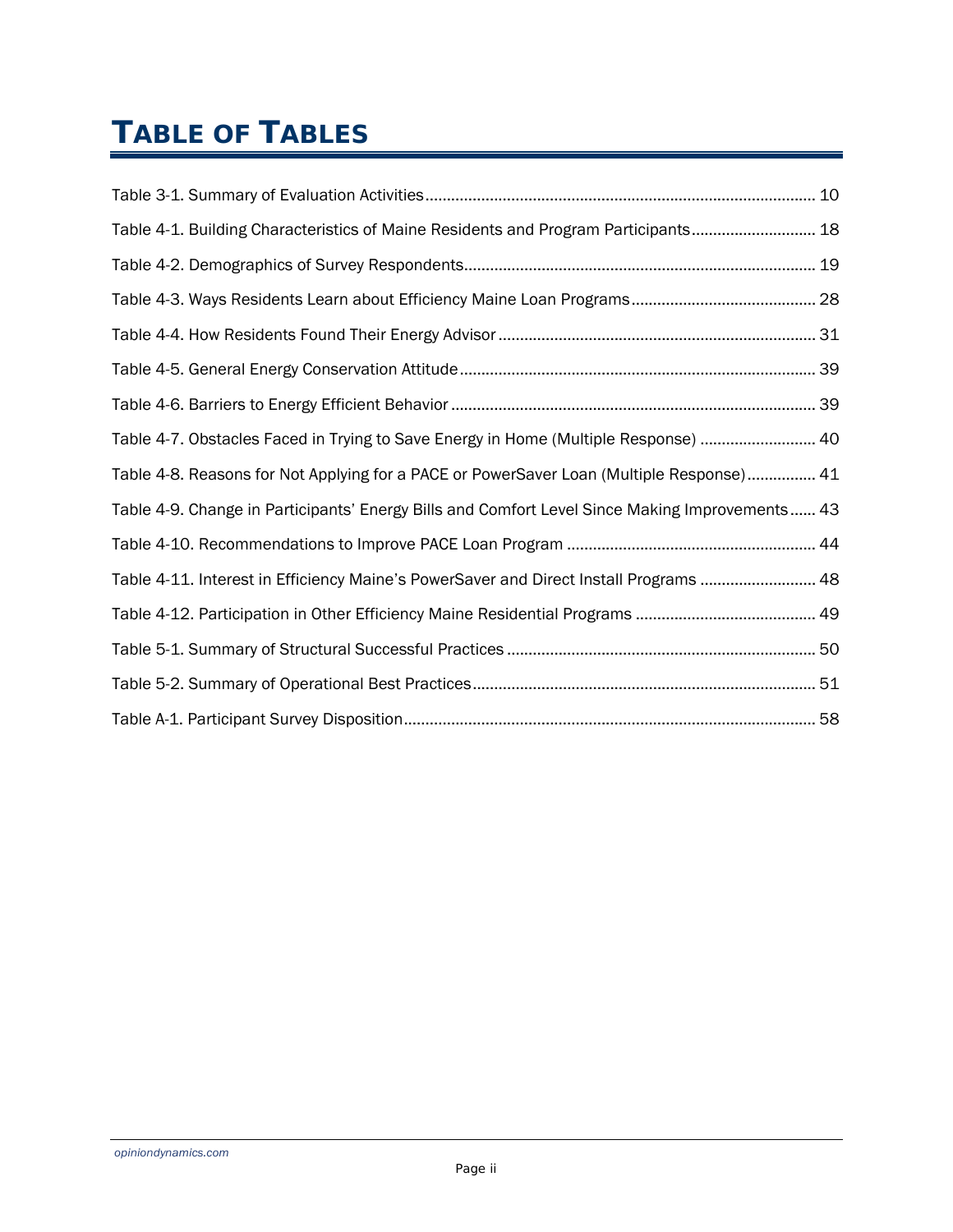# **TABLE OF FIGURES**

| Figure 4-6. Influence of Financing Aspects on Decision to Apply for PACE Loan  22              |
|------------------------------------------------------------------------------------------------|
|                                                                                                |
| Figure 4-8. Ease of Completing Paperwork and Providing Documentation for PACE Loan 26          |
|                                                                                                |
| Figure 4-10. Change in Awareness of Home Energy Efficiency as a Result of Home Energy Audit 32 |
|                                                                                                |
| Figure 4-12. Influence of Program Components on Decision to Make Improvements 34               |
| Figure 4-13. Share of Participants with Recommended and Installed Measures 35                  |
|                                                                                                |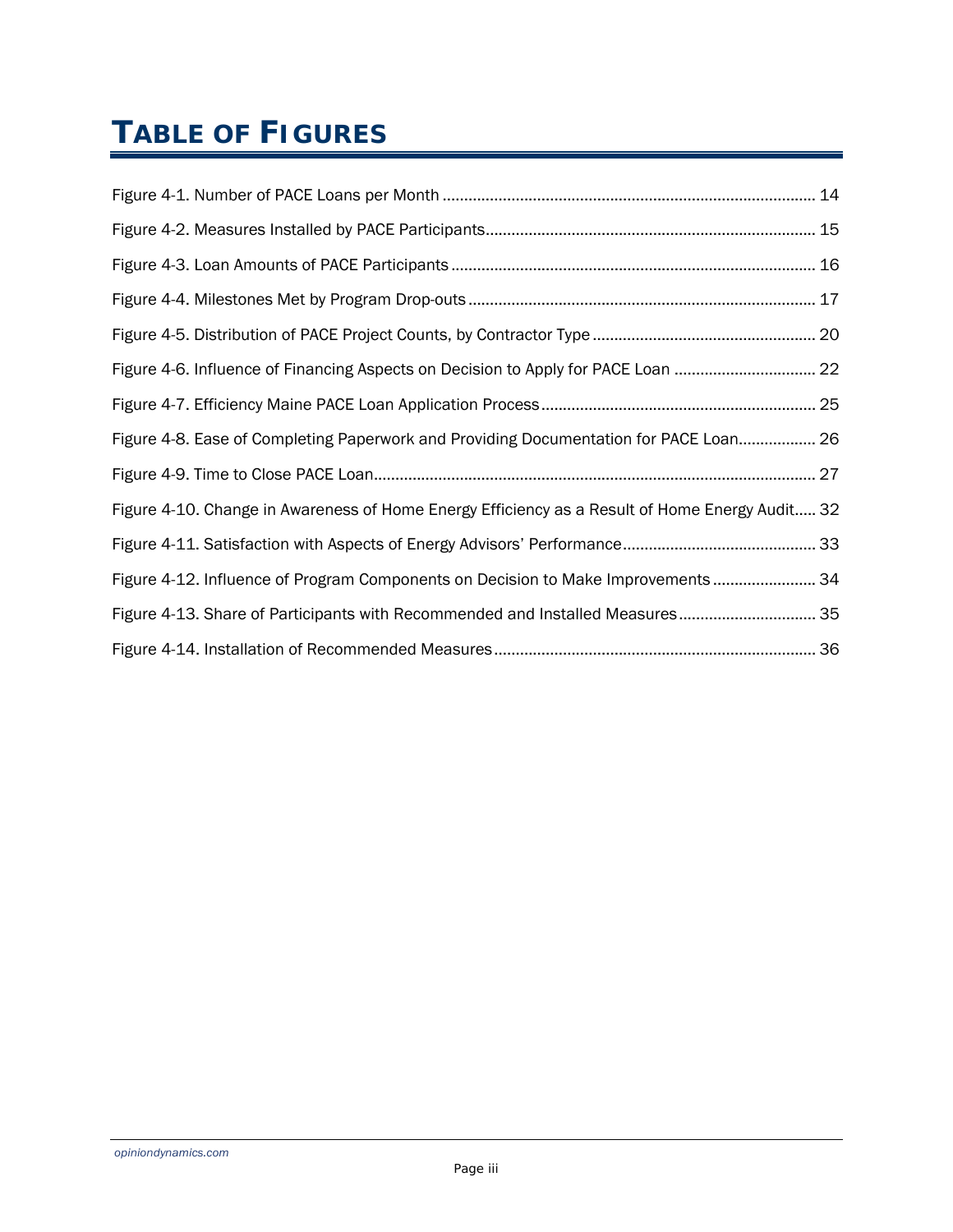# **1. EXECUTIVE SUMMARY**

## *1.1 EVALUATION OBJECTIVES*

Efficiency Maine contracted with Opinion Dynamics Corporation and subcontractors Dunsky Energy Consulting, Johnson Consulting Group, and Mad Dash to conduct an independent evaluation of their Property Assessed Clean Energy (PACE) Loan Program, which provides loans to Maine homeowners to finance the cost of making eligible energy saving improvements to their property. The evaluation also covers the new PowerSaver Loan Program, which offers loans with different requirements than the PACE Loan Program, and the residential Direct Install Program, which provides homeowners who complete an energy audit with a rebate towards air sealing and insulation work.

The evaluation is intended to fulfill the statutory requirements that the Trust arrange for an independent evaluation, at least once every five years, of each program that has an annual budget of more than \$500,000, including an evaluation of the program's effectiveness in achieving goals specified in the law governing the Trust (35-A MRSA section 10104, subsection 10). In addition, the evaluation was part of the Better Buildings Grant application to DOE and will fulfill the requirements of that grant.

The Trust has two main objectives for this evaluation:

- (1) To examine the design and delivery and market effects of the Maine PACE Loan Program and identify opportunities to increase the program's success, including the PowerSaver loan and residential Direct Install programs the Trust has introduced in conjunction with PACE; and
- (2) To quantify and verify the energy savings achieved through PACE and PowerSaver loan funded home energy improvements and the cost-effectiveness of those savings.

This Interim Process Report is the first milestone in the evaluation of the PACE Loan Program. Subsequent phases of this evaluation will include an analysis of program impacts and further assessment of program processes. Additional milestones include an Interim Impact Report (December 2012) and a Final Evaluation Report (June 2013). The Final Evaluation Report will integrate findings from the two Interim Reports and any additional research efforts.

# *1.2 EVALUATION METHODS*

The Evaluation Team conducted a variety of evaluation activities supporting this Interim Process Report:

- $\triangleright$  Successful practices review: We conducted a review of successful practices employed in energy efficiency financing programs. We developed the successful practices and lessons learned from a combination of sources, including a literature review of innovative financing programs and strategies that have been used throughout North America, in-depth interviews of program administrators involved with four financing programs, and our team's first-hand experience in both developing and evaluating innovative financing programs throughout North America.
- $\triangleright$  Review of program materials: We reviewed all available program materials for the PACE Loan Program and the PowerSaver Program, including implementation documents, marketing collateral, and training materials. Review of these materials provided necessary background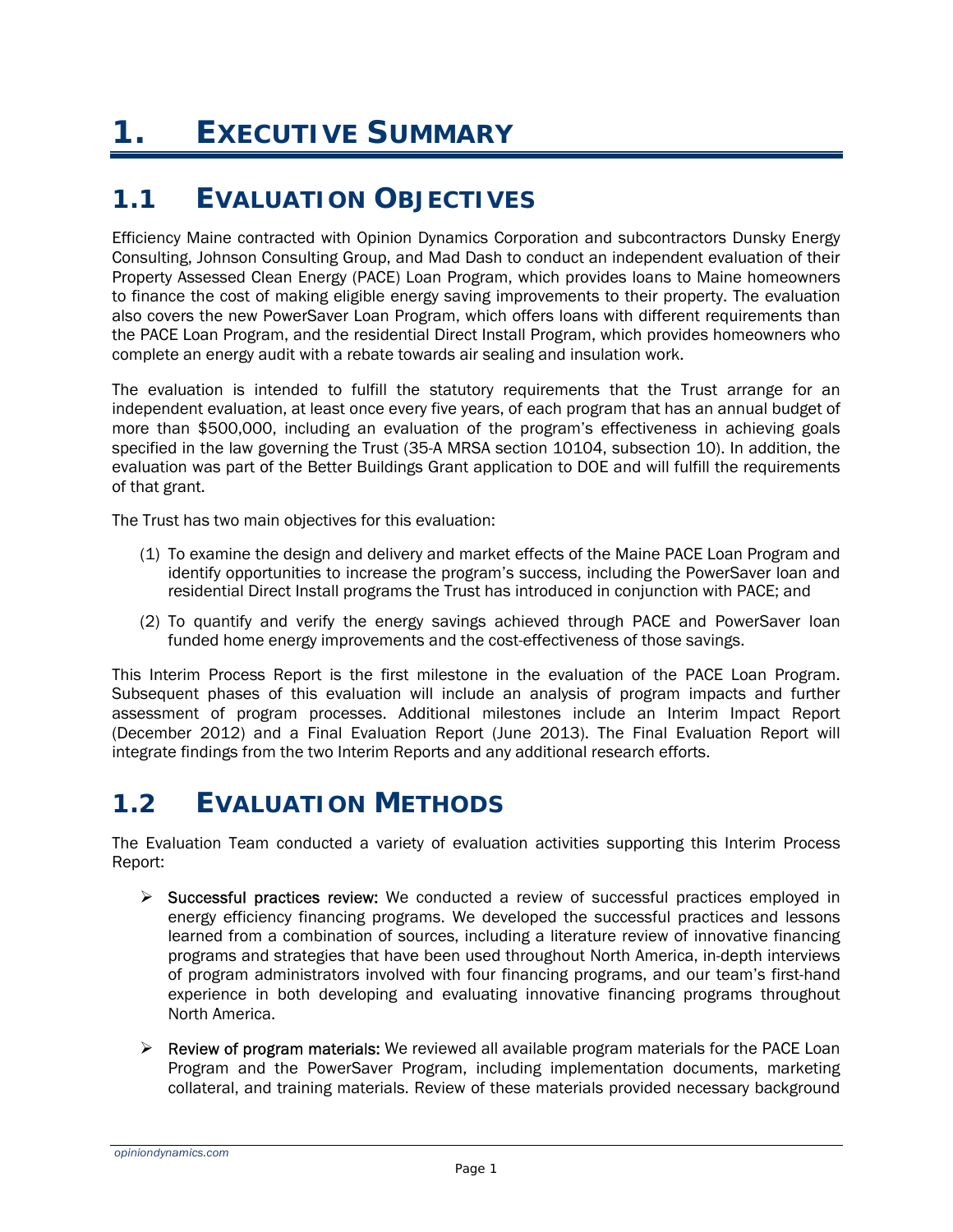information for the other research objectives and informed the development of our primary data collection instruments.

- $\triangleright$  In-depth interviews with program and implementation staff: We conducted four in-depth telephone interviews with Efficiency Maine Trust and implementation staff involved in the design and administration of the PACE Loan Program and the PowerSaver Program. These interviews allowed us to fully explore details of program design and implementation and informed the design of our primary data collection instruments.
- ¾ Telephone survey of PACE participants: We conducted a telephone survey with 62 participants of the PACE Loan Program. The survey explored a variety of aspects of their participation experience and satisfaction and also addressed attribution of energy efficiency installations to program efforts (free-ridership and participant spillover).1
- ¾ Telephone survey of PACE drop-outs: We conducted a telephone survey with 56 "drop-out" households who initiated the application process for the PACE Loan Program but did not follow through to get a loan. The survey asked about a variety of topics related to their experience with the program, including reasons for dropping out and subsequent energy efficiency actions taken.
- $\triangleright$  Telephone survey of non-participants: We conducted a telephone survey with 100 customers that have never participated in the PACE or PowerSaver programs. This survey supported the process evaluation and explored knowledge and attitude towards energy efficiency, demand for program measures, and barriers to participation.
- $\triangleright$  In-depth interviews with Energy Advisors and Vendors: We conducted 25 interviews with Participating Energy Advisors (PEAs) and Registered Vendors (RVs) to obtain feedback about the PACE and PowerSaver programs. Topics included contractors' experience and satisfaction with the program, perceived customer awareness, participation barriers, and the programs' impact on the market for home energy improvement services.

## *1.3 KEY FINDINGS*

## **Program Participation and Satisfaction**

Participation levels for Efficiency Maine's loan programs are below initial expectations. Through July 2012, 26% of the \$20.4 million BetterBuildings grant was lent or in the process of being lent out in PACE and PowerSaver loans. At current participation levels and trends, the PACE and PowerSaver loans may not utilize the full amount of the BetterBuildings funding by the end of the grant period.<sup>2</sup> Efficiency Maine is pursuing additional strategies to deploy the BetterBuilding funds, including the Residential Direct Install Program.

Through May 16, 2012, 195 participants had received loans through the Efficiency Maine PACE Loan Program.3 The number of closed loans per month between April 2011 and May 2012 ranged from

<sup>1</sup> Attribution results will be reported in the upcoming Interim Impact Report.

<sup>2</sup> The grant award originally had an end date of June 30, 2013, but U.S. DOE has granted a three-month extension to September 30, 2013.

<sup>&</sup>lt;sup>3</sup> As of September 2<sup>nd</sup>, 2012, the program had closed 256 PACE loans totaling \$3.3 million.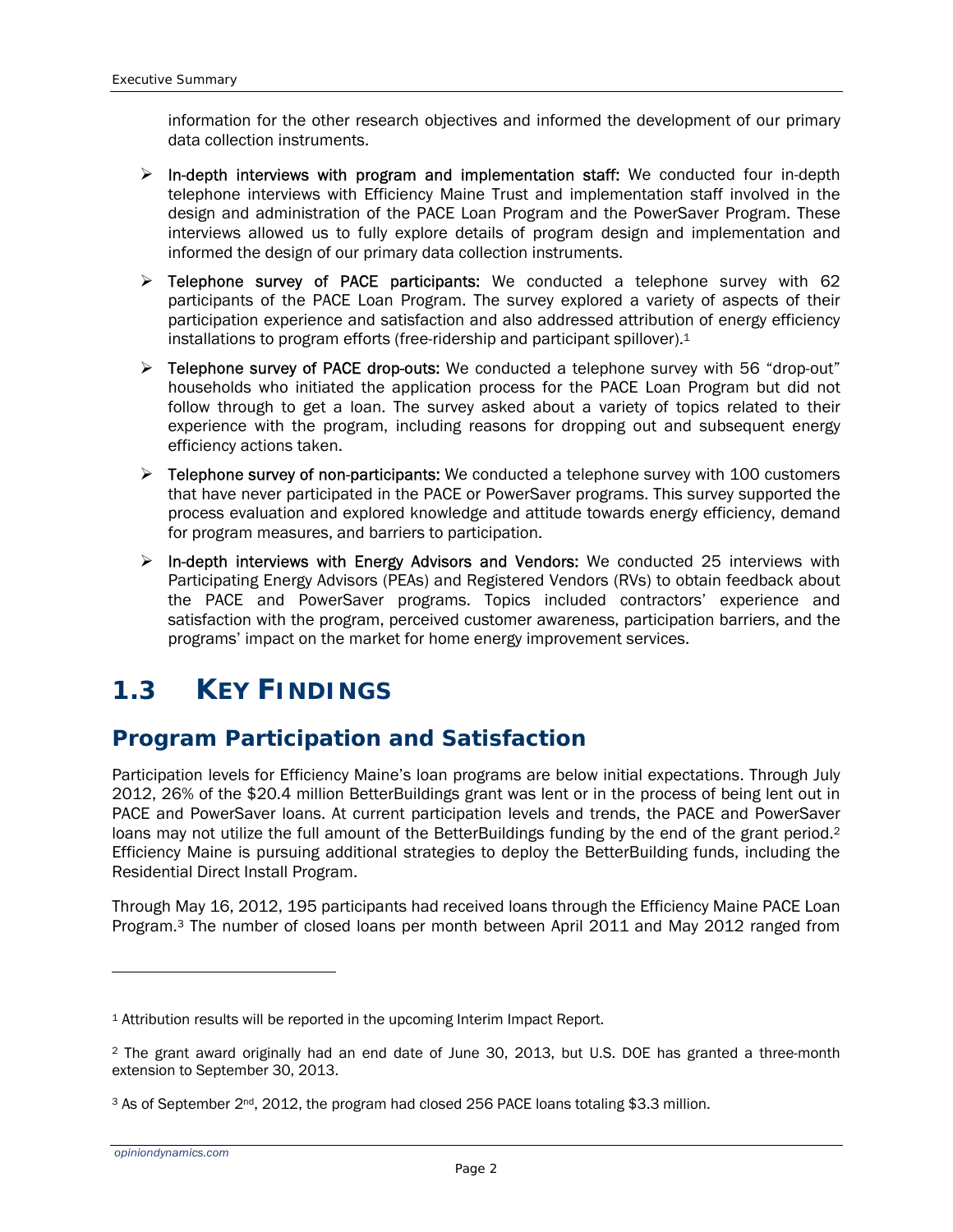eight to 25 and has increased slightly over time. Three-quarters of projects financed with a PACE loan include insulation, 53% include HVAC equipment, and 23% air sealing. Most homes install multiple measures, with a mean of 2.2 measures per home. Over 100 contractor firms have participated in the program, either as a Participating Energy Advisor, a Registered Vendor, or both.

Both participants and contractors are generally satisfied with their participation in the program. Confirming their general satisfaction, all surveyed participants would recommend the PACE Loan Program to their family and friends.

#### **Loan Terms and Eligibility Criteria**

The loan terms and eligibility criteria of Efficiency Maine's PACE Loan Program are similar to those of comparable energy efficiency financing programs. Efficiency Maine provides PACE loan terms of 5, 10, or 15 years and a fixed interest rate of 4.99% APR. Participants may borrow between \$6,500 and \$15,000, up to 100% of their home equity. Notably, nearly half of participants borrow the maximum loan amount of \$15,000.

Approximately 47% of total applications were declined through August 2012. This decline rate is consistent with similar financing programs (typical rates range from 20% to 50%), although on the high side. According to Efficiency Maine program staff, declined applications are most often due to either a lack of sufficient home equity or a debt-to-income ratio above 45%.

Many PACE program drop-outs are interested in participating in the Trust's PowerSaver Program or the Direct Install Program. The level of interest varies with whether or not they had an audit (interest is higher for those who have not had an audit) and whether or not they already completed their projects (interest is higher for those who had not completed the project).

#### **Loan Application Process**

Overall, participants and program drop-outs report satisfaction with the program's loan application process. Both groups find that it is easy to complete the application paperwork and provide the documentation required for the PACE loan. Participants generally find both Efficiency Maine and AFC First representatives to be very helpful. More than two-thirds of participants closed their loan within four weeks of the initial application, and nearly all are very satisfied or somewhat satisfied with the loan processing time.

More than a third of program drop-outs report that they experienced problems during the loan application process. Issues most commonly identified include the amount of paperwork and the length of the application process.

#### **Marketing and Outreach**

Efficiency Maine's broad, statewide energy efficiency marketing and the targeted marketing for the PACE Loan Program have resulted in high awareness of Efficiency Maine and its loan programs among Maine residents. Both PEAs and RVs find that awareness of the program is fairly widespread, particularly among highly populated areas of the state. Contractors also promote the PACE Loan Program to virtually all of their customers.

While the program provides some contractor training for PEAs and RVs, it does not appear to be as structured as training offered for some other financing programs, which require either one-time or regular mandatory training and have detailed training materials. Almost 20% of participants were not satisfied with their PEA's ability to answer questions about the program, with some noting that the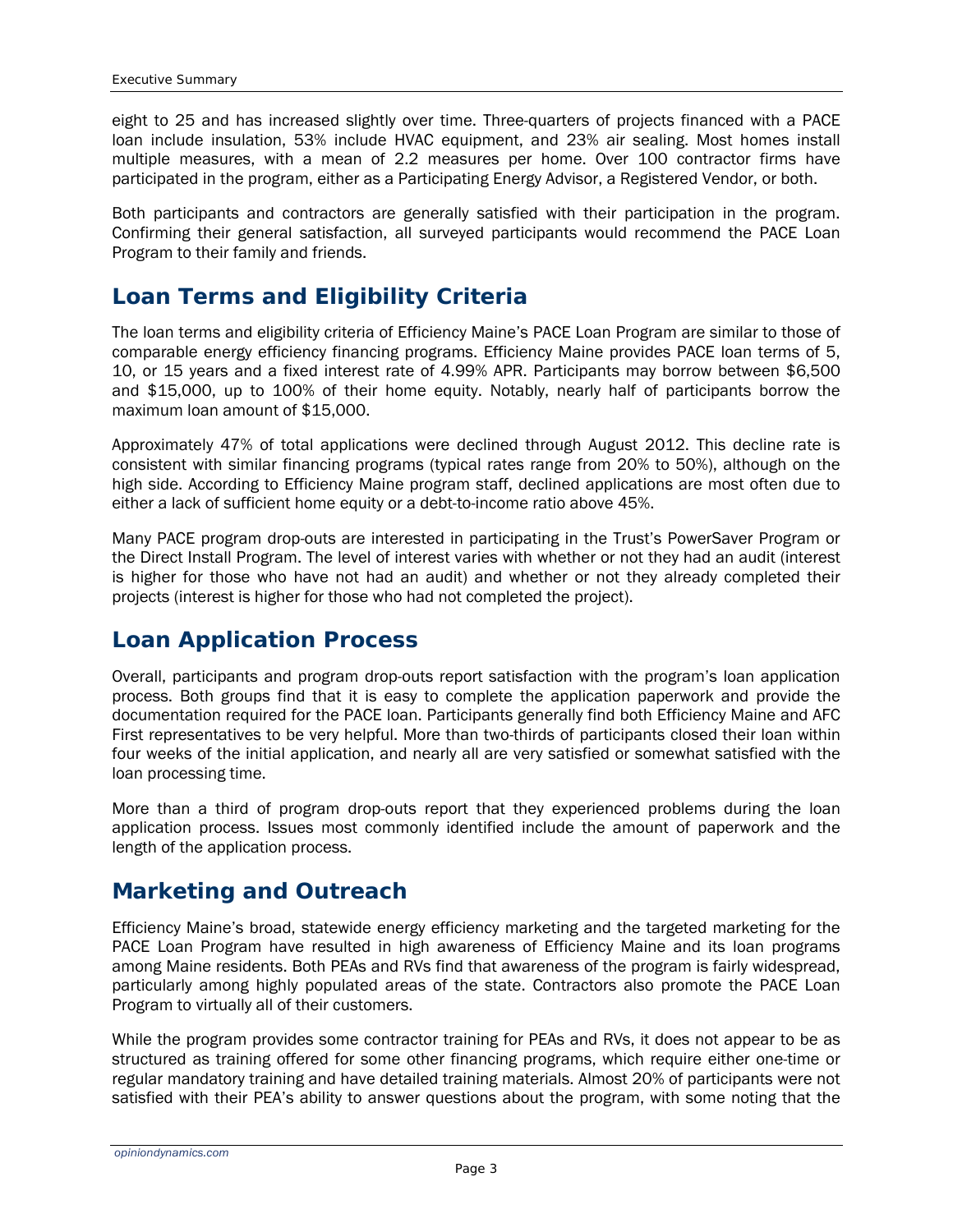PEA seemed inexperienced with the program. This suggests that at least some PEAs might benefit from additional training.

## **Home Energy Audit**

A home energy audit, completed by a PEA, is a requirement to qualify for a PACE loan. All participants had an audit, as well as 41% of program drop-outs and 19% of non-participants. Many participants and drop-outs had the audit conducted because it is required to qualify for a PACE loan. Nearly twothirds of participants would have been unlikely to have an energy audit performed if it had not been part of the PACE Loan Program.

Participants and program drop-outs report general satisfaction with their PEA overall as well as with the quality of information in the audit report. There was some dissatisfaction with the Advisor's ability to answer questions about the PACE Loan Program.

#### **Home Improvements**

The program is achieving a good mix of home improvements, with insulation being the most commonly installed measure. However, 69% of participants report not making some of the improvements their Energy Advisor recommended with the PACE loan. There is evidence that some of these participants would have made additional improvements, if they had not been limited by the maximum loan amount of \$15,000.

Non-participating Maine residents indicate that there is demand for types of energy-related home improvements commonly installed through the PACE Loan Program. Approximately half are very likely to make home energy improvements in the next year, with most expecting to pay for these improvements through their own savings. About a third of non-participants would be interested in purchasing and installing energy saving home improvements if they had access to a loan that could offer no money down and competitive interest rates.

#### **Barriers to Energy Efficiency and Program Participation**

The PACE and PowerSaver programs help remove two key barriers to saving energy: lack of knowledge (through the home energy audit) and first cost (by spreading the cost of the improvements over time). In addition, the introduction of the PowerSaver loan has addressed barriers to participation among residents in non-PACE municipalities and among those who seek loan amounts outside of the PACE range. However, the price of energy efficient equipment remains a key barrier.

Only 5% of non-participating Maine residents are somewhat likely to apply for a loan through the PACE or PowerSaver programs in the next year (none are very likely, 37% are not very likely, and 58% are not at all likely). Of those that are not likely, the most commonly identified reasons for not applying include not planning home improvements and that their home is already efficient. Other commonly identified reasons for not participating or for dropping out of the program include unwillingness to take on higher debt loads, the loan qualification criteria, the interest rate being uncompetitive, and the cost of doing an energy audit. However, when asked more generally, a third of non-participants expressed an interest in "a loan to purchase and install energy saving home improvements that offered no money down and a competitive interest rate."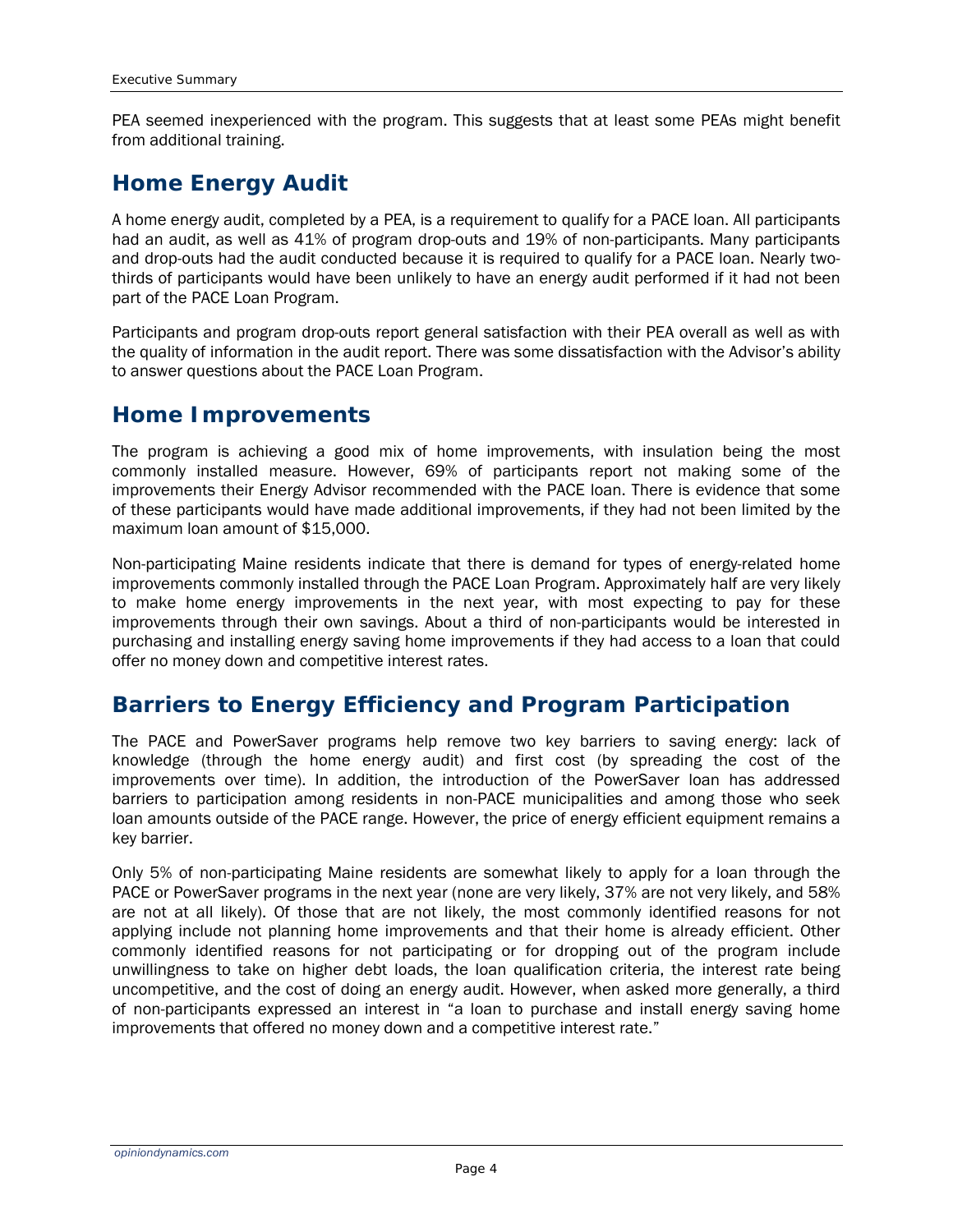## *1.4 OPPORTUNITIES FOR PROGRAM IMPROVEMENT*

Based on our key findings, the following are opportunities for program improvements the PACE Loan Program may wish to consider:

- $\triangleright$  Consider offering interest rate enhancements such as buy downs to increase the attractiveness of PACE loans. This is a practice employed by many successful financing programs.
- $\triangleright$  As the program matures, reassess the desirability of offering a tiered interest rate structure.
- $\triangleright$  Consider providing a rebate for all or part of the cost of the audit.
- $\triangleright$  Consider bundling the loan offerings with rebates for upgrades, to ensure that participants follow through with the planned projects and are encouraged to achieve deeper energy savings. This is a practice employed by many successful financing programs.
- $\triangleright$  Consider implementing a "concierge" type service to assist customers through the loan application process. Some successful programs have used such an approach, which involves assigning an advisor to help the customer understand the program, complete the application, and provide technical guidance when needed.
- ¾ Consider better coordination between Efficiency Maine's marketing efforts and contractors' marketing, such as cooperative advertising in newspapers.
- $\triangleright$  Consider developing a more comprehensive training program for PEAs and RVs to provide them with information about Efficiency Maine's loan products and their requirements. Consider leveraging similar contractor training activities offered by AFC First.
- $\triangleright$  Follow up with program drop-outs to capture their interest in energy efficiency upgrades through the new PowerSaver and Direct Install programs.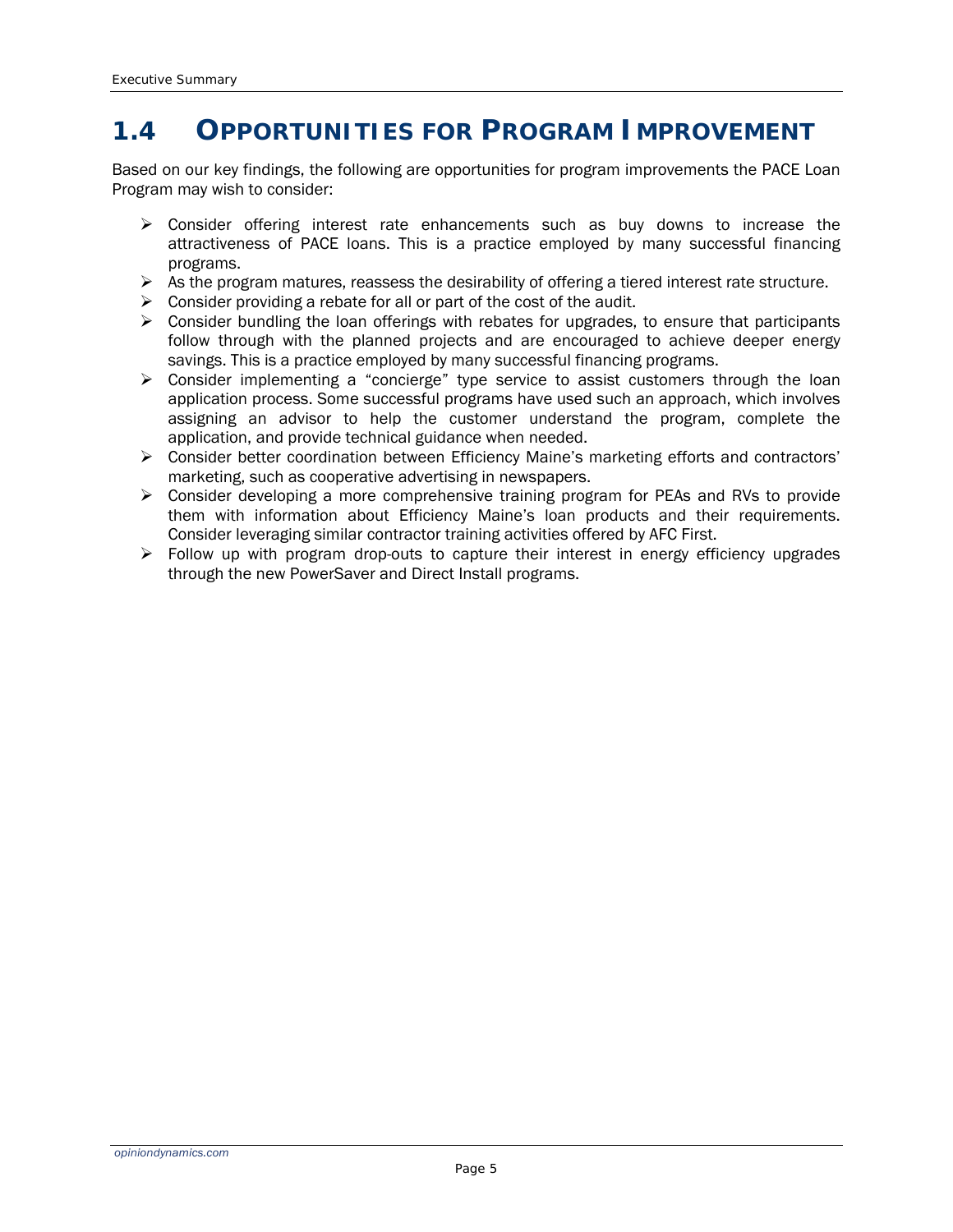# **2. INTRODUCTION**

## *2.1 EVALUATION OBJECTIVES*

Efficiency Maine contracted with Opinion Dynamics Corporation and subcontractors Dunsky Energy Consulting, Johnson Consulting Group, and Mad Dash to conduct an independent evaluation of their Property Assessed Clean Energy (PACE) Loan Program, which provides loans to Maine homeowners to finance the cost of making eligible energy saving improvements to their property. The evaluation also covers the new PowerSaver Loan Program, which offers loans with different requirements than the PACE Loan Program, and the residential Direct Install Program, which provides homeowners who complete an energy audit with a \$300 rebate towards air sealing and insulation work.

The evaluation is intended to fulfill the statutory requirements that the Trust arrange for an independent evaluation, at least once every five years, of each program that has an annual budget of more than \$500,000, including an evaluation of the program's effectiveness in achieving goals specified in the law governing the Trust (35-A MRSA section 10104, subsection 10). In addition, the evaluation was part of the Better Buildings Grant application to DOE and will fulfill the requirements of that grant.

The Trust has two main objectives for this evaluation:

- (1) To examine the design and delivery and market effects of the Maine PACE Loan Program and identify opportunities to increase the program's success, including the PowerSaver loan and Residential Direct Install programs the Trust has introduced in conjunction with PACE; and
- (2) To quantify and verify the energy savings achieved through PACE and PowerSaver loan funded home energy improvements and the cost-effectiveness of those savings.

This Interim Process Report is the first milestone in the evaluation of the PACE Loan Program. It includes findings from several research activities:

- $\triangleright$  a literature review of successful practices in the design and operation of energy efficiency financing programs;
- $\triangleright$  in-depth interviews with program and implementation staff;
- $\triangleright$  in-depth interviews with Participating Energy Advisors and Registered Vendors; and
- $\triangleright$  telephone surveys with program participants, drop-outs, and non-participants.

Subsequent phases of this evaluation will include an analysis of program impacts and further assessment of program processes. Additional milestones include an Interim Impact Report (December 2012) and a Final Evaluation Report (June 2013). The Final Evaluation Report will integrate findings from the two Interim Reports and any additional research efforts.

# *2.2 PROGRAM DESCRIPTION*

The Maine PACE Loan Program provides loans to Maine homeowners to finance the cost of making eligible energy saving improvements to their property. This program is designed to provide a financing option that makes energy improvements more feasible for homeowners.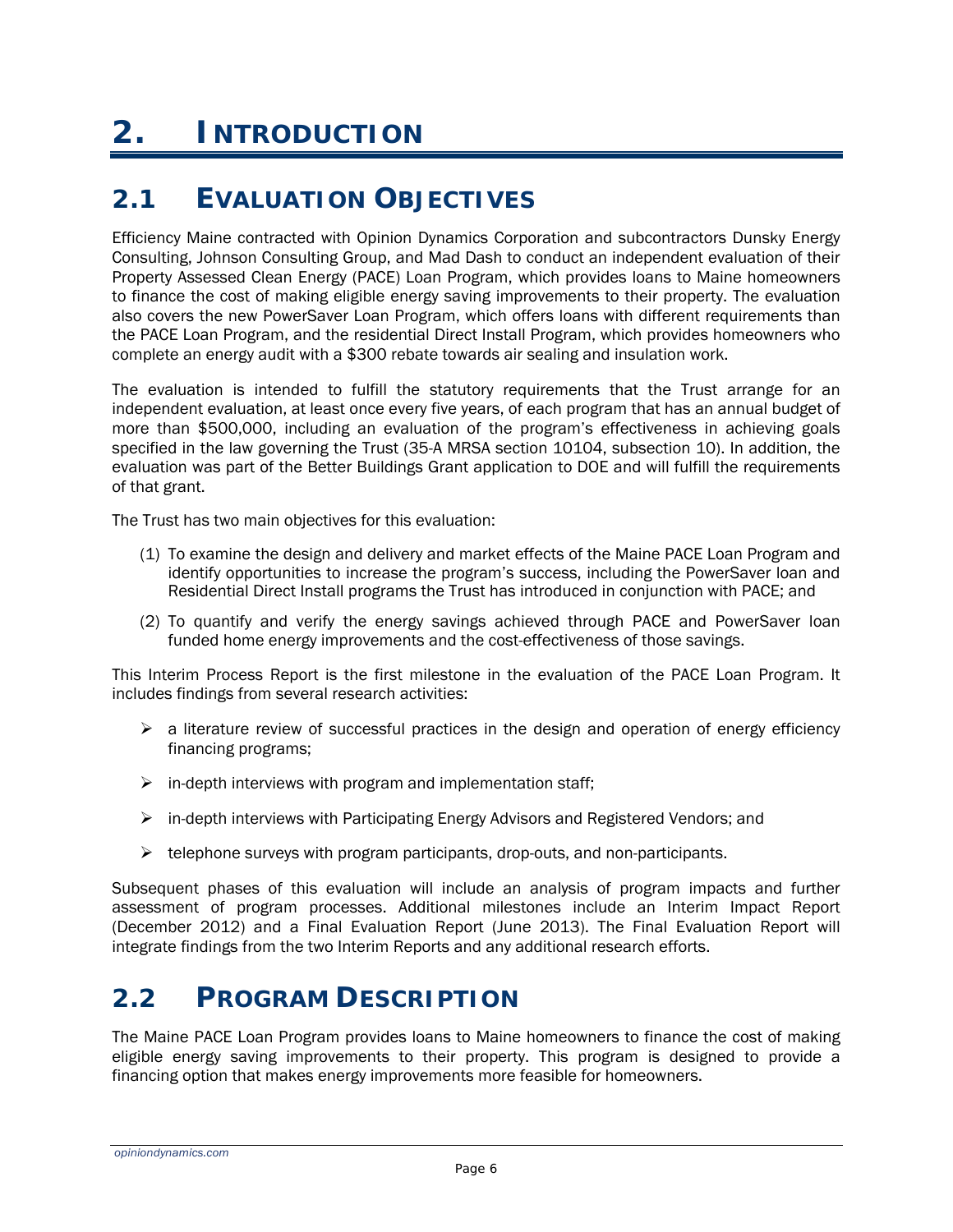Legislation enacted in 2010 established the legal framework for the Property Assessed Clean Energy (or PACE) Loan Program (Maine PACE Act, PL 2009, c.591). To qualify for a PACE loan, the homeowner's property must be located in a municipality that has adopted a PACE ordinance authorizing the program. As of August 31, 2012, a total of 145 Maine municipalities had passed PACE ordinances and entered into an agreement with Efficiency Maine to administer the loan program on their behalf.

Efficiency Maine applied for and won a competitive grant from the U.S. Department of Energy (DOE), to capitalize, administer, and market the PACE Loan Program. This grant is funded with American Recovery and Reinvestment Act of 2009 (ARRA), Energy Efficiency and Conservation Block Grant (EECBG) funds administered through the DOE BetterBuildings program. With the EECBG BetterBuildings grant, Efficiency Maine has established a \$20.4 million revolving loan fund for the PACE Loan Program. As homeowners pay back PACE loans, the loan fund will be replenished so that Efficiency Maine can issue loans or procure additional funding to finance home energy savings improvements for the next round of homeowner applicants.

#### *PACE Loan Features*

Maine PACE loans range in value from \$6,500 to \$15,000 and offer a repayment period of 5, 10, or 15 years at a fixed interest rate of 4.99% APR, with no processing fees. What makes a Maine PACE loan different from other home equity loans is that the PACE loan stays with the property. PACE loans in Maine are different from those in other states because Maine's PACE law dictates that the loans do not have a senior priority over a primary home mortgage, original or new, and that loan assessments (payments) will not be added to or treated like a property tax.

PACE loans are available for residential buildings with one to four units located in municipalities that have passed a PACE ordinance. Homeowners must meet underwriting requirements set by the PACE Loan Program. These underwriting requirements include:

- $\triangleright$  a debt-to-income ratio of no more than 45%:
- $\triangleright$  a loan-to-value ratio less than 100%:
- $\triangleright$  property tax and sewer payments being current; and
- $\triangleright$  no outstanding liens; no reverse mortgages; and no mortgage default, foreclosure, or delinquency.

Maine PACE loans are available for home energy projects that meet the requirements of the former Efficiency Maine weatherization program known as the Home Energy Savings Program (HESP). During 2010 and 2011, the HESP program offered cash incentives (rebates) funded by an ARRA State Energy Program (SEP) grant to homeowners for completion of home energy efficiency projects. For several months in 2011, when the SEP-ARRA funds for HESP rebates were winding down, Efficiency Maine paired the Maine PACE loan financing with HESP for energy improvements. However, as of the fall of 2011, rebates were no longer available.

PACE-eligible energy improvements include, but are not limited to: insulation, air sealing, energy efficient heating systems, lighting and appliances, windows and doors, and solar energy systems. Under current program guidelines, the homeowner's package of energy efficiency improvements must generate energy savings of at least 20% to qualify for a PACE loan.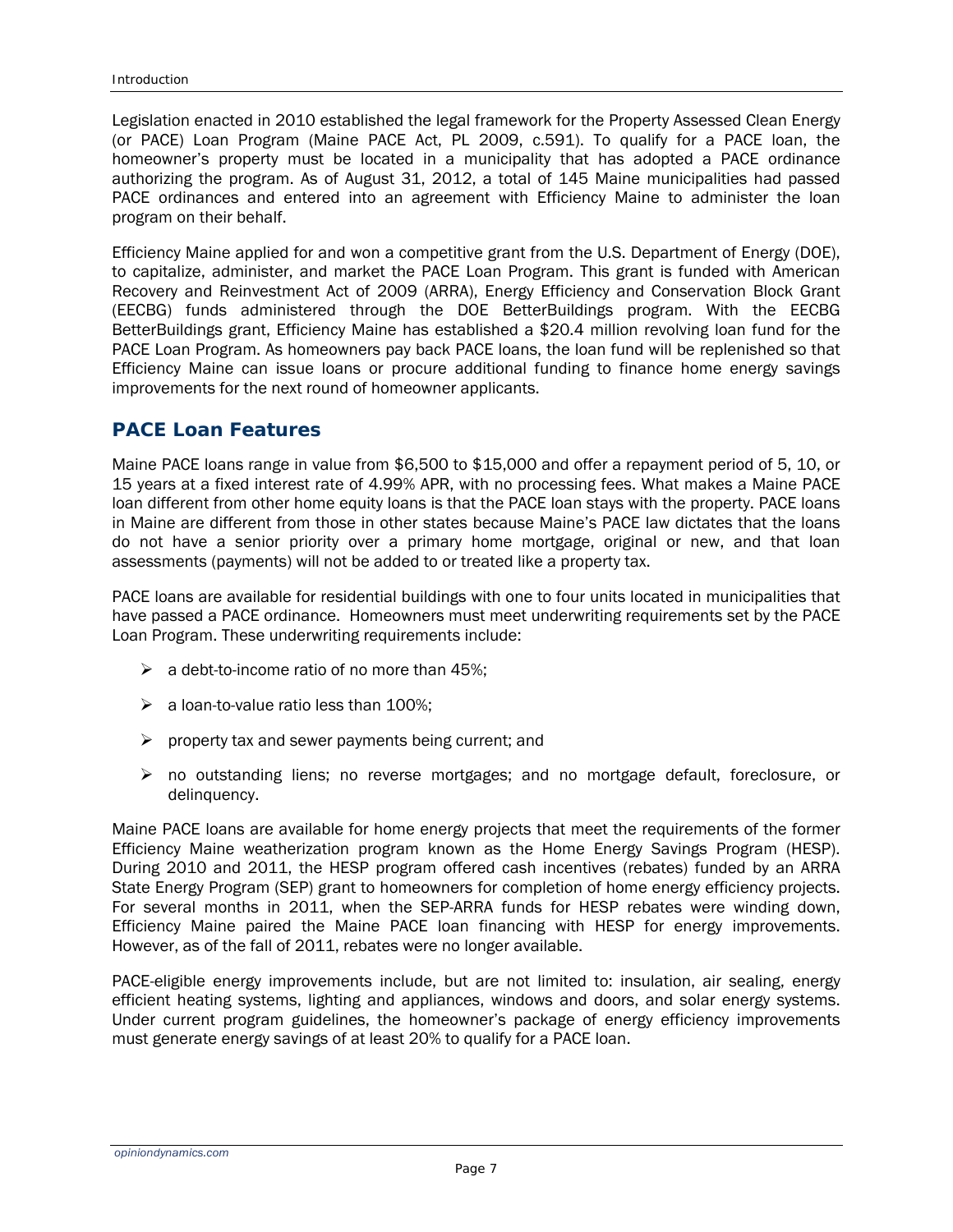#### *Program Delivery Structure and Components*

The PACE Loan Program is delivered by a team, led by the Trust, that includes financial services vendor AFC First, Conservation Services Group (CSG), and a network of PEAs and RVs. The financial side of the PACE Loan Program is provided as a contractual service by AFC First. AFC First's responsibilities include originating, processing, closing, and servicing PACE loans on behalf of Efficiency Maine, including the functions of master servicer and master provider. Specific duties include, but are not limited to: maintaining a call center and online application system; receiving and processing PACE loan applications; performing underwriting analyses and determining loan approval or denial based on underwriting standards established by the Trust; and disbursing loan proceeds and managing loan servicing activities.

The home energy improvements side of the PACE program is delivered through a network of PEAs and RVs. CSG also plays a key role as the reviewer of the proposed work scope and associated energy model for each project; approval by CSG of PEA work scopes and projected savings estimates is required before the loan is finalized. Energy audits and post-installation verification inspections performed for a PACE loan project must be completed by Efficiency Maine designated PEAs. All PEAs must go through specific training and be certified by the Building Performance Institute (BPI). The installation of energy efficiency measures on PACE loan projects must be conducted by a Registered Vendor, who has completed a Registered Vendor agreement with Efficiency Maine and supplied necessary supporting documentation.

The PACE Loan Program currently involves the following components and steps for participants:

- 1. Have a home energy audit by a Participating Energy Advisor
- 2. Obtain contractor bids for the energy improvements
- 3. Submit PACE loan application forms and related documents
- 4. Close loan following approval
- 5. Complete energy savings improvements with an Efficiency Maine Registered Vendor (30% of the project cost is available the week following closing)
- 6. Have project verified by a Participating Energy Advisor
- 7. Submit project completion forms
- 8. Receive the balance of the loan
- 9. Make monthly loan repayments for up to 15 years

To increase the pool of eligible participants and provide more options to Maine homeowners, Efficiency Maine added two new offerings in the spring of 2012, supplementing the existing PACE Loan Program: the PowerSaver Program and the Direct Install Program. Both new programs are funded by the BetterBuildings grant.

- $\triangleright$  The PowerSaver Program covers the same home energy improvements as PACE, but offers a wider range of loan amounts, is available statewide, and has slightly different eligibility criteria. Loans can range up to \$25,000. For loans under \$7,500, there is no homeowner equity requirement. However, homeowners must have a minimum median credit score of 660 and have less than a 45% debt-to-income ratio to qualify for a PowerSaver loan of any amount. The interest rate for PowerSaver loans is the same as that for PACE, 4.99%.
- ¾ The Direct Install Program offers a \$300 rebate towards air sealing and insulation work in homes that have received an energy audit.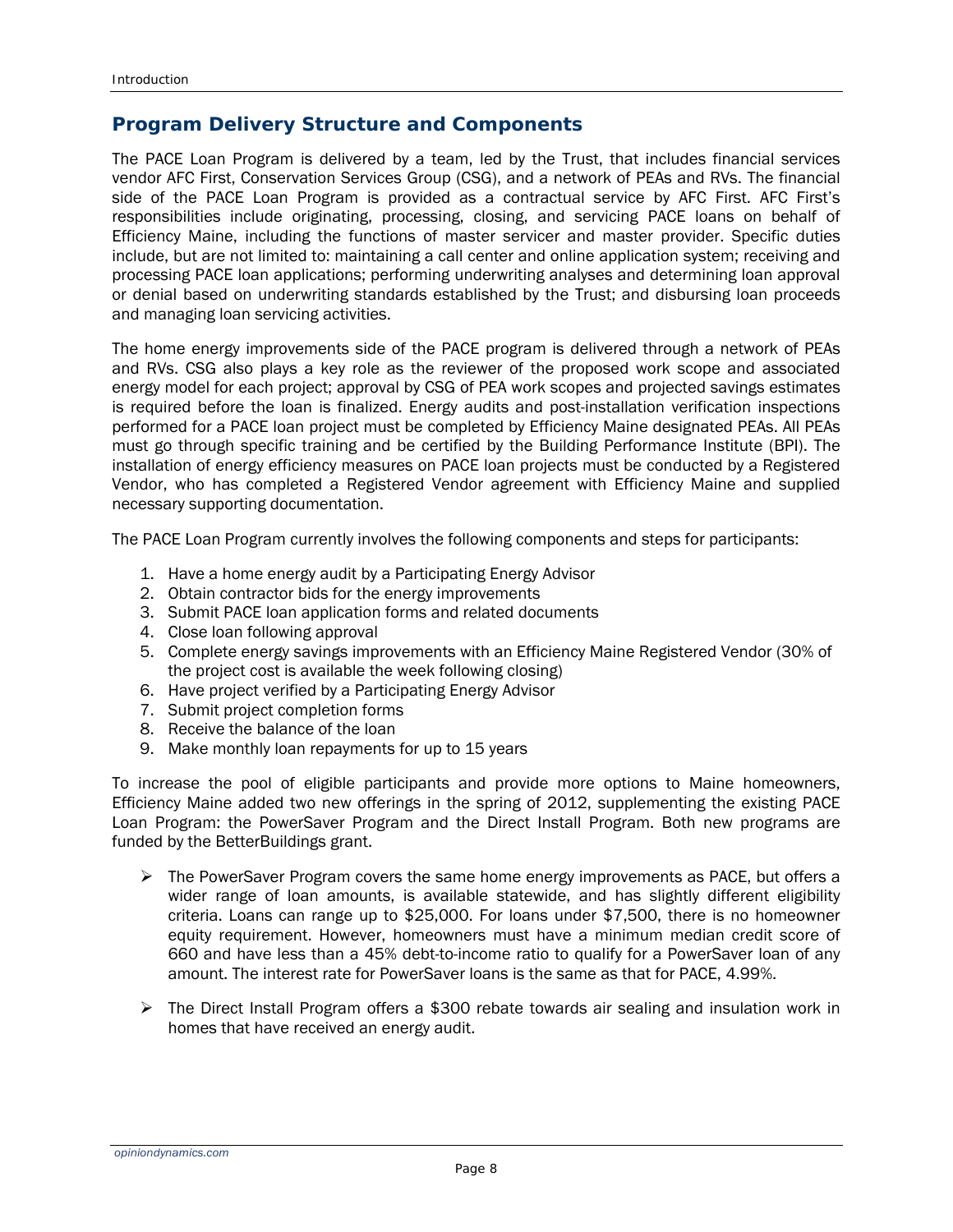# *2.3 ORGANIZATION OF REPORT*

The remainder of this report is organized as follows:

- $\triangleright$  Section 3: Evaluation Methods provides a detailed summary of the data collection and other evaluation activities performed, including sampling approaches and a discussion of weighting and sampling error, where relevant.
- $\triangleright$  Section 4: Process Analysis provides the findings of the process evaluation. Topics of analysis include program participation, program design and implementation, marketing and outreach, barriers to energy efficiency and program participation, participant satisfaction, the program's effect on the market, and awareness of/interest in other Efficiency Maine Programs.
- $\triangleright$  Section 5: Successful Practices of Financing Programs presents a summary of the successful practices literature review and an assessment of structural and operational components of the Efficiency Maine PACE Loan Program against those successful practices.
- $\triangleright$  Section 6: Findings and Recommendations summarizes the findings from our research efforts and provides recommendations for program improvement.
- $\triangleright$  Appendix A: Survey Dispositions and Response Rates presents the disposition and response rates for the participant, drop-out, and non-participant surveys.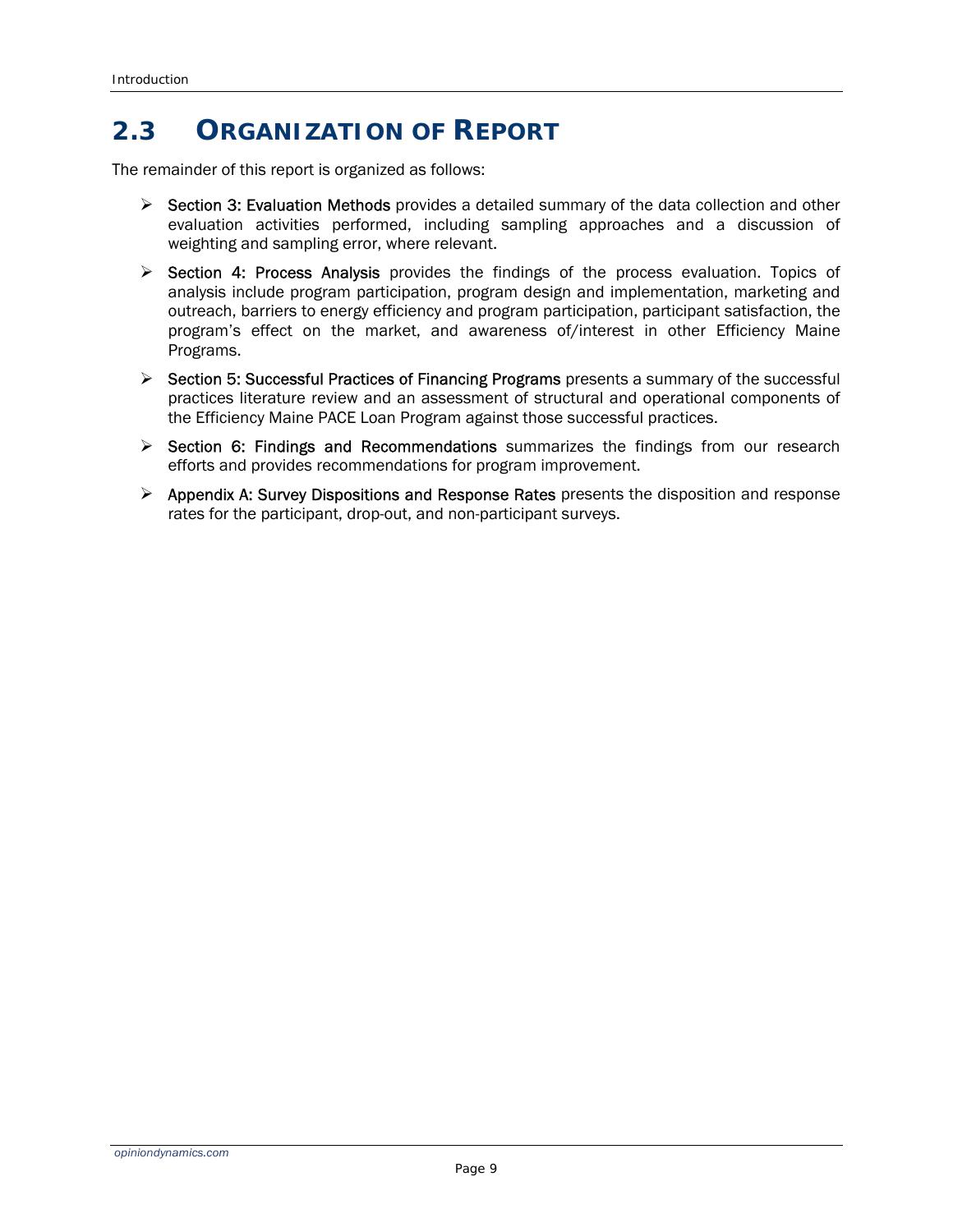# **3. EVALUATION METHODS**

The interim process evaluation of the Efficiency Maine PACE Program is supported by several primary data collection activities as well as a review of program materials. Table 3-1 summarizes these evaluation activities. The subsections following the table provide details regarding each activity.

| <b>Evaluation Activity</b>                                                                 | <b>Sample Design</b>                                                                                          | Sample<br><b>Size</b> | <b>Timing</b>         |
|--------------------------------------------------------------------------------------------|---------------------------------------------------------------------------------------------------------------|-----------------------|-----------------------|
| <b>Review of Program Materials</b>                                                         | n/a                                                                                                           | n/a                   | January-April<br>2012 |
| <b>Successful Practices Review</b>                                                         | n/a                                                                                                           | n/a                   | March-June<br>2012    |
| In-Depth Interviews with<br>Program and Implementation<br>Staff                            | Purposeful sample of key program<br>management, implementation, and<br>design staff                           | 4                     | March-April<br>2012   |
| <b>Survey of Participating</b><br>Customers                                                | Census attempt of customers who<br>completed a PACE-funded project (as of<br>May 16, 2012)                    | 62                    | May-June<br>2012      |
| Survey of Program Drop-outs                                                                | Census attempt of customers who<br>began the PACE application process but<br>dropped out (as of May 16, 2012) | 56                    | June 2012             |
| Survey of Non-Participating<br>Customers                                                   | Random digit dial sample of households<br>in PACE municipalities                                              | 100                   | June 2012             |
| In-Depth Interviews with<br><b>Participating Energy Advisors</b><br>and Registered Vendors | Census attempt                                                                                                | 25                    | May-June<br>2012      |

#### Table 3-1. Summary of Evaluation Activities

### **Review of Program Materials**

The Evaluation Team reviewed all available program materials for the PACE Loan Program, including implementation documents, marketing collateral, and training materials. Review of these materials provided necessary background information for the other research objectives. It informed the development of the research instruments we used in our program and implementation staff interviews as well as the homeowner and contractor survey efforts.

### **Successful Practices Review**

The Evaluation Team conducted a review of successful practices employed in energy efficiency financing programs. We developed the successful practices and lessons learned from a combination of sources, including:

 $\triangleright$  A literature review of innovative financing programs and strategies that have been used throughout North America;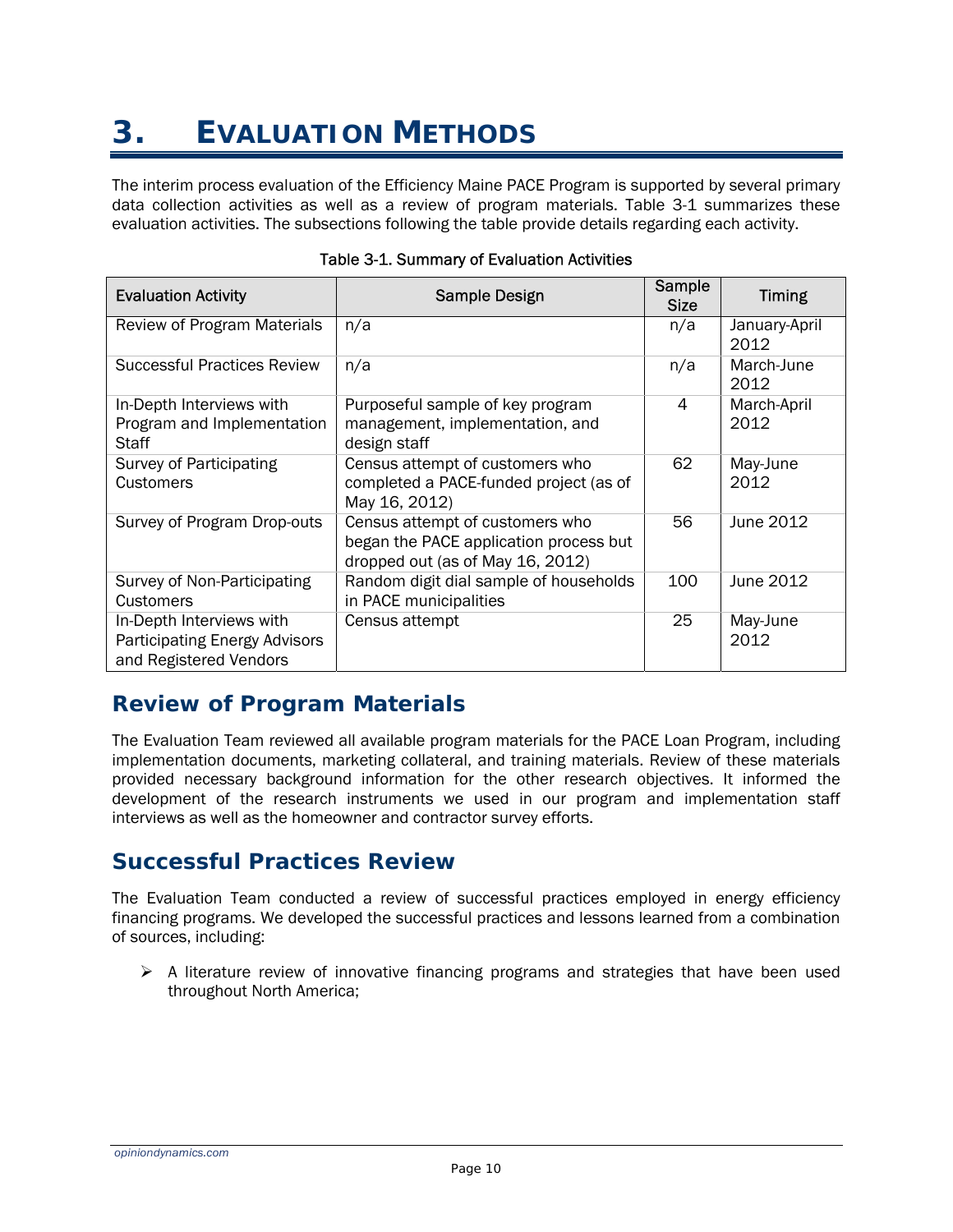- ¾ In-depth interviews of program administrators involved with four financing programs: the Pennsylvania Keystone HELP program, the Midwest Energy How\$mart Program,4 the Hawaiian Electric Company (HECO) Solar Saver Pilot Program, and the Berkeley FIRST Pilot Program; and
- $\triangleright$  Our team's first-hand experience in both developing and evaluating innovative financing programs throughout North America.

Section 5 presents a summary of the findings of the Successful Practices Review. The full report was delivered under separate cover.

#### **In-Depth Interviews with Program and Implementation Staff**

Opinion Dynamics conducted four in-depth phone interviews with Efficiency Maine Trust and program implementation staff involved in the design and administration of the PACE Loan Program. These interviews allowed us to fully explore details of program design and implementation and explore the perspective of the people who are in direct contact with participating customers and participating contractors. As such, these interviews informed many of our subsequent research activities.

Experienced project analysts conducted all interviews, which took place in March and April of 2012.

### **Survey of Participants**

Opinion Dynamics conducted a Computer-Assisted Telephone Interviewing (CATI) survey with 62 customers that participated in the PACE Loan Program through May 16, 2012. This survey supports both the current process evaluation and the forthcoming net impact evaluation.

The survey explored a variety of aspects of participants' experiences ranging from recall and perceptions of marketing and outreach efforts, knowledge of and attitude towards energy efficiency, perceptions of and satisfaction with the program participation process, including the loan application process, experience working with the Participating Energy Advisors and Registered Vendors, usefulness of the audits to the participant, recommended and installed measures, changes in energy behavior since participating in the program, and recommendations for improving program delivery. In addition, the survey explored attribution of energy efficiency installations to program efforts (freeridership and participant spillover).5

Opinion Dynamics' Utah-based telephone interviewing center conducted the interviews in May and June 2012.

#### *Sampling/Weighting*

The sampling unit was the household. Based on the program tracking database, 165 unique households received a loan and completed the home improvement project through May 16, 2012. All of these projects were included in the sample frame, and we attempted to reach all of the households (census attempt).

<sup>4</sup> Midwest Energy implements its How\$mart Program utilizing funds from the Efficiency Kansas Loan Program.

<sup>5</sup> Attribution results will be reported in the upcoming Interim Impact Report.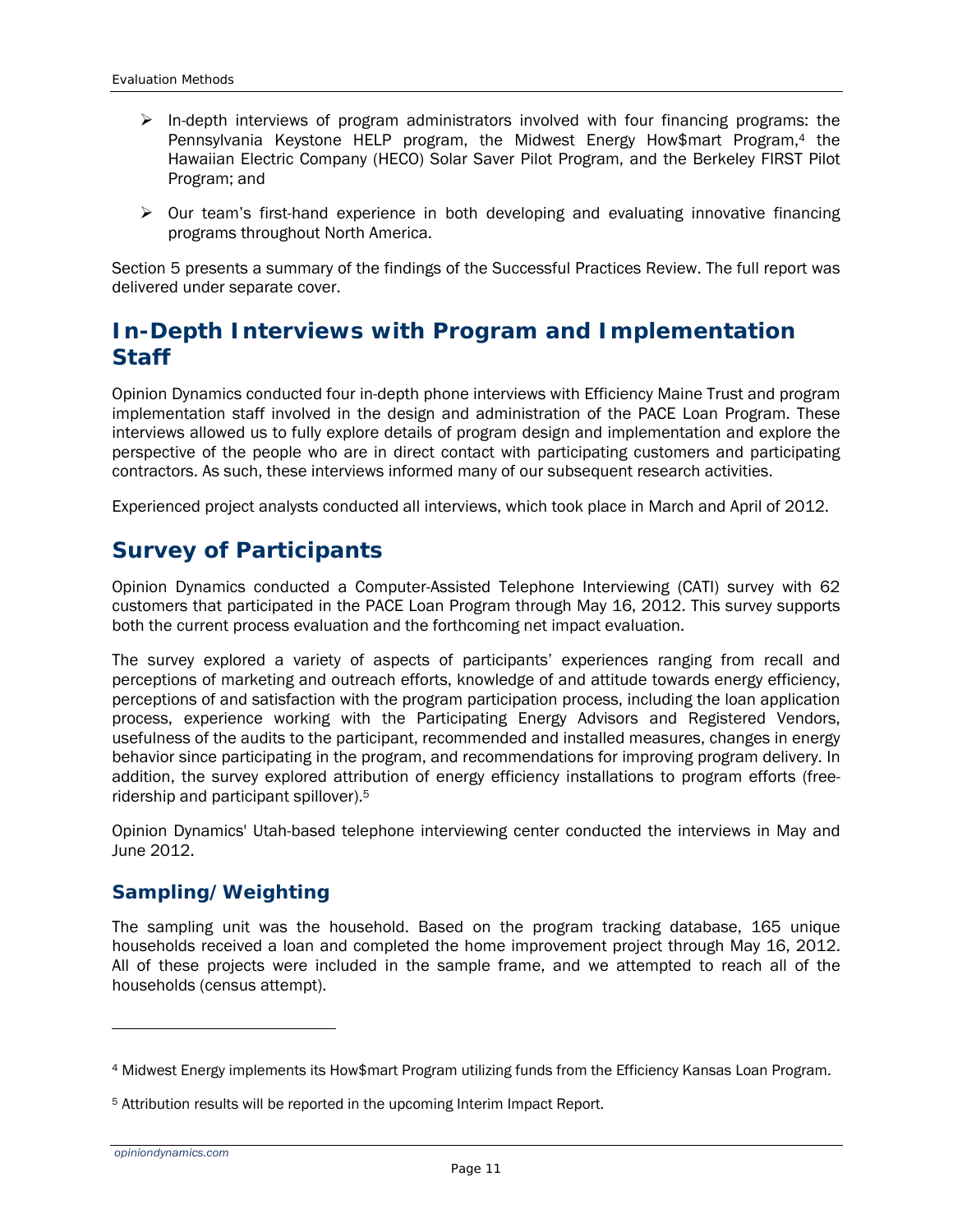Since our sampling strategy was a census attempt, no weighting was necessary, and there is no sampling error associated with the survey results.

#### **Survey of Program Drop-outs**

Opinion Dynamics conducted a CATI survey with 56 "drop-out" households who initiated a PACE loan application but did not follow through to get a PACE loan. The survey explored a variety of topics, including knowledge of and attitude towards energy efficiency, recall of program outreach, the decision-making process, barriers to participation in the PACE Loan Program, reasons for dropping out of the program, and energy efficiency actions made after dropping out.

Opinion Dynamics' Utah-based telephone interviewing center conducted the interviews in June 2012.

#### *Sampling/Weighting*

The sampling unit was the household. Based on the program tracking database, 238 households withdrew their application by May 16, 2012. We removed 10 records that either had a duplicate phone number with another record (five records) or were a program participant (five records). The remaining 228 households were included in the sample frame, and we attempted to reach all of these households (census attempt).

Since our sampling strategy was a census attempt, no weighting was necessary, and there is no sampling error associated with the survey results.

#### **Survey of Non-Participants**

Opinion Dynamics conducted a CATI survey with 100 Maine residents that have never participated in Efficiency Maine's PACE or PowerSaver Loan Programs.

The survey explored a variety of topics, including awareness of Efficiency Maine and the PACE and PowerSaver programs, knowledge and attitude towards energy efficiency, recall of program outreach, demand for program measures and for financing programs, and barriers to home retrofit programs and participation in the PACE and PowerSaver Loan Programs.

Opinion Dynamics' Utah-based telephone interviewing center conducted interviews in June 2012.

#### *Sampling/Weighting*

The sampling unit was the unique Maine household. The sample frame consisted of a purchased list of approximately 2,000 random, non-duplicate landline numbers from towns that had passed PACE ordinances as of May 7, 2012.

Since we randomly selected households for this survey, no weighting of results was necessary. The estimated sampling precision is approximately *8% at a 90% confidence level*.

#### **In-Depth Interviews with Contractors**

The Evaluation Team conducted 25 in-depth interviews with PEAs and RVs. According to interviewees, 12 are registered vendors, 2 are participating energy advisors, and 11 are both. Topics of these interviews included perceived customer awareness of energy efficiency and the PACE Loan Program, marketing and outreach, participation barriers, communication preferences, training/resource needs, program impact on the market for home energy improvement services,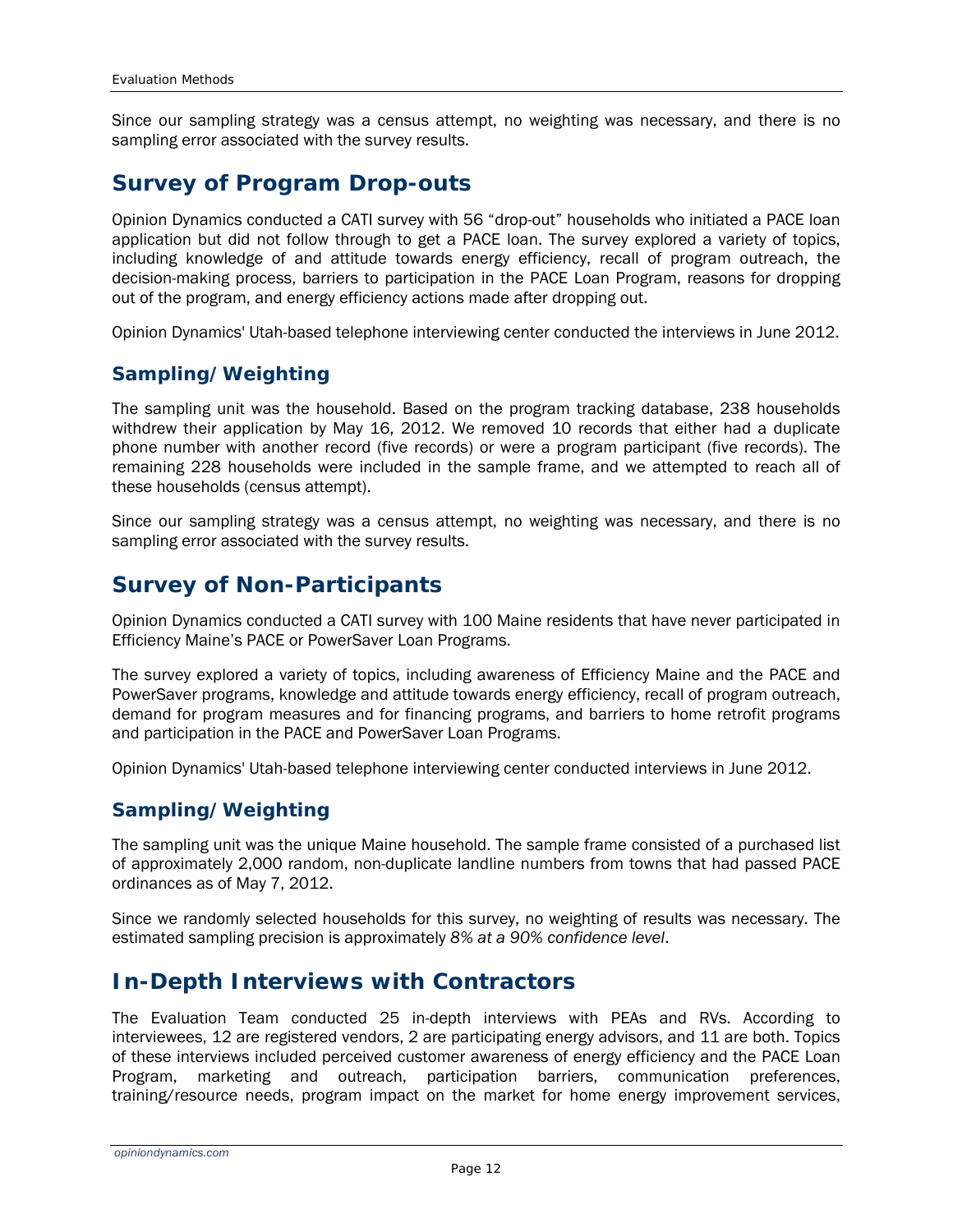satisfaction with the program, and awareness of the PowerSaver Program. Dunsky Energy Consulting staff conducted all contractor interviews in May and June of 2012.

Most of the interviewed contractors have been involved in the PACE Loan Program since the start. Most contractors were also active in the former Home Energy Savings Program (HESP).

#### *Sampling*

According to the program tracking database, 101 unique firms participated in the PACE Loan Program through May 16, 2012, either as a Participating Energy Advisor or a Registered Vendor, or both. We tried to reach all of these firms. Repeated attempts were made to reach the contractors for interviews, with efforts focusing on those providers who had delivered services for the greatest number of PACE participants. We were able to reach the majority of the most active registered vendors and energy advisors.

The interviewed contractors cover a range of sizes and functions from individual and small operations (one to five employees) to larger contractors with as many as 50 employees. The primary area of expertise for the majority of interviewees (52%) was "insulation/weatherization." Other areas included energy auditing (24%), general contracting (16%), solar heating and electrical systems (12%), and HVAC equipment 12%).6

 $\overline{a}$ 

<sup>6</sup> Some contractors listed more than one area of expertise.

*opiniondynamics.com*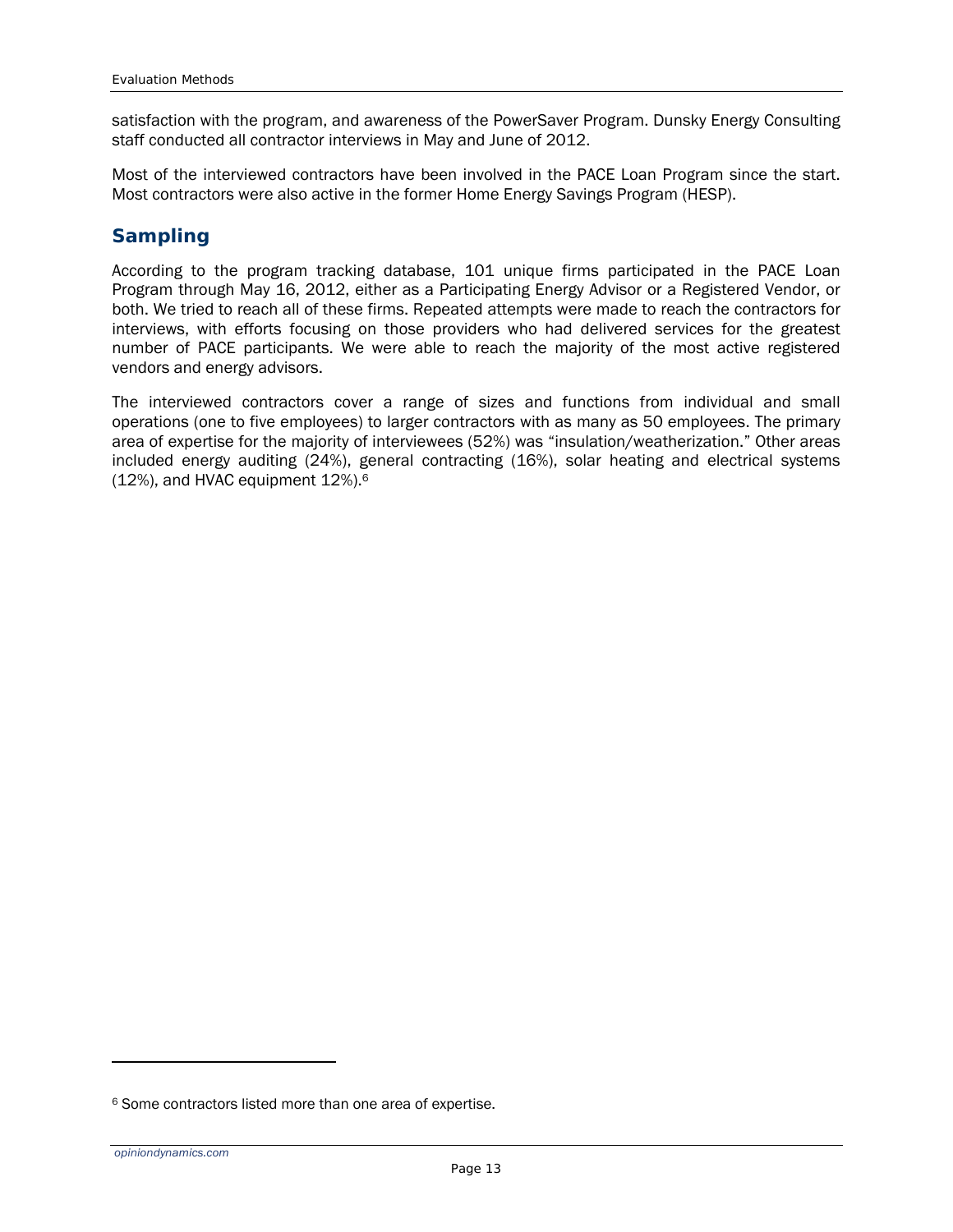# **4. PROCESS ANALYSIS**

## *4.1 PROGRAM PARTICIPATION*

So far, participation in Efficiency Maine's loan programs has fallen short of initial expectations. As of July 22, 2012, the loan originator, AFC First, had closed 240 PACE loans totaling just over \$3 million. In addition, \$1.8 million in PACE loans were in process and \$457,000 in PowerSaver loans had been closed. Taken together, the \$5.4 million of committed PACE and PowerSaver loans through July 22, 2012, account for only 26% of the total \$20.4 million BetterBuildings funds. Based on current participation levels and trends, the PACE and PowerSaver loans may not utilize the full amount of the BetterBuildings funds by the end of the grant period.7 Efficiency Maine is pursuing additional strategies to deploy the BetterBuilding funds, including the Residential Direct Install Program.

### **Program Participants**

Over the first 15 months (April 2011 through June 2012), 246 participants received loans through the Efficiency Maine PACE Loan Program.<sup>8</sup> The number of closed loans per month ranges from eight to 25, with participation trending upward.<sup>9</sup>



#### Figure 4-1. Number of PACE Loans per Month

Source: AFC First Tracking Data

<sup>7</sup> The grant award originally had an end date of June 30, 2013, but U.S. DOE has granted a three-month extension to September 30, 2013.

<sup>8</sup> The remainder of this evaluation covers the 195 participants who received loans through May 16, 2012, including 165 funded projects and 30 staged projects that received the first installment of the loan but not the final installment.

<sup>9</sup> The month represents the first payment (30% of total loan amount) to the contractor, rather than the final payment at the completion of the project.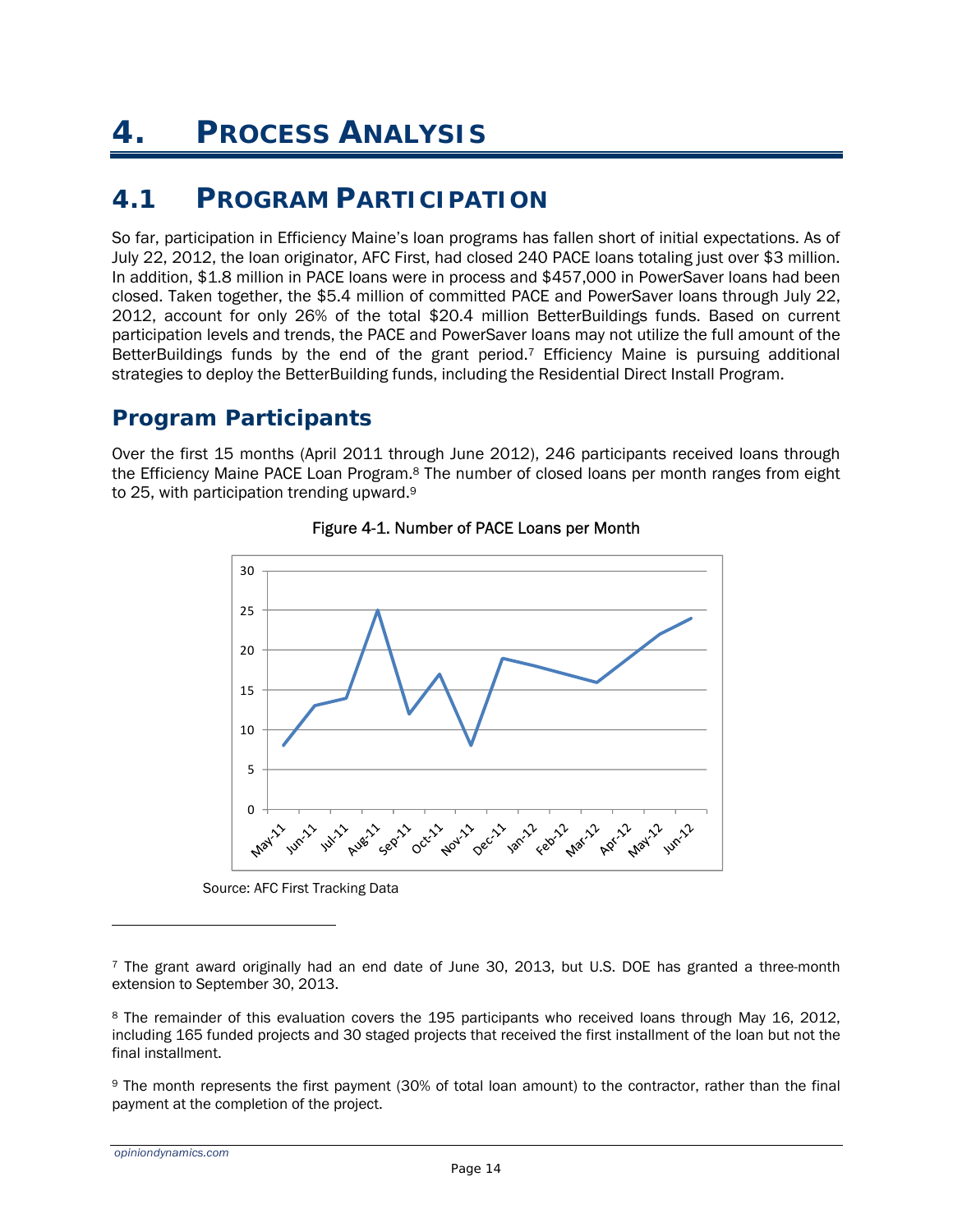The most common measure financed with a PACE loan for this period were insulation (75%), followed by HVAC equipment (boilers, furnaces, heat pumps, and central A/C) (36%) and air sealing (23%). The number of measures per home ranged from one (29% of projects) to six (1% of projects), with a mean of 2.2 measures per home and a median of 2.





Source: AFC First Tracking Data (as of 5/16/2012).

\*HVAC measures include boilers (36%), furnaces (13%), heat pumps (3%), and split central A/C systems (1%).

Through May 16, 2012, the average loan amount was \$12,898. As shown in Figure 4-3, nearly half of participants (45%) took out the maximum allowable loan of \$15,000, and 82% took out loans between \$10,000 and \$15,000, inclusive. Only 3% took out the minimum of \$6,500.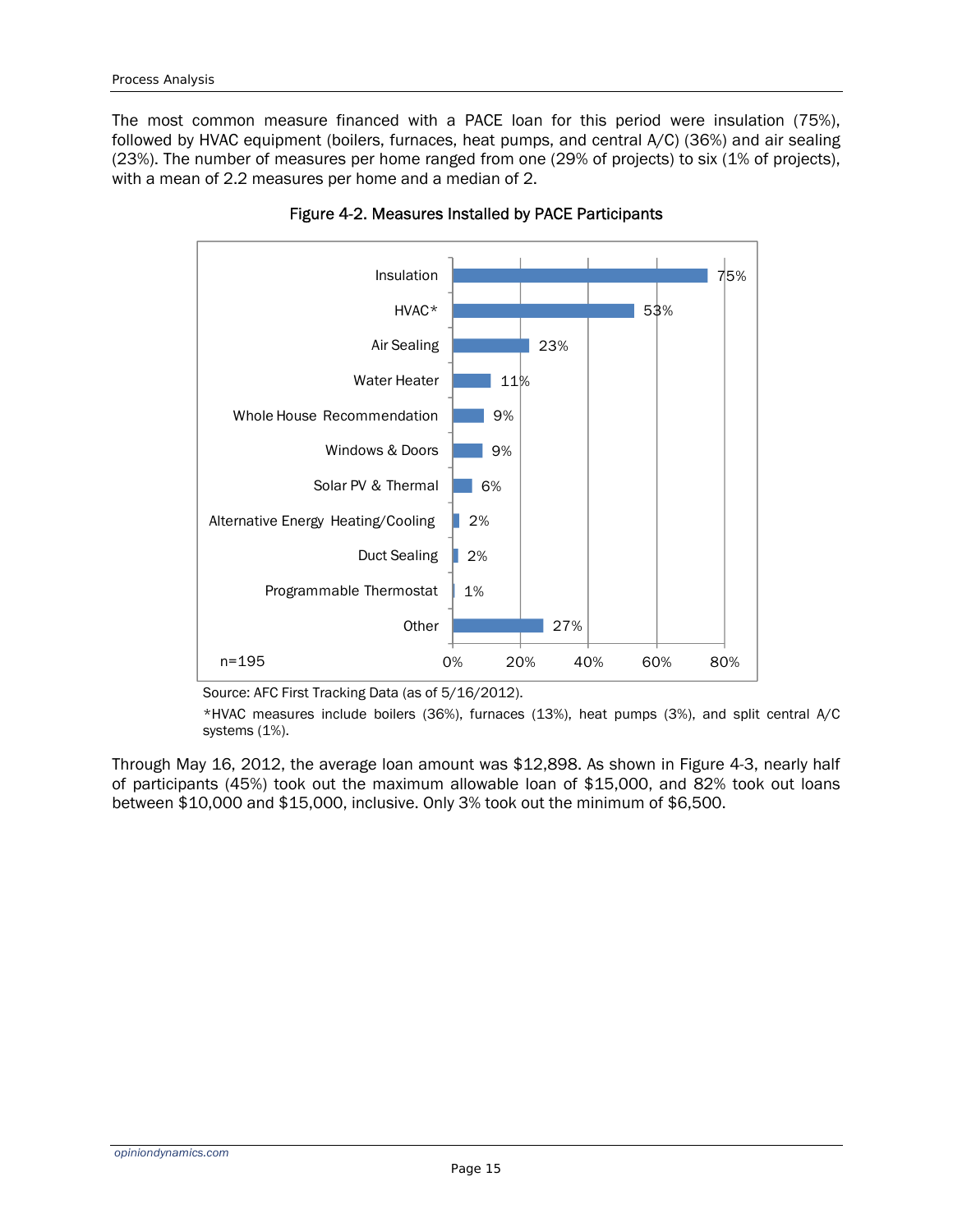

Figure 4-3. Loan Amounts of PACE Participants

Source: AFC First Tracking Data (as of 5/16/2012).

#### **Program Drop-outs**

As of May 16, 2012, the program had tracked just over 1,000 households in various stages of the loan process. Of these, 19% had closed on their PACE loan, 12% had pending applications, 46% were declined, and 23% had dropped out of the loan application process.

The program drop-outs completed different stages of the loan process: all were either prequalified for a loan (59%) and/or submitted the PACE loan application (82%), and most (83%) had received a quote for a home improvement project from a contractor. However, less than half (41%) had an energy audit conducted, and only 14% and 11%, respectively, had submitted all their paperwork and received approval of their loan.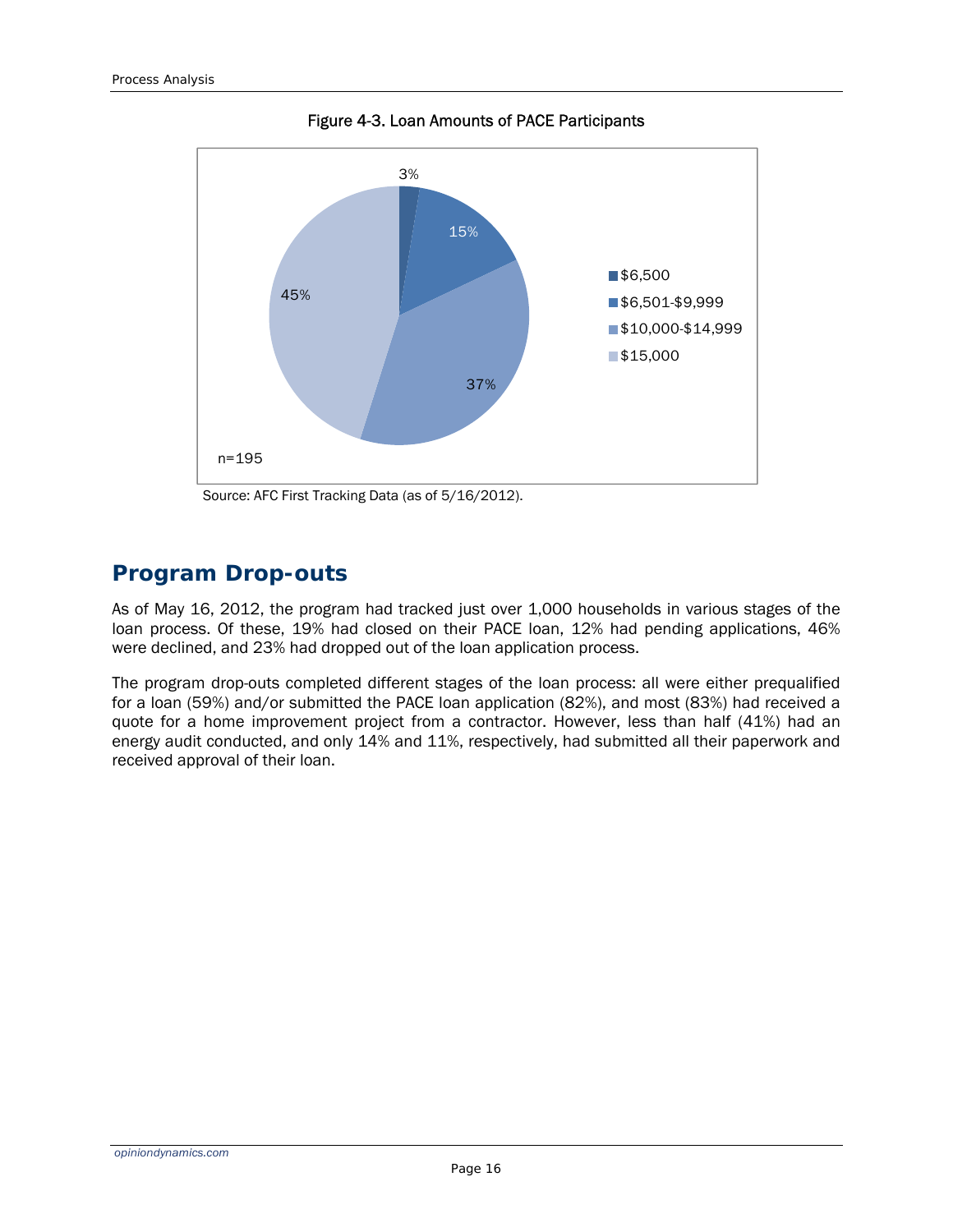

Figure 4-4. Milestones Met by Program Drop-outs

Source: Drop-out survey.

### **Characteristics of Participants, Drop-outs, and Non-Participants**

Table 4-1 compares building characteristics of participants, non-participants, and drop-outs. Participants tend to live in older homes: more than half of participants' (60%) and drop-outs' (52%) homes were built before 1950, compared to only 32% of non-participants. While the largest share of all three groups uses oil as their primary heating fuel, it is significantly more frequently used by nonparticipants (64%) and drop-outs (66%) compared to participants (48%), who are more likely to use gas as the primary fuel (21%) compared to drop-outs (9%) and non-participants (7%). Detached single-family homes account for the vast majority (84%) of program participants.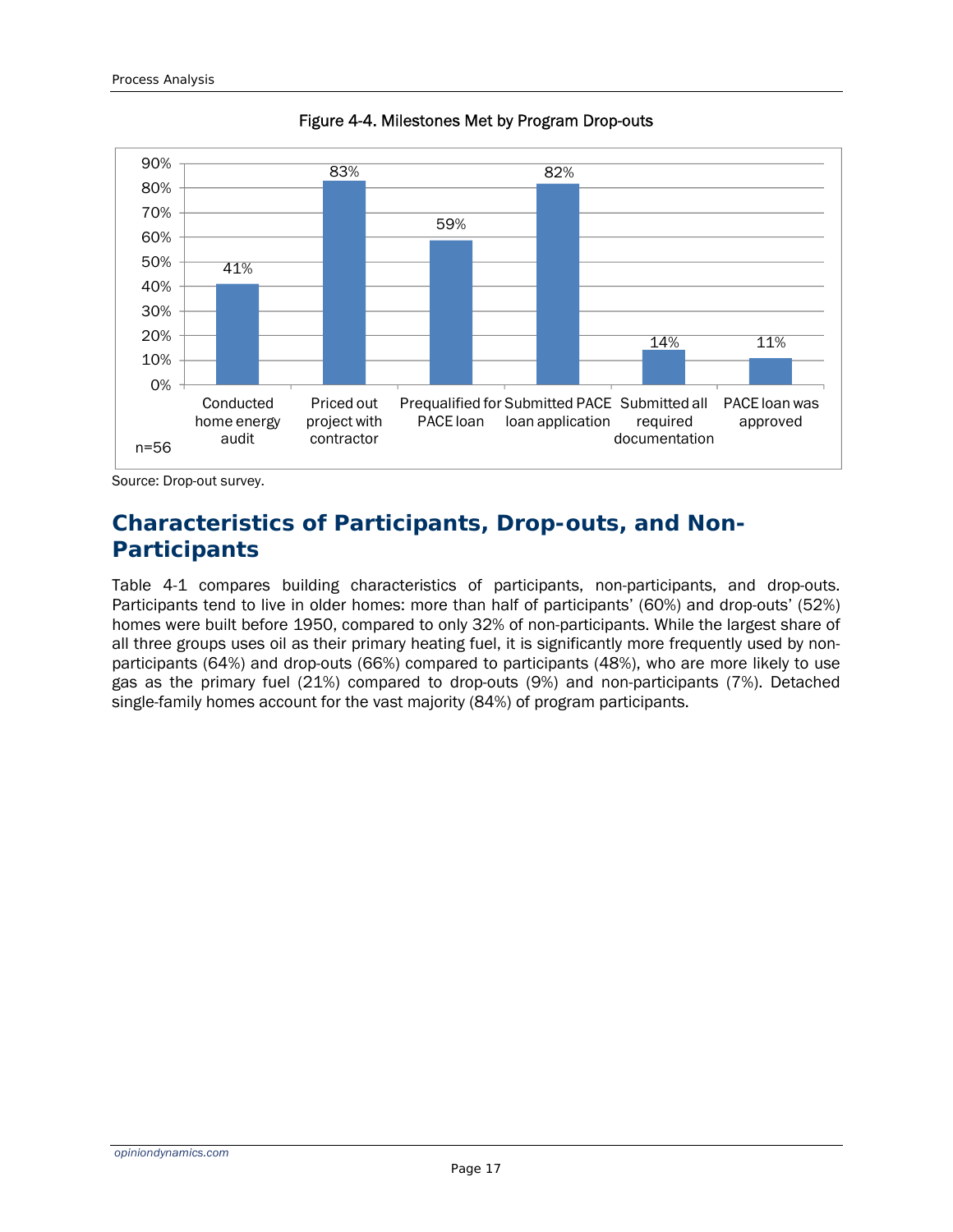| Characteristic                                     | (a)<br>Participants<br>$(n=62)$ | (b)<br>Drop-outs<br>$(n=56)$ | (c)<br>Non-Participants<br>$(n=100)$ |
|----------------------------------------------------|---------------------------------|------------------------------|--------------------------------------|
| <b>Type of Residence</b>                           |                                 |                              |                                      |
| Detached single-family home                        | 84%                             | 79%                          | 93% a,b                              |
| Apartment/condo in a 2,3, or<br>4 unit building    | 11%c                            | 18%c                         | 2%                                   |
| Townhouse or duplex which<br>shares adjacent walls | 5%                              | 2%                           | 1%                                   |
| Apartment or condo in a 5 or<br>more unit building |                                 |                              | 2%                                   |
| Mobile home                                        |                                 | 2%                           | 2%                                   |
| Year Built                                         |                                 |                              |                                      |
| 2002 or later                                      | 8%                              |                              | 11%                                  |
| Between 1970 and 2001                              | 23%                             | 32%                          | 34%                                  |
| Between 1950 and 1969                              | 10%                             | 13%                          | 22%                                  |
| Before 1950                                        | 60%c                            | 52%c                         | 32%                                  |
| Don't know                                         |                                 | 4%                           | 1%                                   |
| <b>Primary Heating Fuel</b>                        |                                 |                              |                                      |
| Oil                                                | 48%                             | 66% <sup>a</sup>             | 65% <sup>a</sup>                     |
| Gas                                                | 21% b,c                         | 9%                           | 7%                                   |
| Propane                                            | 16%                             | 11%                          | 10%                                  |
| Pellet wood                                        | 10%                             | 2%                           | 3%                                   |
| Wood                                               | 5%                              | 11%                          | 9%                                   |
| Other*                                             |                                 | 2%                           | 6%                                   |

Table 4-1. Building Characteristics of Maine Residents and Program Participants

\*Other heating fuel types include electricity, kerosene, and coal.

a,b,c=Letters indicate significance, at the 90% confidence level, relative to the comparison group.

Source: Participant, drop-out, and non-participant surveys

Table 4-2 compares demographics of participants, non-participants, and drop-outs. Compared to non-participants, program participants and drop-outs tend to have more people living in their home, be middle aged, have incomes above \$50,000, and have a college degree. These demographics are consistent with many financing programs' design of targeting middle-income households that can qualify for loans, but may have difficulty affording the cost of the project without financing.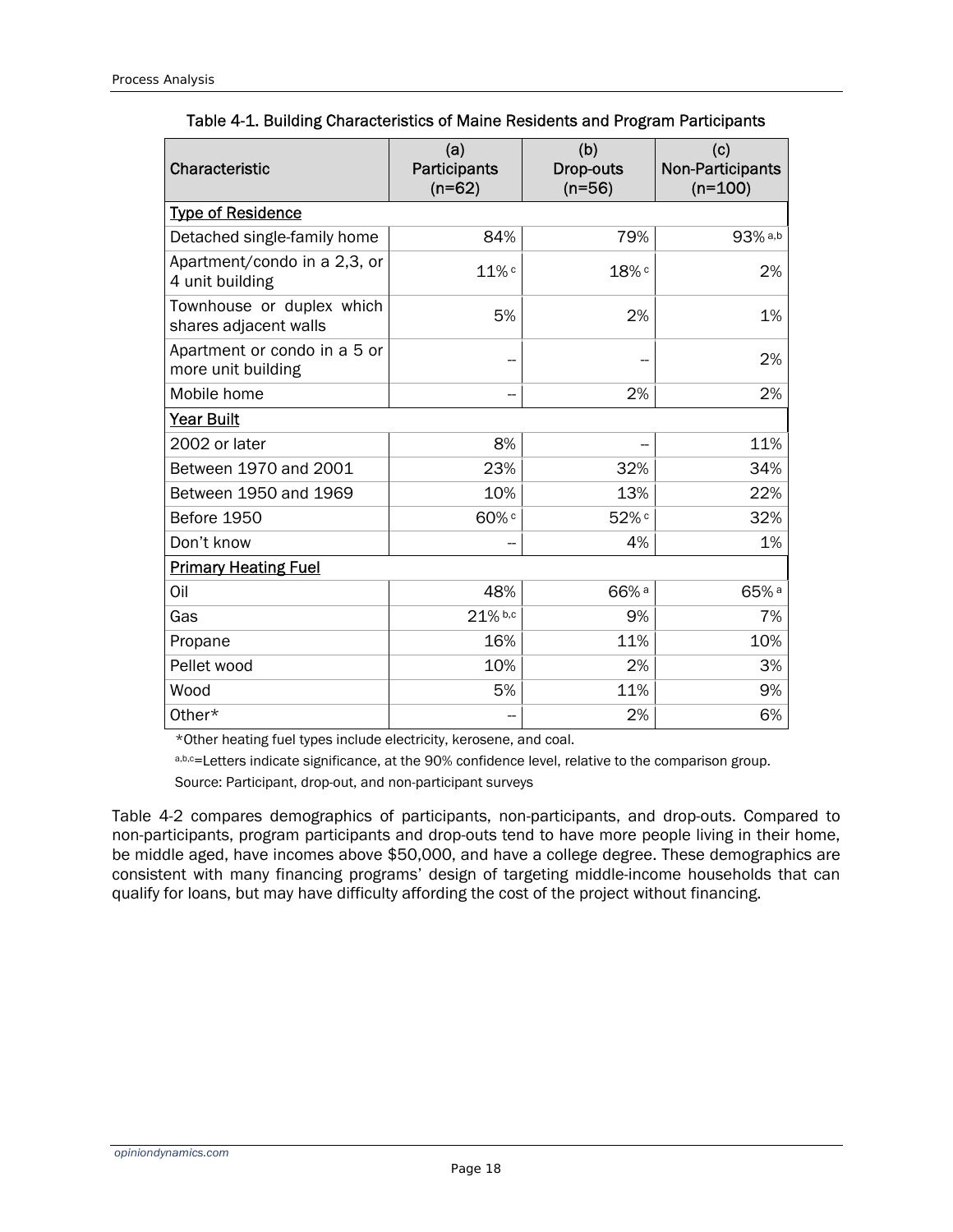| Characteristic                                          | (a)<br>Participants<br>$(n=62)$ | (b)<br>Drop-outs<br>$(n=56)$ | (c)<br>Non-Participants<br>$(n=100)$ |  |  |
|---------------------------------------------------------|---------------------------------|------------------------------|--------------------------------------|--|--|
| <b>Number of People Living in Home</b>                  |                                 |                              |                                      |  |  |
| 1                                                       | 15%                             | 14%                          | 30% a,b                              |  |  |
| $\overline{2}$                                          | 40%                             | 30%                          | 38%                                  |  |  |
| 3                                                       | 19%                             | 18%                          | 10%                                  |  |  |
| 4                                                       | 15%                             | 23%                          | 17%                                  |  |  |
| 5 or more                                               | 11%                             | 14%                          | 5%                                   |  |  |
| <b>Age of Respondent</b>                                |                                 |                              |                                      |  |  |
| 18-34                                                   | 11%                             | 11%                          | 5%                                   |  |  |
| 35-54                                                   | 47%c                            | 45%c                         | 28%                                  |  |  |
| 55-64                                                   | 23%                             | 30%                          | 27%                                  |  |  |
| 65 or older                                             | 16%                             | 11%                          | 37% a,b                              |  |  |
| Refused                                                 | 3%                              | 4%                           | 3%                                   |  |  |
| Income                                                  |                                 |                              |                                      |  |  |
| Less than \$25,000                                      | 3%                              | 7%                           | 15% <sup>a</sup>                     |  |  |
| \$25,000-\$49,999                                       | 21%                             | 14%                          | 27%b                                 |  |  |
| \$50,000-\$99,999                                       | 52%c                            | 39%c                         | 26%                                  |  |  |
| \$100,000-\$199,999                                     | 16%                             | 16%                          | 15%                                  |  |  |
| \$200,000 or more                                       | 2%                              | $9%$ a                       | 4%                                   |  |  |
| Don't know                                              |                                 |                              | 1%                                   |  |  |
| Refused                                                 | 4%                              | 14%                          | 12%                                  |  |  |
| <b>Level of Education</b>                               |                                 |                              |                                      |  |  |
| Less than a high school<br>diploma                      |                                 |                              | 1%                                   |  |  |
| Completed high school<br>diploma or equivalent          | 2%                              | 12% <sup>a</sup>             | 19% a                                |  |  |
| Some college                                            | 11%                             | 11%                          | 12%                                  |  |  |
| Completed a 2 year or<br>technical degree/certification | 10%                             | 12%                          | 14%                                  |  |  |
| Completed a 4 year degree                               | 48%c                            | 36%c                         | 21%                                  |  |  |
| Graduate or professional<br>degree                      | 26%                             | 25%                          | 32%                                  |  |  |
| Refused                                                 | 3%                              | 4%                           | 1%                                   |  |  |

| Table 4-2. Demographics of Survey Respondents |  |  |  |  |
|-----------------------------------------------|--|--|--|--|
|-----------------------------------------------|--|--|--|--|

a,b,c=Letters indicate significance, at the 90% confidence level, relative to the comparison group. Source: Participant, drop-out, and non-participant surveys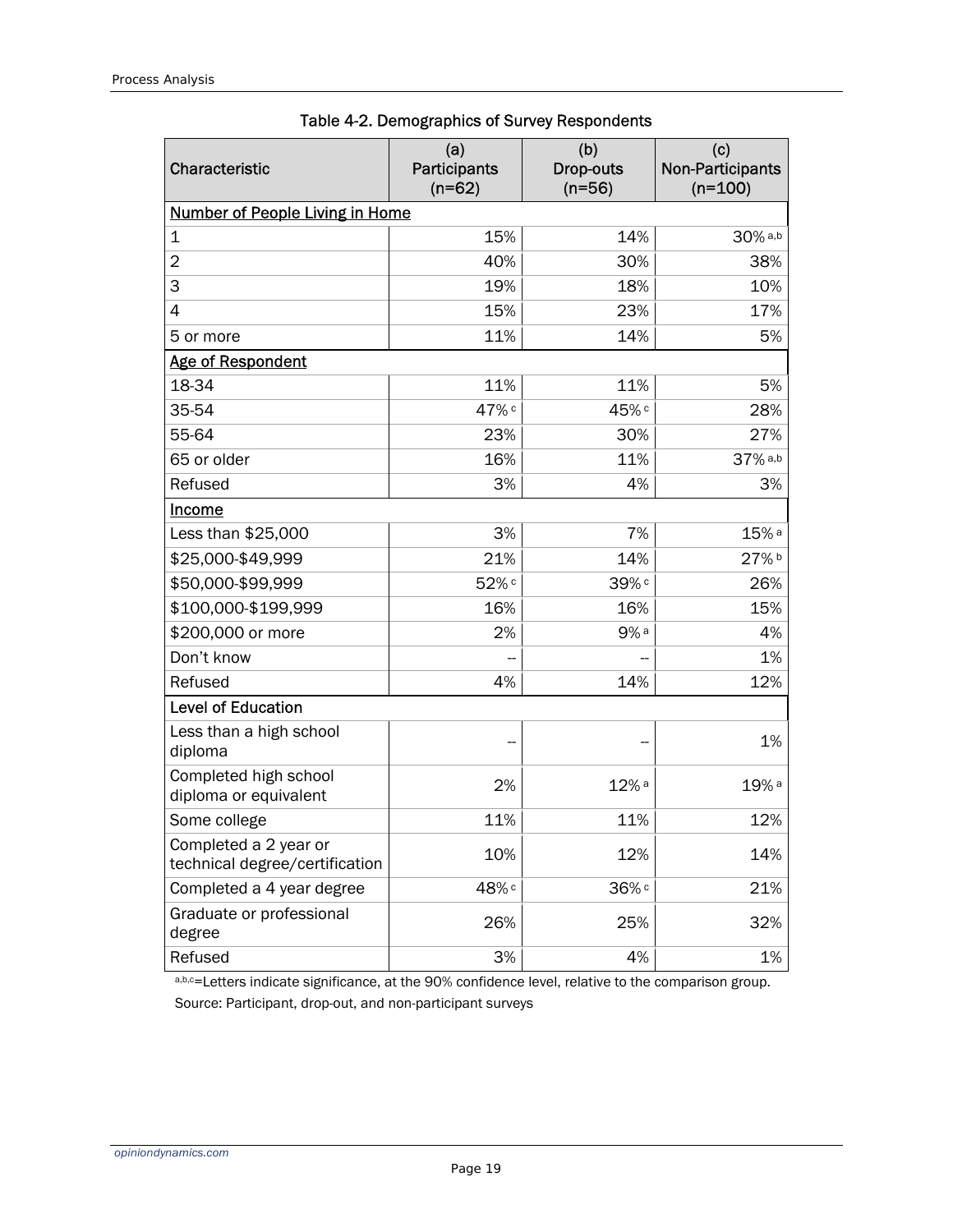### **Participating Energy Advisors and Registered Vendors**

Based on the program tracking database, 101 firms participated in the PACE Loan Program through May 16, 2012, either as a PEA (40) or an RV (83).10,11 The number of projects completed by RVs ranged from 1 to 18 with a mean of 2.3, while the number of projects completed by firms listed as auditors ranged from 1 to 8 with a mean of 2.6. As shown in Figure 4-5, approximately half of RVs (59%) and PEAs (48%) completed only one project as of May 16, 2012.





## *4.2 PROGRAM DESIGN AND IMPLEMENTATION*

## **4.2.1 PROGRAM IMPLEMENTATION**

The PACE Loan Program is delivered by a team, led by the Trust, that includes financial services vendor AFC First, Conservation Services Group (CSG), and a network of PEAs and RVs. The financial side of the PACE Loan Program is provided as a contractual service by AFC First. AFC First's responsibilities include originating, processing, closing, and servicing PACE loans on behalf of Efficiency Maine, including the functions of master servicer and master provider. Specific duties include, but are not limited to: maintaining a call center and online application system; receiving and

Source: AFC First Tracking Data (as of 5/16/2012).

<sup>10</sup> This count is based on 195 funded projects as of May 16, 2012 (including 30 projects that have received the first loan disbursement). Twenty-two contractors are both PEAs and RVs.

<sup>11</sup> Note that for 90 of the funded projects, the auditor field in the tracking database was blank. It is unclear if the auditor is the same as the contractor in these cases. For many projects with both contractor and auditor named, they are different companies, but in some cases they are the same.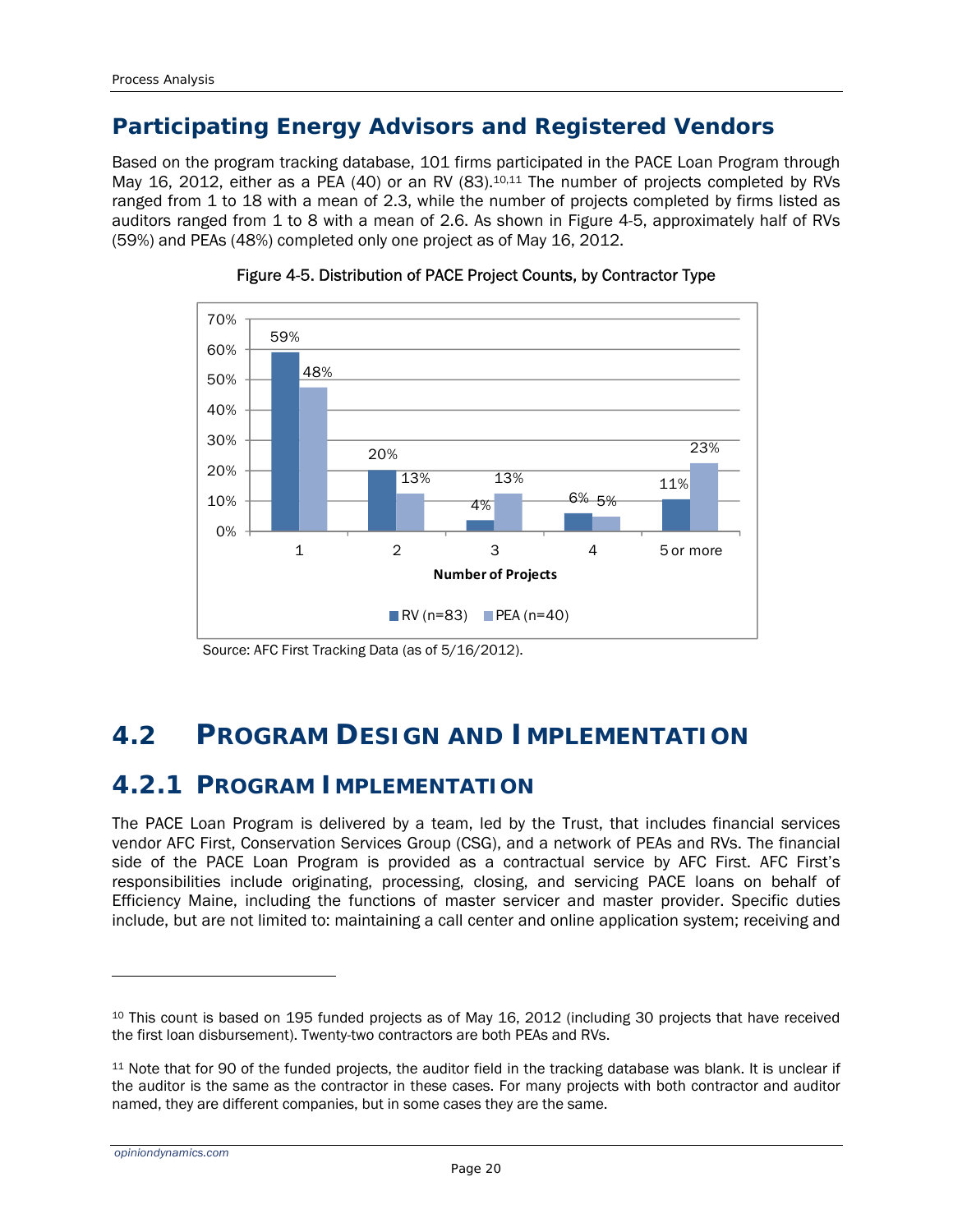processing PACE loan applications; performing underwriting analyses and determining loan approval or denial based on underwriting standards established by the Trust; and disbursing loan proceeds and managing loan servicing activities.

The home energy improvements side of the PACE program is delivered through a network of PEAs and RVs. CSG also plays a key role as the reviewer of the proposed work scope and associated energy model for each project – approval by CSG of PEA work scopes and projected savings estimates is required before the loan is finalized. Energy audits and post-installation verification inspections performed for a PACE loan project must be completed by Efficiency Maine designated PEAs. All PEAs must go through specific training and be certified by the Building Performance Institute (BPI). The installation of energy efficiency measures on PACE loan projects must be conducted by a Registered Vendor, who has completed a Registered Vendor agreement with Efficiency Maine and supplied necessary supporting documentation.

## **4.2.2 LOAN TERMS AND ELIGIBILITY CRITERIA**

In an effort to mitigate risk and promote cash-flow positive improvements, Efficiency Maine's PACE Loan Program established the following eligibility criteria and loan terms:

- $\triangleright$  PACE loans are available to owners of residential buildings (with no more than 15% of the area used for commercial purposes) with one to four units that are in municipalities that have passed a PACE ordinance and have signed an administrative contract with Efficiency Maine.<sup>12</sup>
- Exercicipants may borrow between \$6,500 and \$15,000, up to 100% of their home equity.<sup>13</sup> Participants must have a debt to income ratio of no more than 45%. Finally, participants must be up to date on their property mortgage, taxes, and sewer accounts, and must not have any reverse mortgages, unresolved liens, or foreclosures on the property.
- $\triangleright$  Loan terms may be 5, 10, or 15 years. The PACE loan interest rate is a fixed 4.99% APR and the loan is junior to primary mortgages and existing liens. PACE loans are transferrable with the sale of the home.

Eligibility requirements and loan terms vary somewhat among energy efficiency financing programs due to their differing financing mechanisms, sources of capital, eligible measures, and participant bases. However, the requirements and terms of Efficiency Maine's PACE program are similar to comparable programs.

The decline rate of the Maine PACE Program (46%) is consistent with – although on the higher end compared to  $-$  similar financing programs (decline rates are typically in the 20% to 50% range $14$ ). According to AFC First and Efficiency Maine program staff, declined applications are most often due to either a lack of sufficient home equity or a debt-to-income ratio above 45%. Notably, the most

<sup>12</sup> As of August 31, 2012, 145 municipalities in Maine have signed a PACE ordinance.

<sup>13</sup> Home equity is based on either a real estate assessment less than two years old or the municipal valuation of the property compared to what is owed on the home.

<sup>14</sup> Zimring, M. Goggio Boreson, M. Hoffman, I. Goldman, C. Stuart E. Todd A. et al, 2011. *Delivering Energy Efficiency to Middle Income Single Family Households*. Lawrence Berkeley National Laboratory, Environmental Efficiency Technologies Division. Berkeley, CA.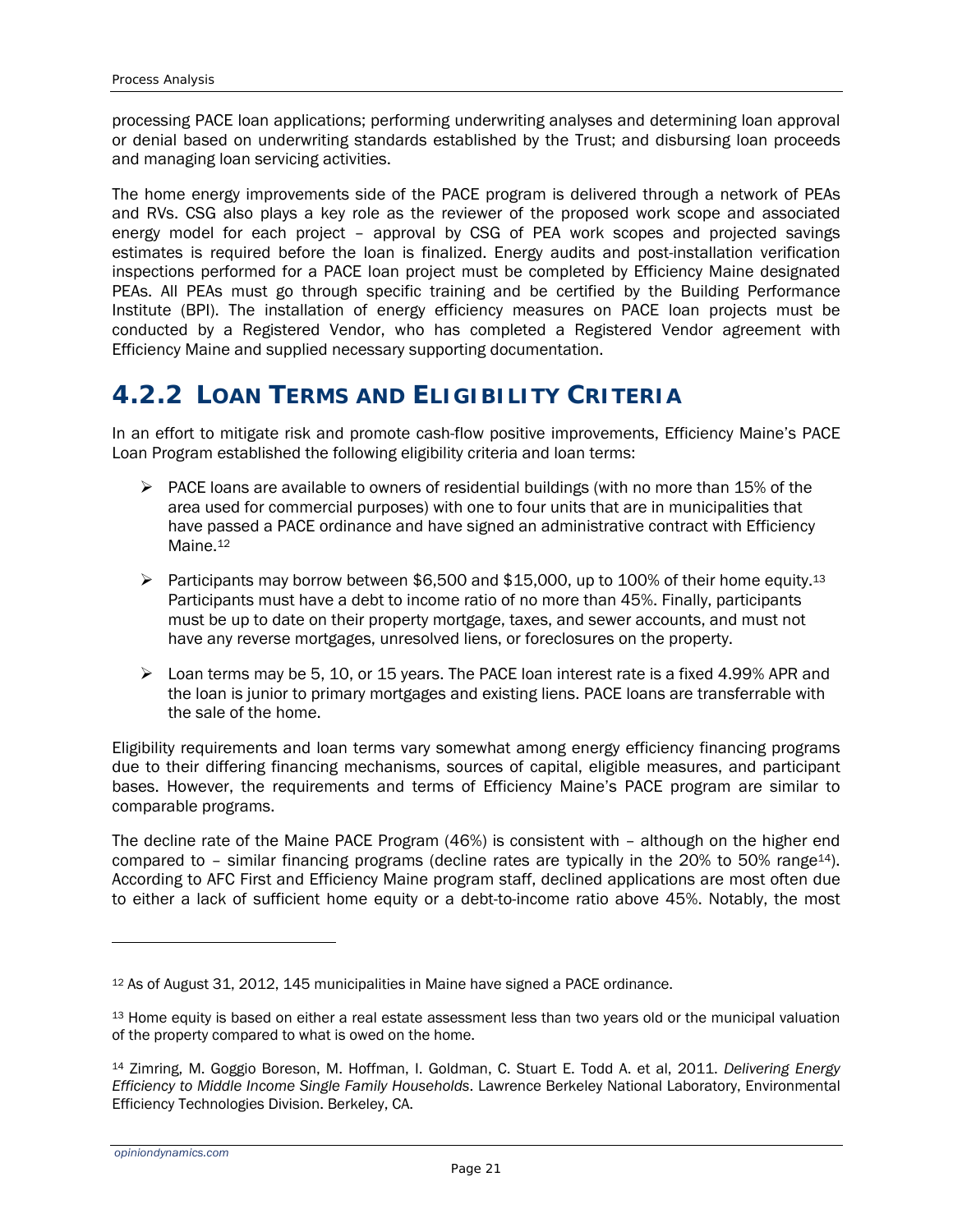successful applications are those from customers that have developed a relationship with the PEA or RV: According to AFC First staff, customers who submit an application with a contractor have a 60% close rate compared to only 30% for customers who submit the loan application without identifying a specific contractor.

The program and survey data suggest that while some participants were limited by the loan amount, the range of loans offered under PACE meets the needs of most participants. While 45% of participants borrow the maximum loan amount of \$15,000, only 10% of participants reported not making a recommended improvement or making it outside of the PACE loan because the cost exceeded the maximum loan amount. Expanding Efficiency Maine's loan portfolio to include PowerSaver and its wider loan ranges should help increase participation by those who seek larger or smaller loan amounts than those offered by the PACE Loan Program.

The participant survey explored the influence of several aspects of the loan on the decision to apply for a PACE loan. Overwhelmingly, participants rated the option of paying over several years (95%), not having to make an up-front payment (93%), and the attractive interest rate (92%) as influential in their decision to apply for the loan. The option to close at home was influential for 62% of participants. Figure 4-6 summarizes these findings.



Figure 4-6. Influence of Financing Aspects on Decision to Apply for PACE Loan

Source: Participant Survey

For program success, loan amounts and terms should be designed so that cash flow for participants is generally positive, i.e., the savings on their monthly energy bills exceed the monthly loan payment.15 Because the Evaluation Team did not have access to savings estimates at the time of the analysis for this Interim Process Report, we could not assess whether the improvements financed by the PACE Loan Program are cash-flow positive.

<sup>15</sup> However, many home energy improvements have non-energy benefits, such as increases in comfort or reliability, which may justify non-positive cash flows for some measures.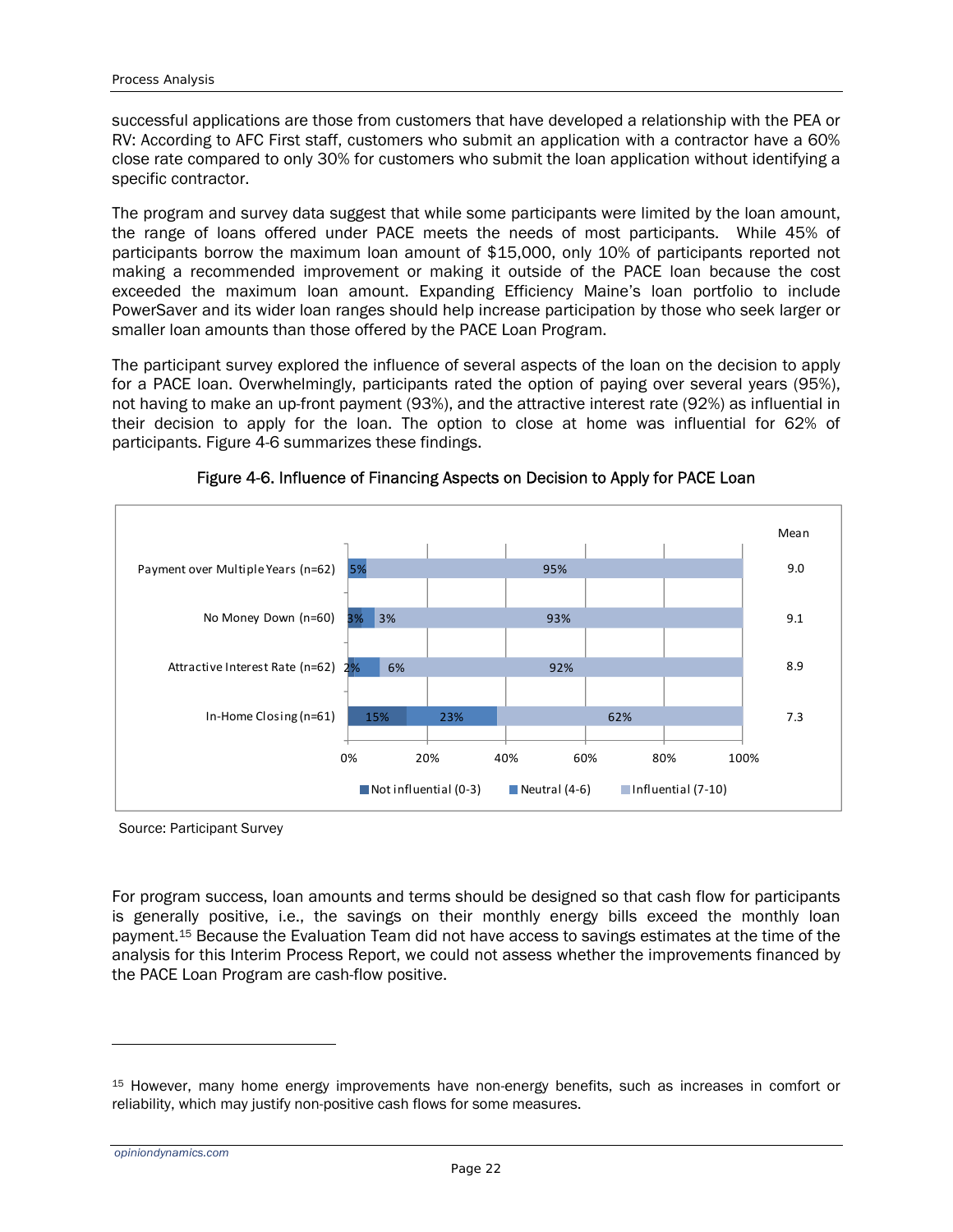## **4.2.3 LOAN APPLICATION PROCESS**

AFC First administers the loan application process for both the PACE Loan Program and the PowerSaver Program. While eligibility requirements for the two loans are slightly different, they share one application form, and the application process for the two programs is nearly identical. Figure 4-7 illustrates the loan application process, which is described in more detail below.

- $\triangleright$  Customer learns about the program. Customers learn about Efficiency Maine's loan programs from a variety of sources including direct marketing, referrals, or advertising on television or in the newspaper. Efficiency Maine handles all of the marketing for the PACE and PowerSaver programs.
- $\triangleright$  Customer qualification. Customers can provide information for the initial loan application online or over the phone. Customers who complete this step over the phone provide information to an Efficiency Maine call center representative who enters the data directly into the online application for submission to AFC First. After the initial loan application is submitted, AFC First reviews it to determine if the customer is prequalified. Although a credit score is only required for the PowerSaver loan and not the PACE loan, AFC First still looks at each applicant's credit report to ensure that the customer has a good mortgage payment history and to identify any "red flags" that could indicate that the customer is a poor credit risk. For PACE loans, AFC First also verifies that the customer's residence is located in a town with a PACE ordinance. After prequalifying the customer, AFC First contacts the customer to discuss loan terms, to determine if the customer is working with an Energy Advisor or contractor, and to identify outstanding paperwork. After the customer has correctly completed all of the paperwork, AFC First begins processing the loan. At the point of the title search, AFC First also follows up with the customer to determine the status of the project, and, if needed, helps the customer identify local contractors to help complete the project.
- ¾ Home energy assessment and loan approval. The homeowner is directed to find a local Participating Energy Advisor if they have not already done so. If the homeowner does not have access to a computer to use the online tool, either AFC First or the Efficiency Maine call center staff can assist the homeowner in identifying local contractors that can help with the project. If applicable, AFC First also notifies the customer's contractor to let them know that the application has been filed and the participant is "prequalified." The energy advisor conducts the energy assessment and develops the project work scope. Given that contractors either serve as Energy Advisors or work closely with the Energy Advisor, the energy assessment and work scope are developed in tandem. After getting approval from the participant for the work scope, the contractor then submits the work scope and the accompanying energy model<sup>16</sup> to CSG for review. If the work scope and energy model are approved, CSG sends an approval letter to AFC First. If not approved, CSG contacts the contractor and participant to give them the opportunity to revise the scope of work and comply with program energy savings guidelines and resubmit for approval.
- $\triangleright$  Loan closing and project completion. Once AFC First completes its underwriting and title search, receives the signed contract and specification sheet (to document the equipment

<sup>&</sup>lt;sup>16</sup> The program allows Energy Advisors to use any energy modeling software to develop the energy model. For HESP, CSG required contractors to use their online auditing tool, called Real Home Analyzer (RHA). Due to the large overlap of contractors between HESP and PACE, the vast majority of submitted applications use RHA, but energy models using other software, such as REM/Rate and TREAT, are also accepted.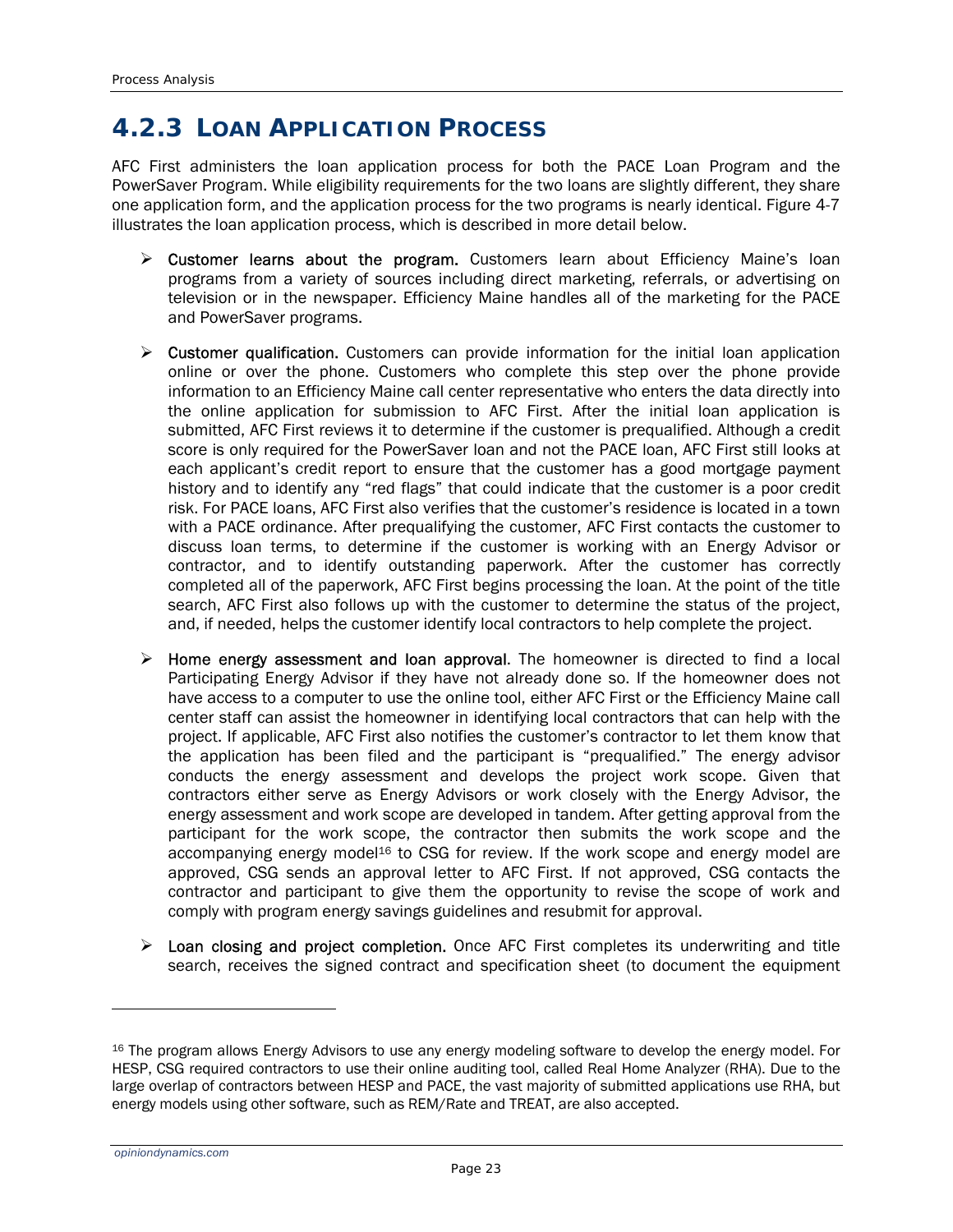that will be installed), and receives verification that the energy savings projections and work scope have been approved by CSG, they schedule the loan closing with the customer. AFC First then informs the contractor that the customer has closed. After the mandatory three-day waiting period has passed, AFC First releases the first payment of 30% to the contractor. When the project is complete, the contractor notifies AFC First. In general, the contractor receives the final payment upon completion of the project, but in some cases contractors can receive a mid-point payment (e.g., for projects that involve gas conversions) to ensure that equipment is paid for in a timely manner. These adjustments are coordinated with Efficiency Maine and subject to the verbal approval of the homeowner for AFC First to send payment directly to the contractor. The customer is not required to make any notifications about project completion as the communication of project completion can occur between AFC First and the contractor only.

- $\triangleright$  Verification/inspection. Once the project is completed, the contractor schedules the test-out to verify the energy savings. However, the final loan payment may be released to the homeowner or contractor prior to the actual test-out.
- $\triangleright$  Customer follow-up. AFC First follows up with the customer regarding the servicing of the loan.
- $\triangleright$  Quality assurance. CSG selects 15% of completed projects for quality assurance verification of project completion and proper measure installation in keeping with BPI standards and industry best practices. Issues that are identified in the field are relayed to auditors and contractors as a means to make corrections on existing projects and improve the installation on future projects.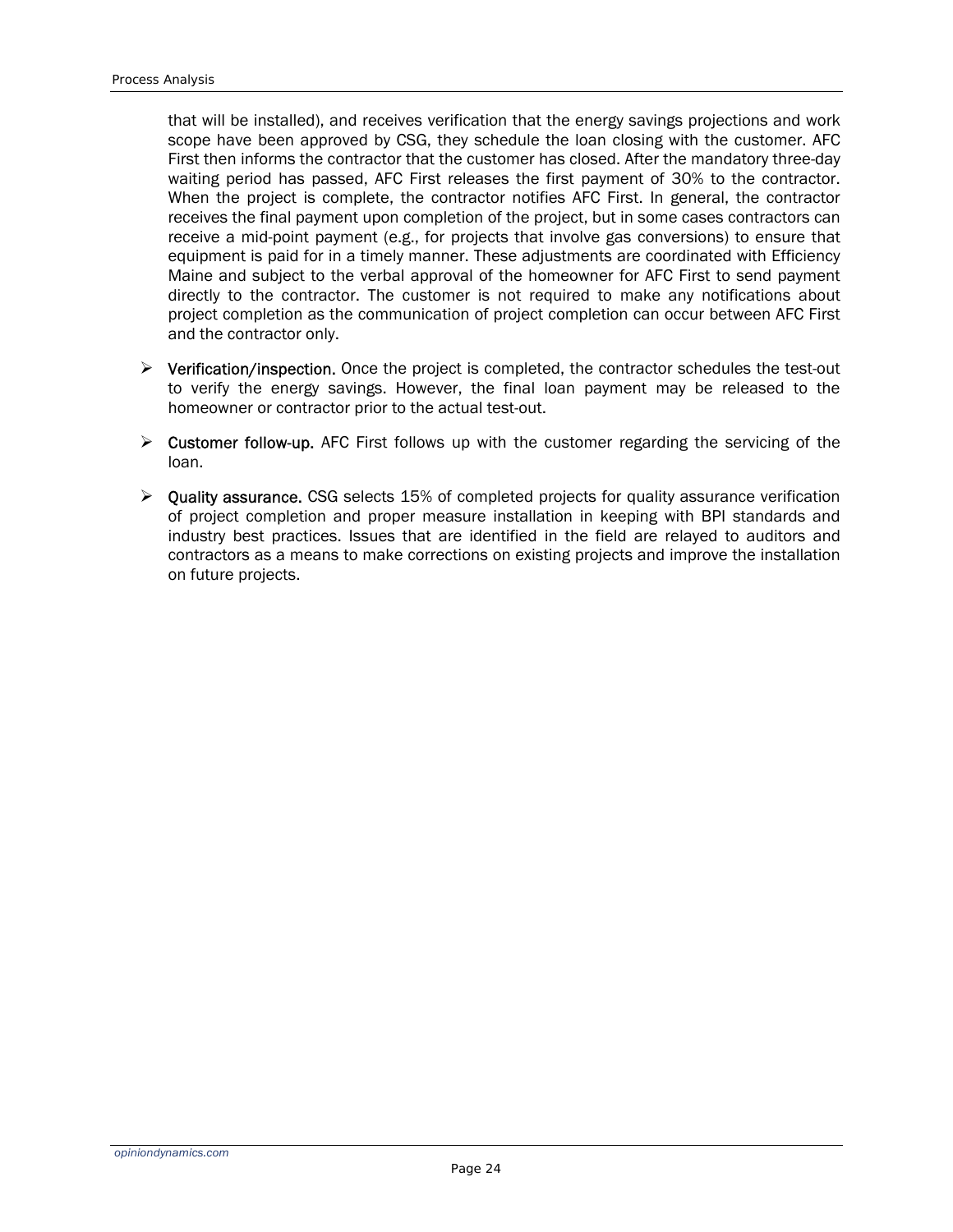

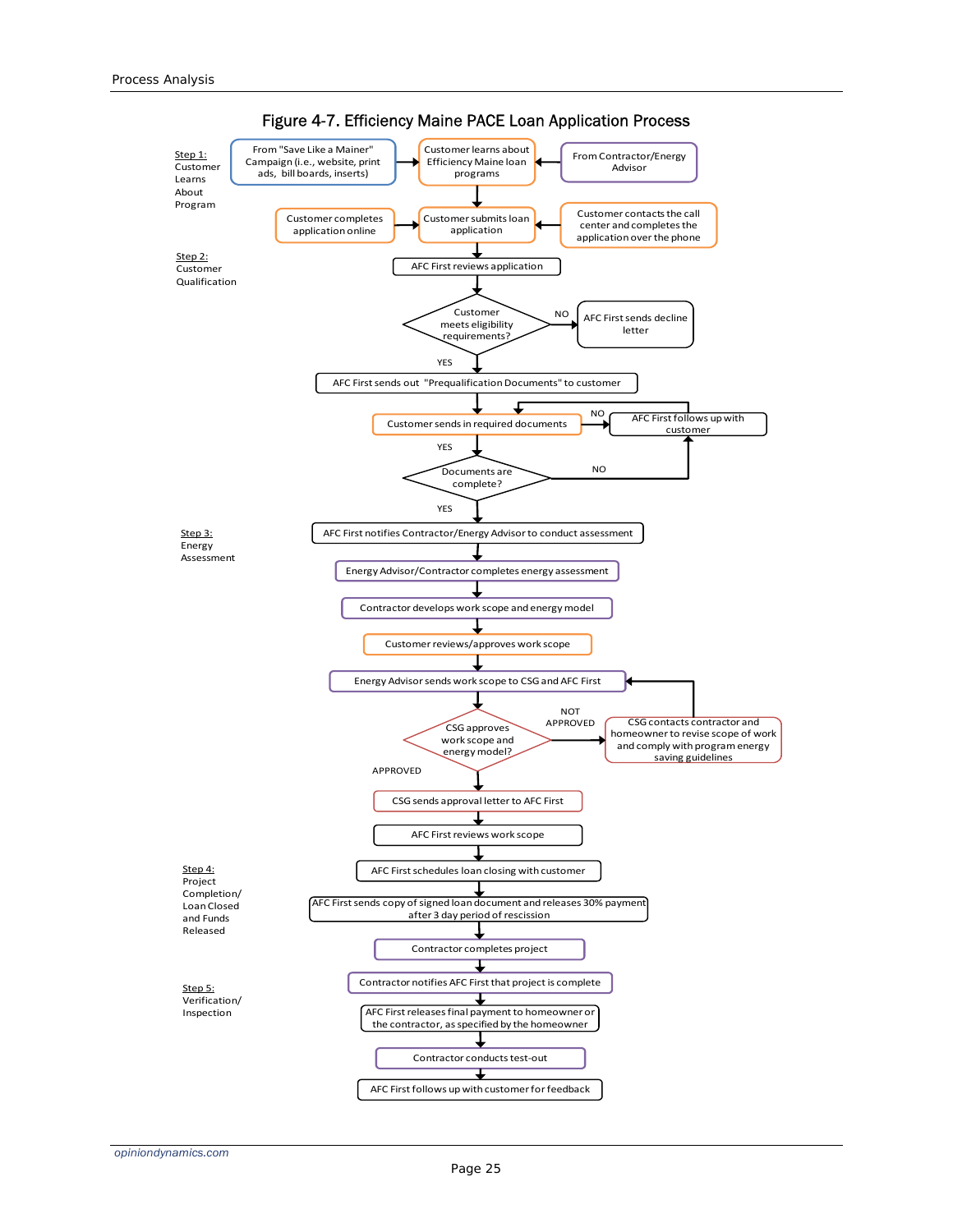Maine residents can apply for a PACE loan either online or by calling Efficiency Maine. Approximately two-thirds of participants and program drop-outs (69% and 66%, respectively) apply online and onequarter (23% and 25%, respectively) applies over the phone.<sup>17</sup> Of those who apply over the phone, the vast majority of participants (93%) found the Efficiency Maine representative to be "very helpful," a greater share than program drop-outs (57%).

Although similar shares of participants (84%) and program drop-outs (85%) find that it is either very easy or somewhat easy to complete the paperwork and provide the documentation required for the PACE loan, a larger share (52%) of program drop-outs report that it was only "somewhat easy," compared to participants (35%).



Figure 4-8. Ease of Completing Paperwork and Providing Documentation for PACE Loan

\* Indicates significance, at the 90% confidence level, relative to comparison group.

More than two-thirds of participants (68%) report that it took four weeks or less to close the loan with AFC First once the application had been submitted. The loan took more than eight weeks to close for 14% of participants. The majority of participants are very satisfied (71%) or somewhat satisfied (21%) with the loan processing time; only 5% of participants are "not very satisfied."

Source: Participant and Drop-Out Surveys

<sup>&</sup>lt;sup>17</sup> The remainder of respondents did not recall how they applied.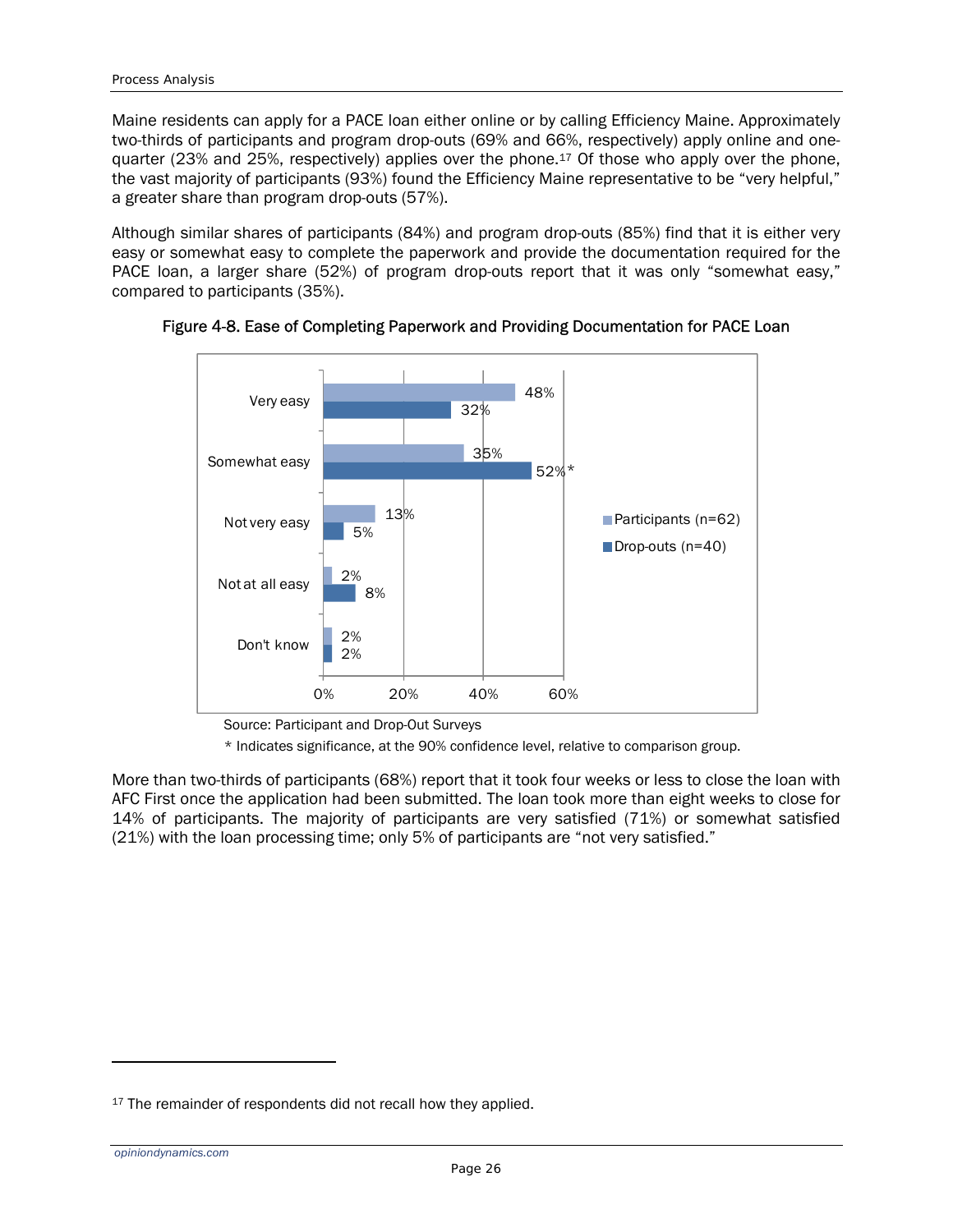



Source: Participant Survey

Thirty-eight percent of program drop-outs report that they experienced problems during the loan application process. The most commonly cited loan application problems include the amount of paperwork and the length of the process. Some of the other commonly cited problems include more general problems, such as meeting the loan requirements and issues with the contractors.

More participants (98%) than drop-outs (73%) found the AFC First representative who worked with them to process and close the loan to be helpful.

## **4.2.4 MARKETING AND OUTREACH**

Efficiency Maine markets its loan programs in a variety of ways. Most prominently, the program leverages Efficiency Maine's "Save Like a Mainer" campaign, a statewide umbrella marketing initiative that includes print advertisements, online marketing, and radio and TV spots. The "Save Like a Mainer" campaign promotes general energy efficiency equipment and actions as well as specific incentives and loan offerings. In addition to this general outreach, the program performs more targeted marketing, including flyers to customers of local oil dealers, tax bill inserts in select PACE municipalities, and postcards to residents. Program staff also attends energy forums and town meetings. Most of the marketing decisions are directed by Efficiency Maine's staff, while the design of the "Save Like a Mainer" campaign is supported by a marketing team of contractors, including the Cadmus Group, Rinck Advertising, and Marketing Drive.

Maine residents who have not participated in the PACE Loan Program report high awareness of Efficiency Maine and moderate awareness of its loan programs. More than three-quarters (78%) of non-participating Maine residents report that they had heard of Efficiency Maine, while 29% had heard of the PACE program and 31% had heard of the PowerSaver program. Of those familiar with an Efficiency Maine loan program, 51% learned about the program from the newspaper, radio, or TV. Despite being aware of the Efficiency Maine loan programs, 58% state that they are either not very familiar (42%) or not at all familiar (16%) with the programs.

As shown in Table 4-3, participants and program drop-outs most often identify newspapers, radio, and TV as the way they learned about Efficiency Maine's loan programs. However, large shares from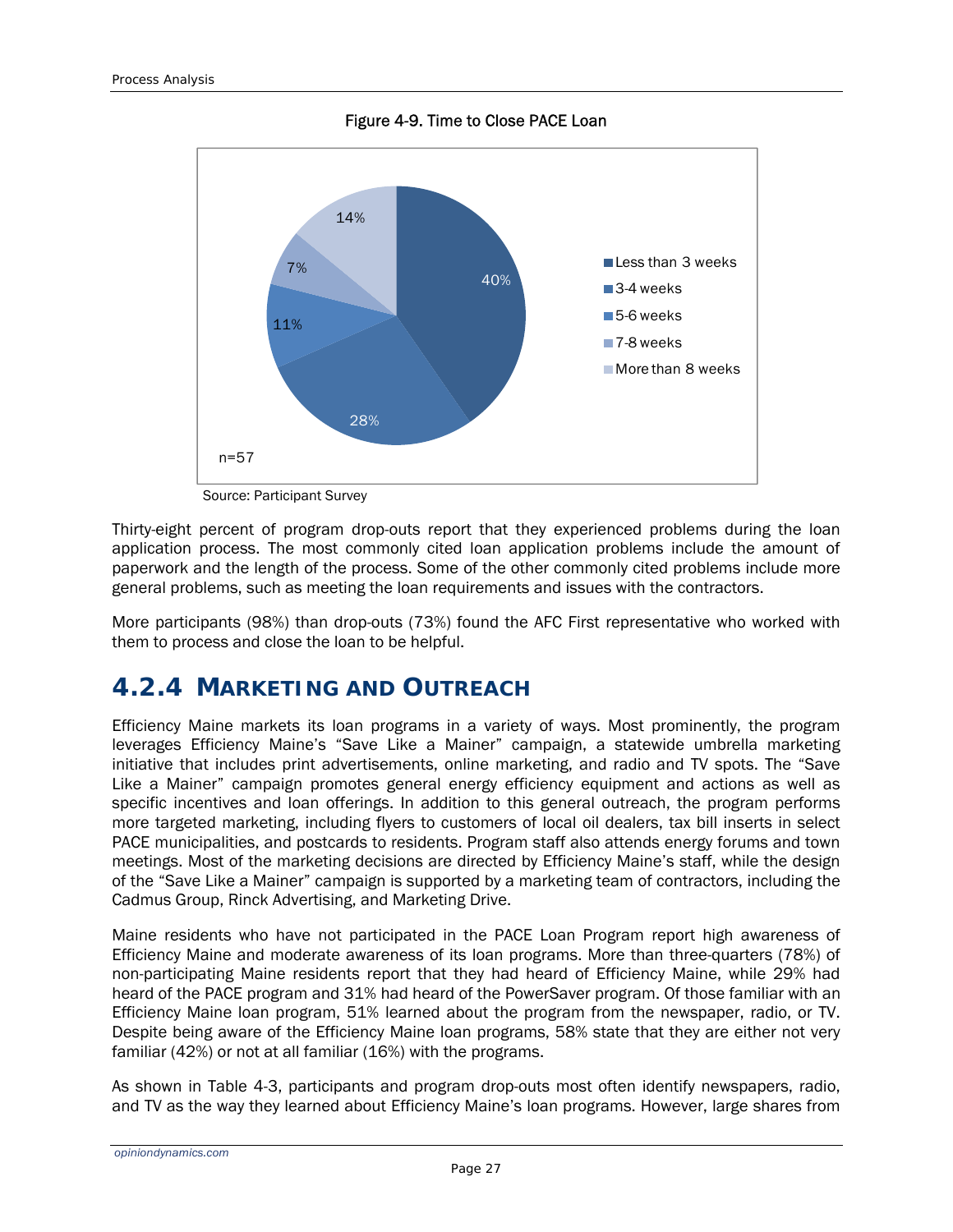both groups learned about the programs in other ways, including from contractors and Energy Advisors, from Efficiency Maine's website, and through word of mouth.

|                                     | (a)<br>Participants<br>$(n=62)$ | (b)<br>Drop-outs<br>$(n=56)$ | (c)<br>Non-<br><b>Participants</b><br>$(n=43)$ |
|-------------------------------------|---------------------------------|------------------------------|------------------------------------------------|
| Newspaper/radio/TV                  | 26%                             | 39%                          | $51\%$ a                                       |
| Contractor/vendor                   | 15%c                            | $16\%$                       | 5%                                             |
| <b>Efficiency Maine website</b>     | 13%                             | 11%                          |                                                |
| Friends/family/word of mouth        | 11%                             | 16%                          | 12%                                            |
| Energy advisor/auditor              | 10%                             | 7%                           |                                                |
| Through town or local government    | 8%                              | 4%                           |                                                |
| Professional contact                | 8%                              |                              |                                                |
| Public presentation in my community | 6%                              | 5%                           | 7%                                             |
| Efficiency Maine mailing/brochure   | 3%                              | 7%                           | 9%                                             |
| <b>Efficiency Maine email</b>       |                                 | 2%                           |                                                |
| Tax bill insert                     |                                 |                              | 9%                                             |
| Online                              |                                 | 12%                          |                                                |
| Other                               | 3%                              | 4%                           | 9%                                             |
| Don't know                          | 3%                              | 2%                           | 9%                                             |

#### Table 4-3. Ways Residents Learn about Efficiency Maine Loan Programs (Multiple Response)

Source: Participant, Non-Participant, and Drop-Out Surveys

a,b,c=Letters indicate significance, at the 90% confidence level, relative to the comparison group.

Non-participating Maine residents rely on multiple sources of information about how to reduce their energy consumption and how to find products that are energy efficient. The most commonly identified include the Internet (45%), newspapers (36%), television (25%), magazines/other print media (22%), and word of mouth (16%). These sources are similar to the ways residents learn about the Efficiency Maine loan programs, suggesting that Efficiency Maine is using the right channels for its advertising.

Contractors (including both PEAs and RVs) have mixed opinions about their customers' awareness of the PACE Loan Program, but most think awareness of the program is fairly widespread. Not surprisingly, some noted that awareness is lower in regions where fewer towns have signed PACE ordinances and higher in places where more towns have ordinances and are participating.

Some contractors mentioned that marketing efforts, especially TV commercials, are helping to boost awareness of the program and generally promote energy efficiency services and products. In general, contractors are satisfied with Efficiency Maine's marketing efforts. Contractors were very satisfied with the quality of material provided and mentioned using the brochures and sales packages provided by Efficiency Maine. Many contractors were aware of television, radio, and newspaper ads deployed by Efficiency Maine, but others were not aware of any. One contractor noted that word of mouth and tapping into community exchange forums as factors promoting program uptake. Contractor suggestions for improving the marketing efforts included:

 $\triangleright$  Increasing the number of participating towns by advertising more to council meetings;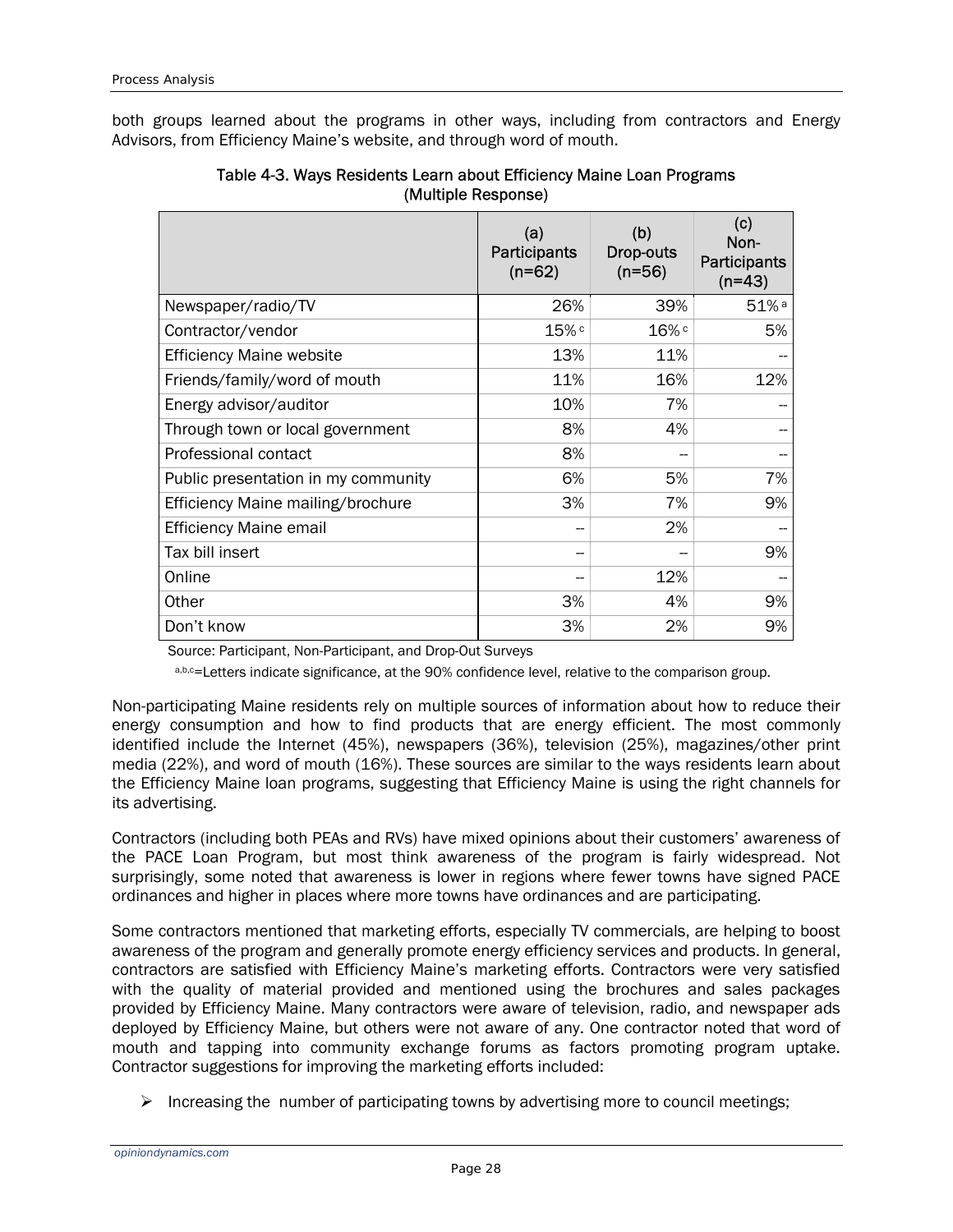- $\triangleright$  Increasing community outreach, e.g., presentations at local libraries;
- $\triangleright$  Better coordination between Efficiency Maine and contractors (e.g., providing PEAs and RVs with advanced notice of when and where Efficiency Maine will advertise, to enable side-byside advertising);
- $\triangleright$  Providing electronic versions of material so it can be sent to customers with email quotes; and
- $\triangleright$  Coordination with utilities, particularly as a tool to help some customers pay their bills.

## **Promotion by Contractors**

With very few exceptions, contractors – including both RVs and PEAs – reported that they always promote the PACE Loan Program to their customers. Many of them also mentioned some of the PACE promotional tools they use, with Efficiency Maine brochures and content on their company websites representing the two most common methods. In addition to their own websites, many RVs and PEAs mentioned that they received a lot of business through the Efficiency Maine website and expressed interest in combining this with other forms of co-promotion.

A few RVs said that they did not advertise the program because they enter the process only after a PEA has completed the home energy assessment (audit). However, most RVs promote the program even when receiving jobs from Participating Energy Advisors.

Contractors view the PACE Loan Program as a selling tool and find that customers, in general, are showing interest. Some contractors noted a few barriers to promoting the program to specific groups:

- $\triangleright$  People are afraid to take on a higher debt load, especially the older generation;
- $\triangleright$  Homeowners with lower levels of education appear to be less comfortable with the paperwork and online PACE loan program application process; and
- $\triangleright$  Consumer interest depends a lot on the financial situation, with middle-income participants being more interested than those with higher income level.

### **Contractor Training**

Efficiency Maine provides training for participating contractors through regular outreach by program staff, monthly webinars, and informational materials. However, Efficiency Maine does not offer structured training sessions required for PEAs and RVs as it does, for example, for Qualified Partners in its Business Program.18

The monthly webinars include, but are not limited to, updating the PEAs and RVs about the status of the program, presenting new program features or changes, and providing tips for promoting the program. Some contractors have noted that the timing of these calls sometimes prevents them from participating. In addition to regular monthly webinars, Efficiency Maine provides materials – such as

*opiniondynamics.com* 

<sup>18</sup> To earn the designation of Qualified Partner and participate in the Business Program, Efficiency Maine requires contractors to attend a one-time four hour training session to learn about the program's rules and processes, and how to best promote the program to customers.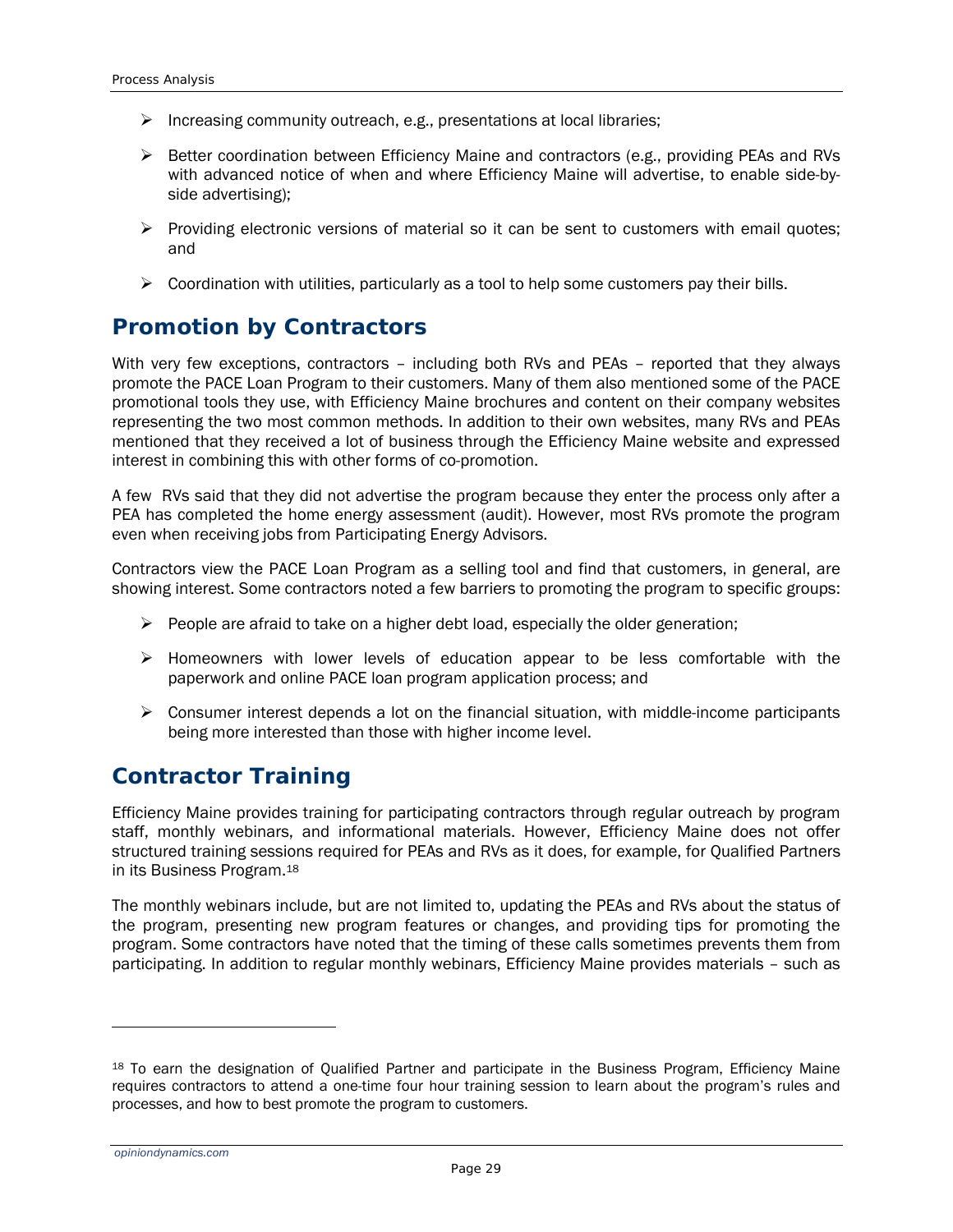brochures, sales tips, case studies, and an online contractor locator – to help contractors understand and market the program.

One contractor noted that there was confusion among other contractors regarding the program's requirements and processes. In addition, some participants we surveyed expressed dissatisfaction with their contractor's ability to answer questions about the program (see also discussion below). This suggests that at least some contractors might benefit from additional program training.

## **4.2.5 HOME ENERGY AUDIT**

#### *Participants and Drop-Outs*

To qualify for a PACE loan, the homeowner must have a home energy audit conducted by a PEA. Therefore, by definition, all program participants have received an audit. Based on our survey of program drop-outs, 41% had an audit conducted.19

The most common reason participants and drop-outs had the audit performed was because it was required to qualify for a PACE loan (53% and 48%, respectively). Other reasons include learning ways to save money on utility bills, learning how their home uses energy, learning about areas needing improvement and options for upgrades, and other related factors.

The likelihood of having a home energy audit if it had not been part of the PACE loan program was higher among drop-outs than participants. Notably, a significantly greater share of drop-outs, than participants, report that they would have been very likely to have an energy audit absent the program (39% vs. 18%). Nearly two-thirds of participants (65%) state that they were either not very likely or not at all likely to have an energy audit performed if it had not been part of the PACE Loan Program.

The Efficiency Maine website is the most common source for finding an Energy Advisor: 40% of participants and 39% of program drop-outs, who had an audit, found the Energy Advisor this way. An additional 18% of participants and 30% of drop-outs with an audit found the Energy Advisor through family, friends, or word of mouth.

 $\overline{a}$ 

<sup>&</sup>lt;sup>19</sup> The remainder of this subsection only includes drop-outs that had an energy audit.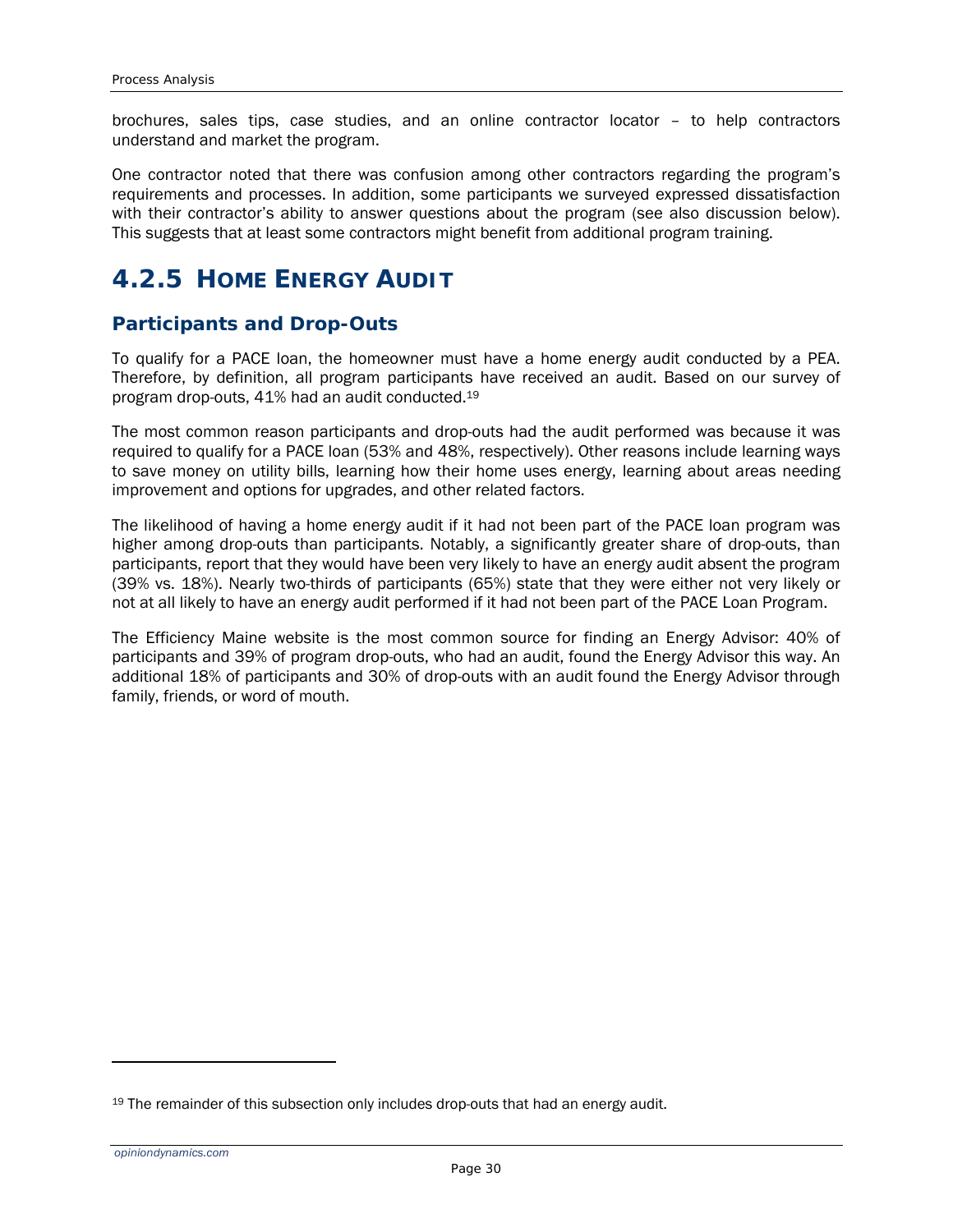|                                           | (a)<br>Participants<br>$(n=62)$ | (b)<br>Drop-Outs<br>$(n=23)$ |
|-------------------------------------------|---------------------------------|------------------------------|
| Through Efficiency Maine website          | 40%                             | 39%                          |
| Family/friend/word of mouth               | 18%                             | 30%                          |
| Community event/presentation/home<br>show | 12%                             | 4%                           |
| Salesperson/contractor referral           | 10%                             | 4%                           |
| Efficiency Maine representative referral  | 8%                              | 4%                           |
| Local contractor                          | 3%                              |                              |
| "I was the Energy Advisor"                | 3%                              |                              |
| Previous relationship                     | 2%                              | 9%                           |
| Advertising/marketing                     |                                 |                              |
| Don't know                                | 3%                              | 4%                           |
| Refused                                   |                                 |                              |

Table 4-4. How Residents Found Their Energy Advisor

Source: Participant and Drop-out Surveys

a,b=Letters indicate significance, at the 90% confidence level, relative to the comparison group.

Respondents selected their Energy Advisors for a variety of reasons. The most common reason among both program participants (37%) and program drop-outs (49%) was that the auditor was highly recommended and had positive references. Other commonly cited reasons for selection include the Energy Advisor's knowledge and expertise, their availability, and previous experience with the Advisor.

As shown in Figure 4-10, home energy audits were associated with increased awareness of home energy efficiency for most participants and drop-outs: 87% of participants and 69% of drop-outs report that their awareness of energy efficiency and ways to make their home more efficient increased either somewhat or substantially as a result of the home energy audit.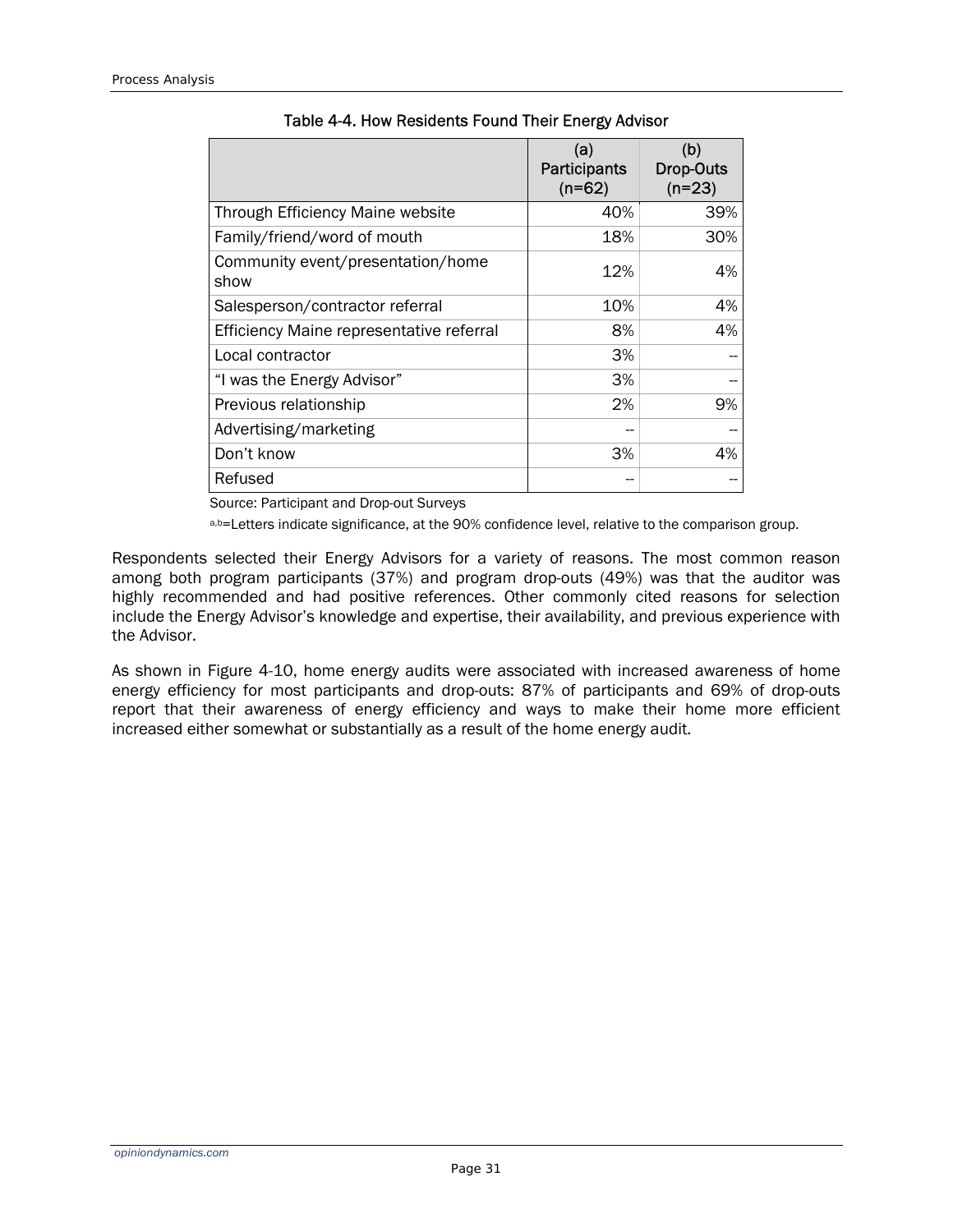

Figure 4-10. Change in Awareness of Home Energy Efficiency as a Result of Home Energy Audit

\* Indicates significance, at the 90% confidence level, relative to comparison group.

Compared to participants, a significantly greater share of program drop-outs report that their awareness stayed the same. This difference between participants and drop-outs may be due to the additional education and engagement that results from having the improvements made (in the case of participants) as opposed to only receiving a home energy audit report (in the case of drop-outs).

Even though drop-outs are more likely to report that their awareness of home energy efficiency has stayed the same, both groups provide similar satisfaction ratings for the quality of information provided in the Energy Advisor's report, the Energy Advisor's level of customer service and professionalism, and the Energy Advisor overall. As shown in Figure 4-11, both participants and dropouts report high satisfaction with all aspects of their Energy Advisor's performance. The generally high level of satisfaction with the Energy Advisor reported by program drop-outs suggests that the advisor and their work are not primary reasons for participants to drop out of the PACE loan application process.

Source: Participant and Drop-out Surveys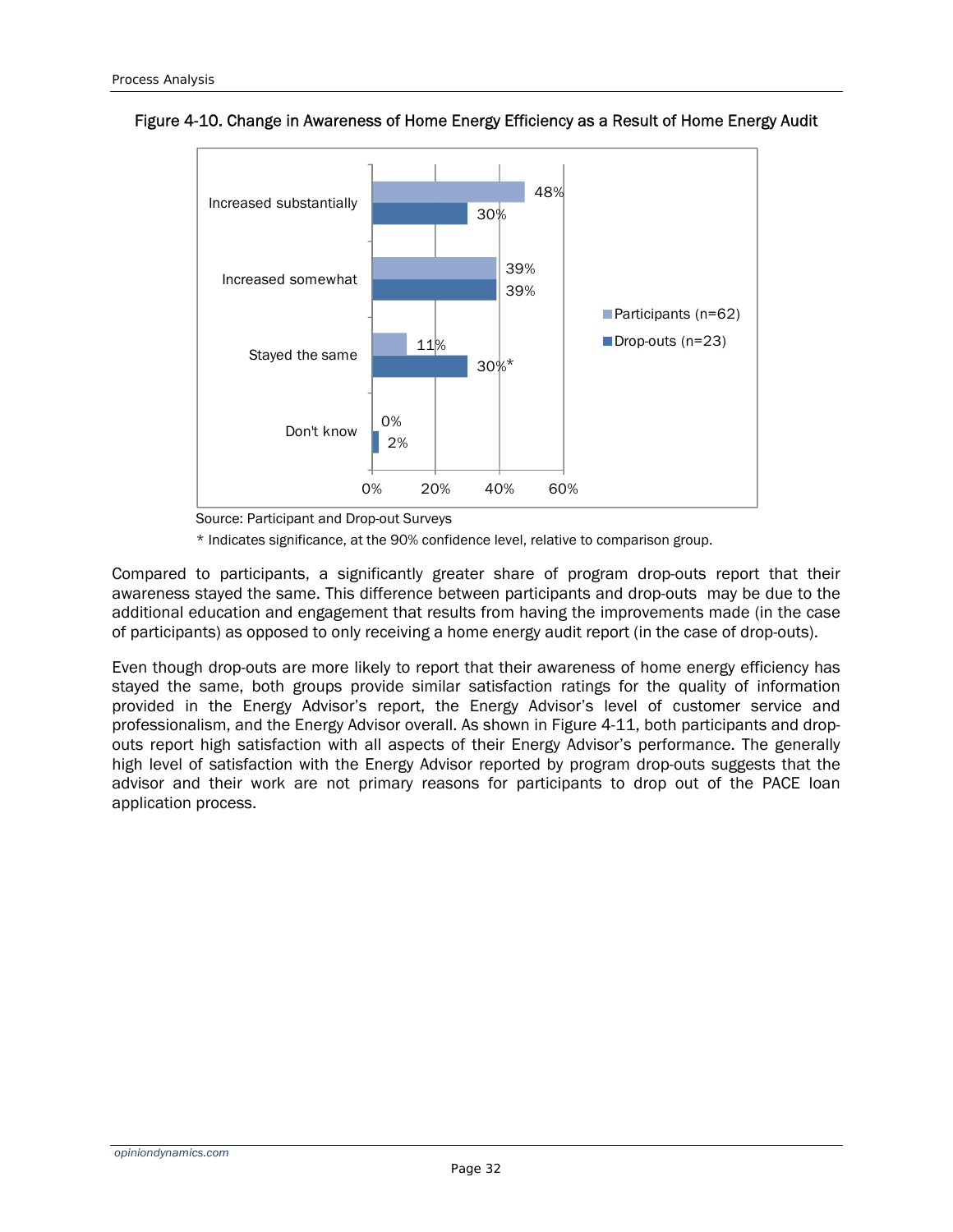

Figure 4-11. Satisfaction with Aspects of Energy Advisors' Performance

Source: Participant and Drop-out Surveys

\* There were no significant differences, at the 90% confidence level, between the comparison groups.

Among the small share of participants who reported not being satisfied with the information in the audit report, comments included that the report was too basic (only listed the recommended improvements but provided no useful information about whole-house energy savings or any financial savings breakdown) and that the report was inaccurate or recommended improvements to the home that were impossible to make. The few participants not satisfied with their Energy Advisor's ability to answer questions about the PACE Loan Program cited the auditor's newness to the program as the primary reason for their inability to answer questions about the program. Several other respondents noted that they provided a neutral rating because they had never discussed the PACE Loan Program with the Energy Advisor.

### **Non-Participants**

Almost one in five non-participants (19%) have had a home energy audit conducted within the past five years. Not surprisingly, a significantly larger share of residents with homes built before 1950 have recently had an audit (38%) than those with more recently constructed homes (9%), but there is no difference in the incidence of audits by income level. The largest share (32%) of non-participants who had an audit conducted found their auditor through family, friends, or word of mouth.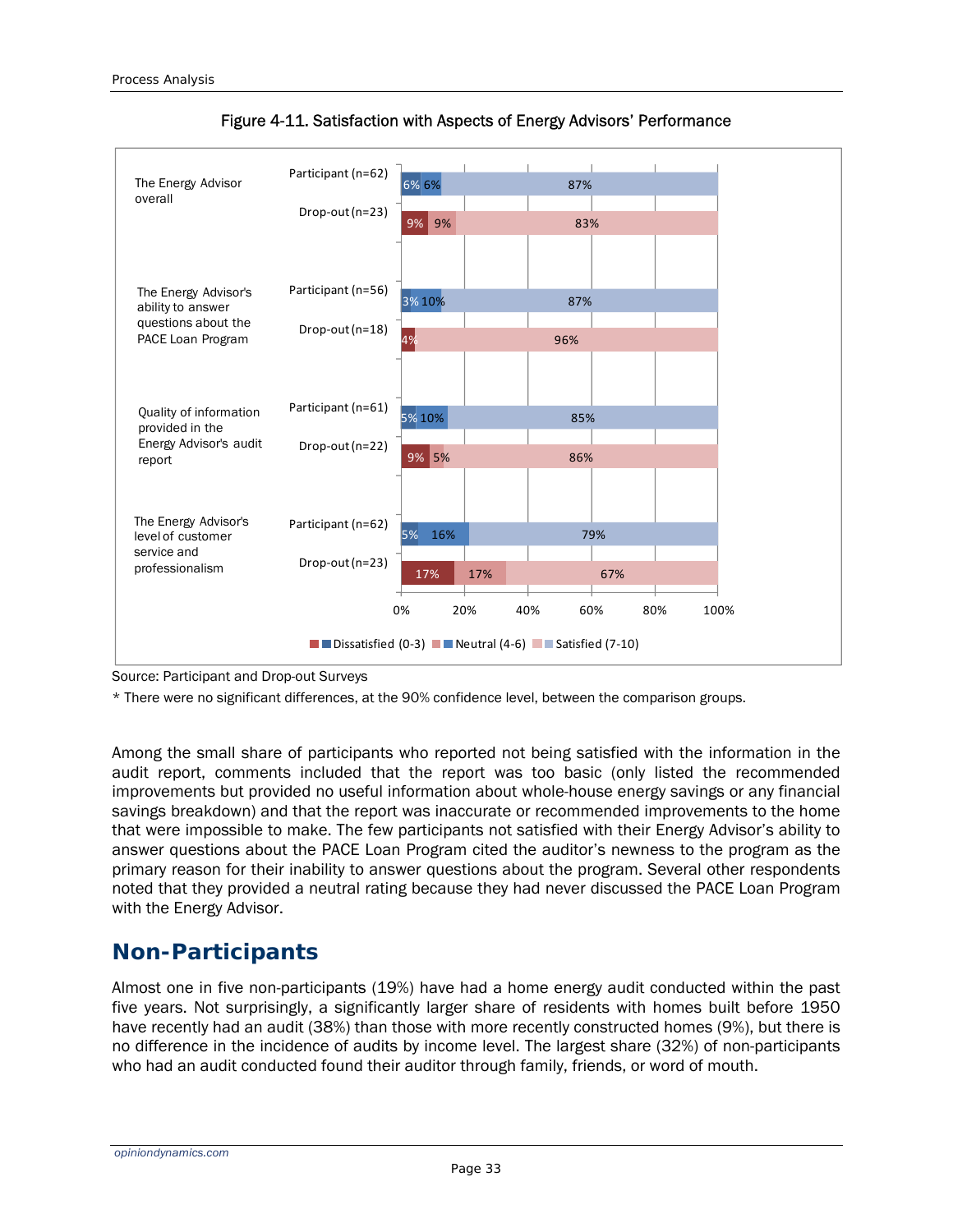Among non-participants who had an audit performed in the past five years, the most cited reasons to do so are to learn how the home uses energy (37%), to learn how to save money on utility bills (26%), and to get more efficient equipment (26%).

Of non-participants that have not had a recent audit, approximately half are either very interested (14%) or somewhat interested (37%) in having an audit in the future. Among those that are not interested, the primary reason is that the home is efficient enough or that they just finished upgrades.

## **4.2.6 HOME IMPROVEMENTS**

#### *Participants*

The various components of the PACE Loan Program generally rate highly in participants' decision to make energy improvements to their home. As shown in Figure 4-12, almost all participants (95%) rated the loan as influential (a rating of 7 to 10 on a scale of 0 to 10), with 65% giving the highest rating of 10. Having access to a contractor trained in energy efficiency and an easy participation process were also important in customers' decision-making.



Figure 4-12. Influence of Program Components on Decision to Make Improvements

Source: Participant telephone survey

The main reason program participants decide to make energy improvements to their home following the energy audit is to save money on their energy bills (65%). Other common reasons include to increase the comfort in the home (26%), to save energy (19%), or because they realized the necessity of the improvement recommended by the audit (19%).

As illustrated in Figure 4-13, almost all energy audits (85%) include the recommendation to add insulation. PEAs also commonly recommend replacing HVAC equipment (45%) and performing air sealing (39%). Insulation also is the most commonly installed measure with 77% of participants (or 91% of projects where it was recommended), again followed by HVAC equipment (35%) and air sealing (24%).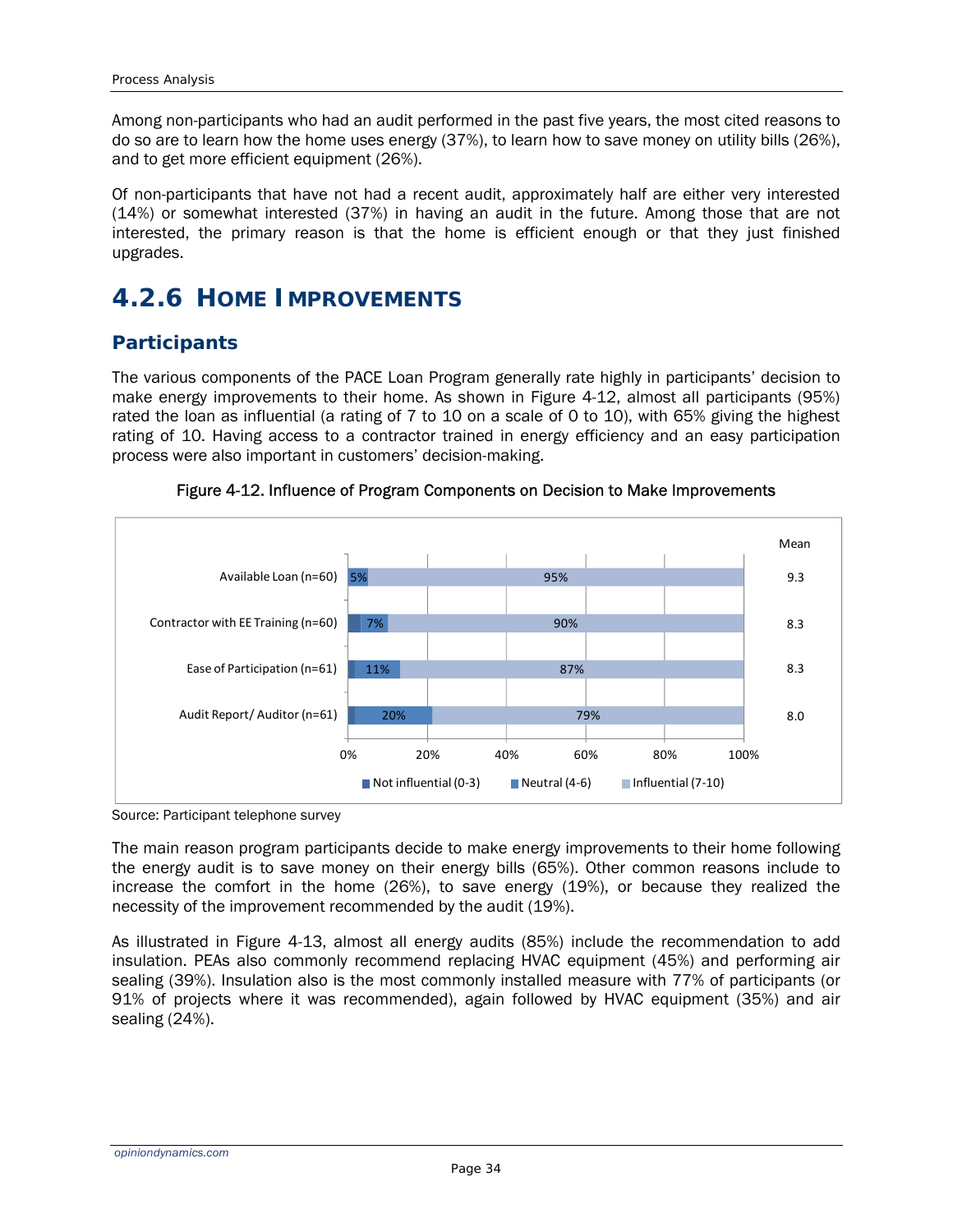

Figure 4-13. Share of Participants with Recommended and Installed Measures

Source: Participant telephone survey

\*HVAC measures include boilers (n=17), furnaces (n=10), and heat pumps (n=1)

Sixty-nine percent of participants said their PEA or the audit report recommended additional improvements that were not included in their PACE loan. Not surprisingly, homes built pre-1950 were more likely to have additional improvements recommended (78%) compared to homes built later (56%). The most common additional recommendations that were not included in the PACE loan include insulation (65%), windows or doors (21%), and air sealing (21%). Of those participants that had additional improvements recommended beyond what was included in the loan, 23% made all and 7% made some of these additional recommended improvements on their own.

Figure 4-14 shows all recommended measures, comparing whether they were: (a) installed with a PACE loan, (b) installed without a loan, or (c) not installed. All participants that received recommendations to install solar systems (PV or hot water) installed these measures with the PACE loan, and virtually all (99%) participants that received recommendations to install insulation made this improvement, either with the loan (91%) or without the loan (8%). Recommended installation of HVAC equipment or water heaters was done with the PACE loan or not at all, while recommended air sealing and installation of energy efficient windows and doors sometimes occurred without the loan, as was the case for insulation.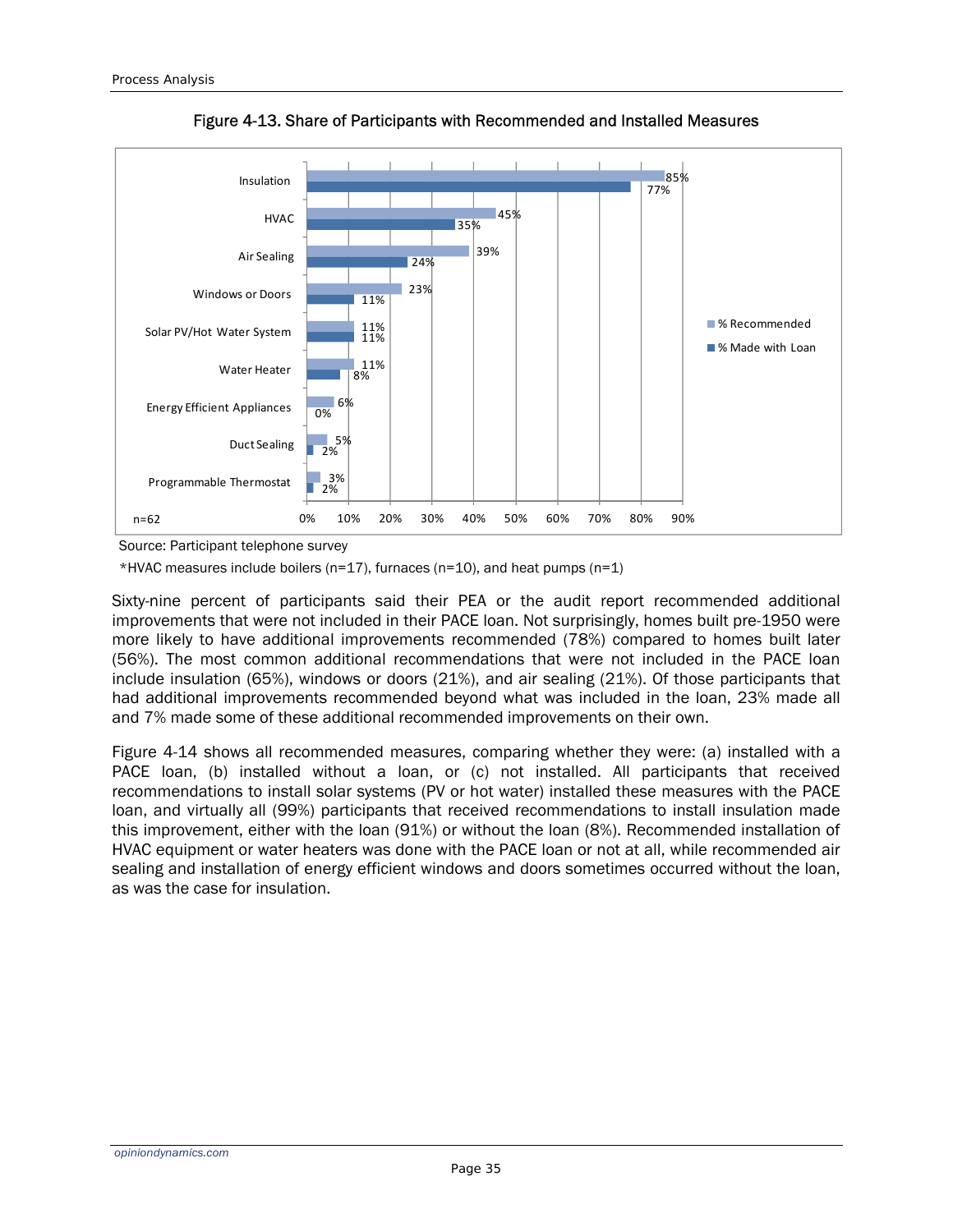

Figure 4-14. Installation of Recommended Measures

Source: Participant telephone survey

\*HVAC measures include boilers ( $n=17$ ), furnaces ( $n=10$ ), and heat pumps ( $n=1$ )

Participants who installed recommended insulation or energy efficient doors and windows with the PACE loan often received recommendations to install additional insulation (48%) or to replace more doors and windows (29%) beyond what was included in the work funded by the loan. However, the installation of additional recommended insulation and windows and doors is uncommon: of those who received recommendations to install these additional items, only 13% installed additional insulation without the loan, and none installed additional doors or windows.

#### *Drop-Outs*

Despite not receiving a PACE loan, about half of program drop-outs (54%) completed energy-related home improvements since they first applied for the PACE loan. These completed improvements included insulation (53%), windows/doors (37%), high efficiency furnaces (23%), and air sealing (20%). Among drop-outs who had an audit, improvements most commonly recommended were insulation (87%), air sealing (39%), and furnaces (35%). The improvements recommended to program drop-outs and the improvements made by them are similar to those of participants, which suggests that the type of improvements needed is likely not a primary factor in a homeowner's decision to participate or drop out of the program.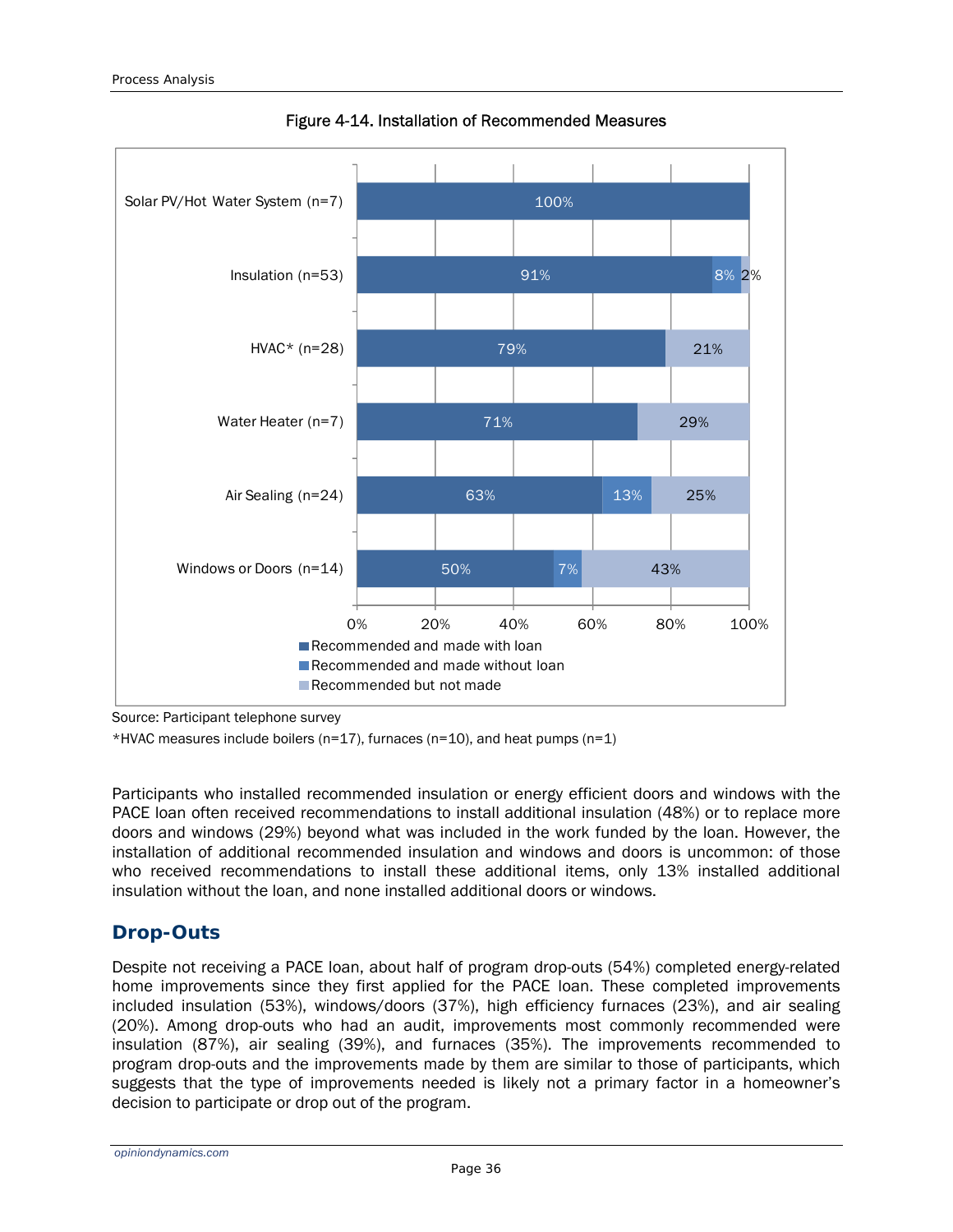About half of drop-outs (57%) also said that they took other actions, besides home improvements, to reduce the amount of energy used in their homes since they first applied for the PACE loan. These actions most commonly included installing energy efficient appliances (41%) or lowering thermostat temperatures (24%).

#### *Non-Participants*

Non-participating Maine residents indicate that there is demand for types of energy-related home improvements commonly installed through the program. About half of non-participants (54%) have considered but not yet made specific home improvements that would save money on their energy bills. Improvements most commonly identified include heating equipment (33%), windows or doors (33%), and insulation (31%) – similar measures to those recommended to and installed by program participants. In the next year, 17% of these non-participants are very likely and 30% are somewhat likely to make these improvements, and most would likely pay for these improvements through their own savings (68%). Of those that said it was not very likely (24%), or not at all likely (28%) that they would make these improvements in the next year, 82% cite a lack of money as the reason.

About a third (33%) of non-participants would be very interested or somewhat interested in purchasing and installing energy saving home improvements if they had access to a loan that could offer no money down and a competitive interest rate. Most non-participants that are not very interested (26%) or not at all interested (38%) in such a loan do not want to take on more debt (39%) or do not need a loan to make improvements (34%).

## **4.2.7 REGISTERED VENDORS**

For 42% of PACE Loan projects, the PEA that conducted the energy audit and the Registered Vendor that made some or all of the energy improvements to the home were from the same company. In 81% of those projects (34% of all projects) the same individual served as the PEA and the RV for the project, completing both the audit and the improvements.

While participants most often find their PEA through the Efficiency Maine website (40%), they most commonly find their RV to complete the improvements (if from a different company) through more personal methods, either recommendations from family or friends (31%) or through previous experience with the contractor (22%). Participants' main reason for selecting their Registered Vendor varies, with similar shares citing that they had used the contractor before, that the contractor had positive references or was highly recommended, that the contractor had expertise or experience in the desired area, or that the contract was the least expensive. In comparison, non-participants most often look to family/friends/co-workers (56%); contractors with which they have experience (17%); and the Internet (15%) to find contractors for energy-related home improvement projects.

Participants report very high satisfaction with the contractor that completed the energy efficiency improvements to their home: more than 90% of participants provide a "satisfied" rating (a rating of 7 to 10 on a scale of 0 to 10) to the contractor overall, their quality of work, and their level of service and professionalism. Not quite as many (73%) participants provide a "satisfied" rating with the contractor's ability to answer questions about the PACE Loan Program. Several participants noted that the contractor was not familiar with the program prior to the project and had to become a Registered Vendor to complete the work.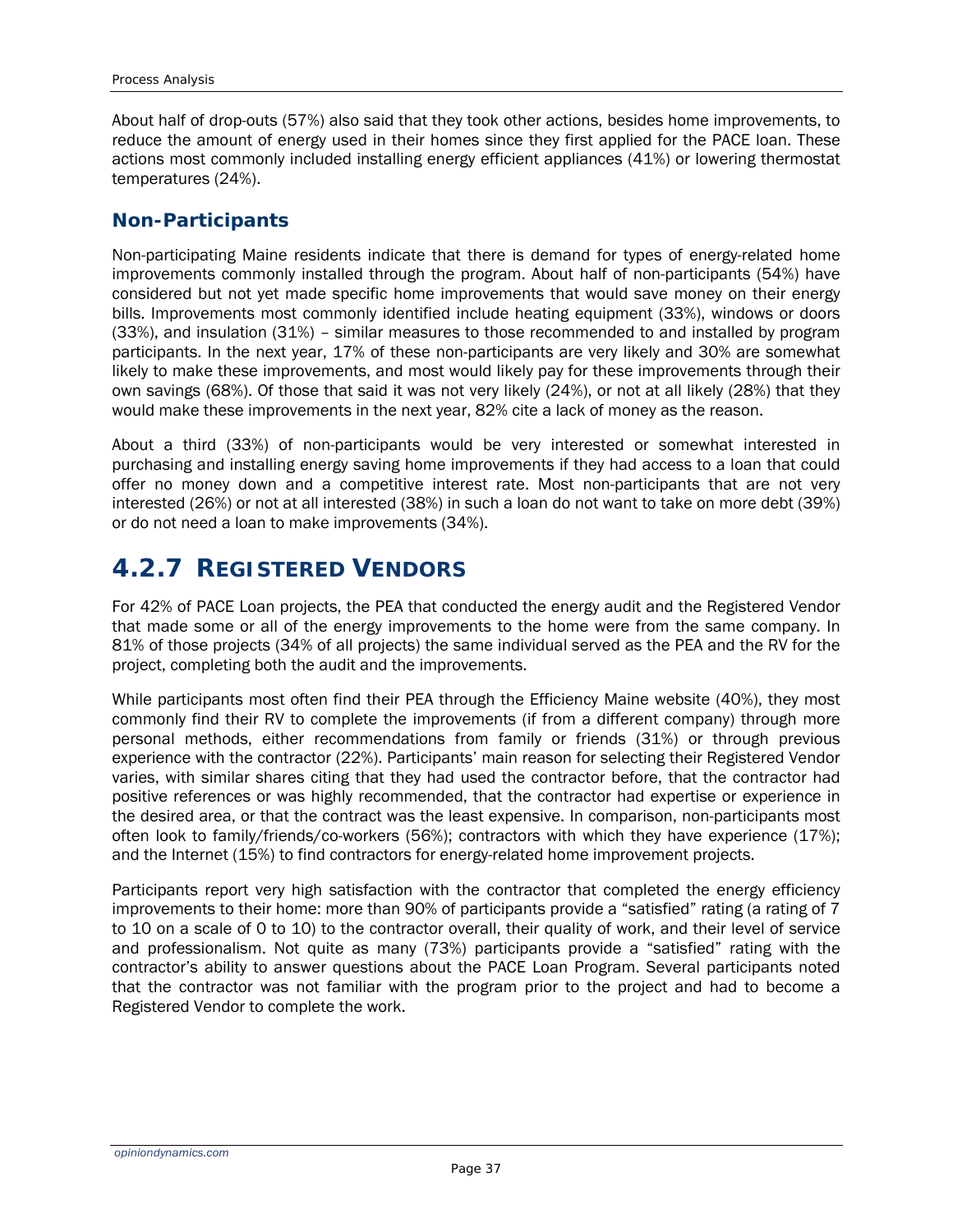# *4.3 BARRIERS TO ENERGY EFFICIENCY AND PROGRAM PARTICIPATION*

The PACE and PowerSaver Programs are designed to overcome two key barriers to making energy efficiency improvements to the home: the first cost barrier (by offering a loan that spreads the costs of improvements over time) and the information barrier (by requiring a home energy audit that identifies opportunities for saving energy). However, other barriers exist that prevent households from achieving desired energy savings and also prevent these households from participating in Efficiency Maine's loan programs. This section addresses both barriers to making energy efficiency home improvements and barriers to participation in Efficiency Maine's loan programs.

## **4.3.1 BARRIERS TO ENERGY EFFICIENT HOME IMPROVEMENTS AND BEHAVIORS**

To identify potential barriers to energy efficiency, our research explored attitudes about energy conservation and energy efficient behavior among participants, drop-outs, and non-participants. The surveys for these three groups asked respondents to rate their agreement with a series of statements on a scale of 0 to 10, where 0 means strongly disagree and 10 means strongly agree.

The first series of statements addressed respondents' conservation attitudes. In general, a higher level of agreement means a more favorable attitude towards energy conservation.

Table 4-5 presents the shares of respondents who agreed with each statement (giving a rating of 7 to 10). Overall, Maine residents report generally high agreement with energy conservation. The vast majority of respondents from all three groups, and virtually all participants, believe that "every home should make a real effort to save energy," and at least two-thirds of respondents from all three groups seek out the most energy efficient product available. Greater shares of respondents that participated in the program or withdrew their application state that energy efficiency is a frequent topic of conversation among friends and family than non-participants, although less than half of all groups agree with this statement.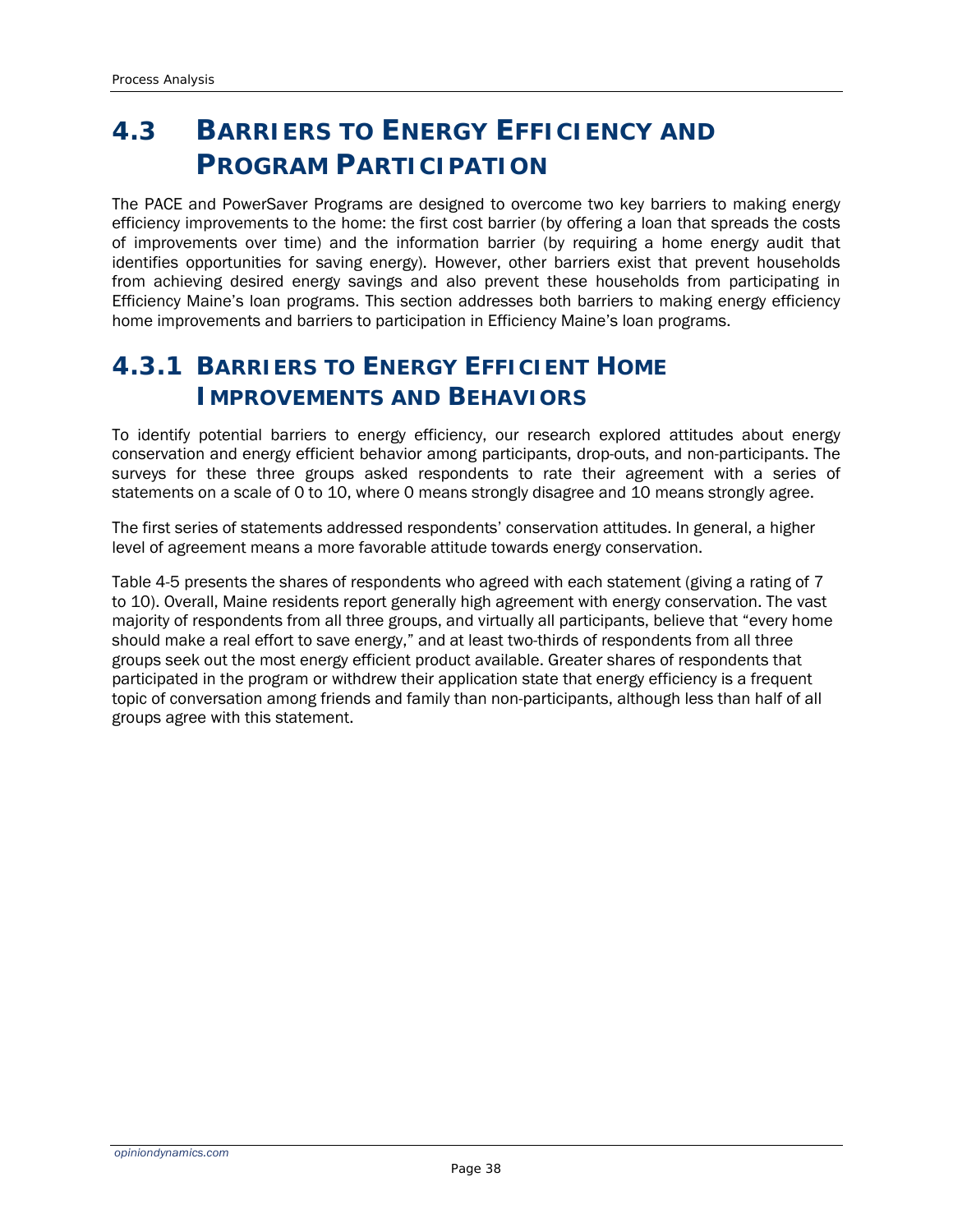|                                                                                                                           | (a)<br>Participant<br>$(n=62)$ | (b)<br>Drop-out<br>$(n=56)$ | (C)<br>Non-Participant<br>$(n=100)$ |
|---------------------------------------------------------------------------------------------------------------------------|--------------------------------|-----------------------------|-------------------------------------|
| Every home should make a real effort to save<br>energy.                                                                   | 98% b,c                        | 88%                         | 86%                                 |
| When looking to buy a product that uses<br>energy, my household seeks out the most<br>energy efficient product available. | 76%                            | 66%                         | 77%                                 |
| Energy efficiency is a frequent topic of<br>conversation with my friends and family.                                      | 39%                            | 46% c                       | 30%                                 |

#### Table 4-5. General Energy Conservation Attitude (Share of Respondents Agreeing with Statements)

a,b,c=Letters indicate significance, at the 90% confidence level, relative to the comparison group.

Source: Participant, Non-Participant, and Drop-out Surveys

In addition to rating their agreement with these statements, non-participants also rated their awareness of ways to save energy in their home. Among non-participating Maine residents, 59% state that they are "very aware" of ways to save energy and 37% are "somewhat aware." Only 4% state they are "not very aware" or "not at all aware."

The second series of questions asked about barriers to adopting energy efficient behaviors. For each statement, a higher level of agreement indicates a greater barrier to adopting energy efficient behaviors. Table 4-6 shows the percentages of respondents who agree with each statement (a rating of 7 to 10). Notably, non-participants report significantly higher agreement with knowledge and price barriers than do participants. The most frequently reported barrier among all three surveyed groups (participants, drop-outs and non-participants) is the comfort barrier, which is measured by agreement with the statement that comfort is very important to their household, even if it means spending more on energy. These results suggest that the comfort benefits associated with energy related home improvements and the information provided by the energy audit to help homeowners figure out "where to start" are key messages to highlight in program marketing and outreach efforts.

#### (a) **Participant** (n=62) (b) Drop-out (n=56) (c) Non-Participant  $(n=100)$ Comfort is very important to my household, even if it means spending more on energy. (*Comfort barrier*) 47% 47% 39% 39% It is difficult to find energy efficient products that meet my needs. (*Availability barrier*) needs. (*Availability barrier*) 15% I would like to do more to make my home energy efficient, but I don't know where to start. (*Knowledge barrier*) 16% 29% 31% a I will only take steps to save energy if it does not require too much effort. (*Inertia barrier*) in R does not require too much effort. (*Inertia barrier*) 17% I would NOT pay more for a product that is energy efficient. (*Price barrier*) 6% **14%** 21% a efficient. (*Price barrier*)

#### Table 4-6. Barriers to Energy Efficient Behavior (Share of Respondents Agreeing with Statements)

a,b,c=Letters indicate significance, at the 90% confidence level, relative to the comparison group. Source: Participant, Non-Participant, and Drop-out Surveys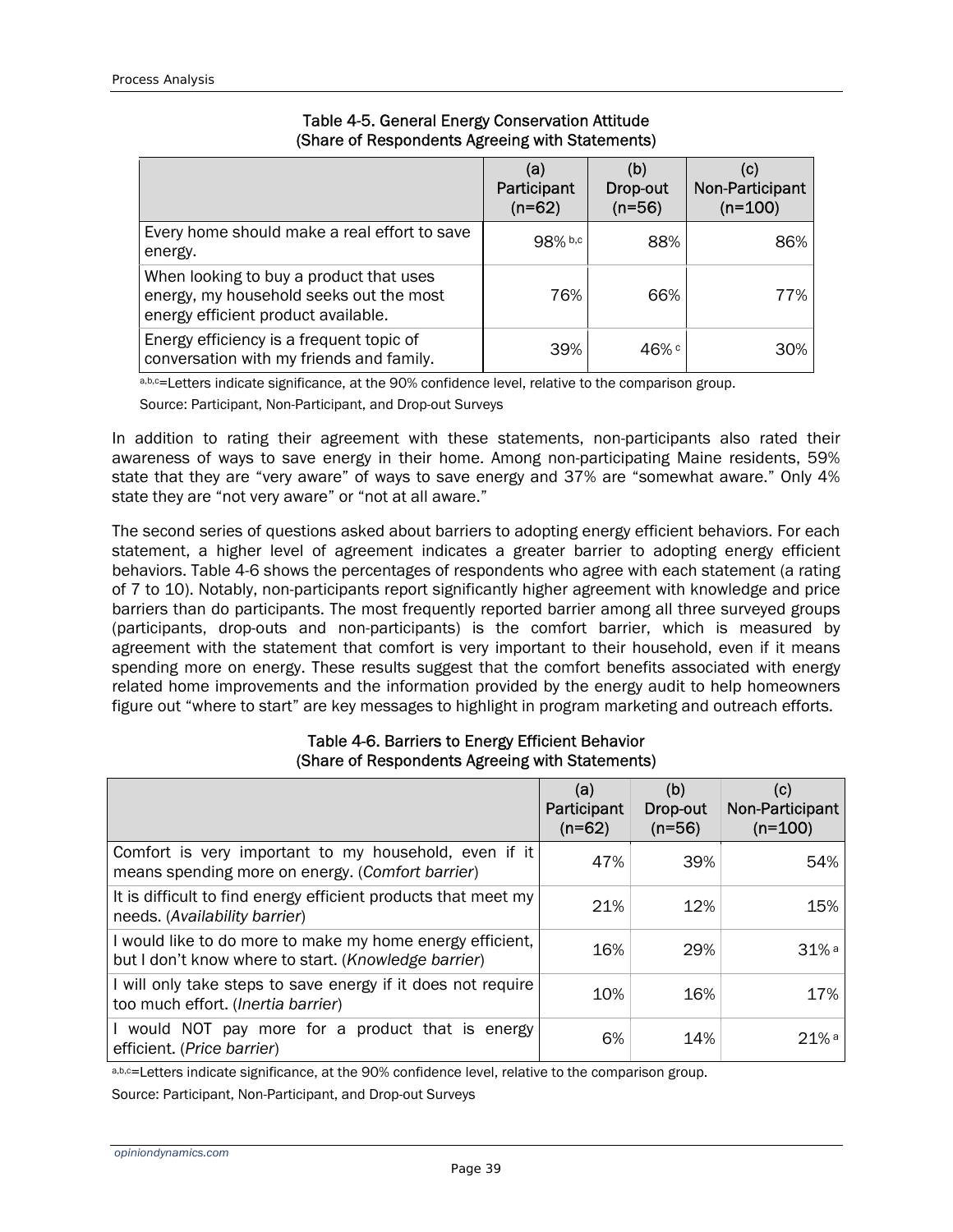The survey results indicate some differences in the incidence of barriers to energy efficient behavior based on household characteristics. Notable demographic differences include:

- $\triangleright$  Price barrier higher for lower income: Significantly greater shares of participants and nonparticipants with incomes under \$50,000 state that they would not pay more for a product that is energy efficient compared to those with incomes above that threshold (20% vs. 2% for participants, 26% vs. 9% for non-participants).
- $\triangleright$  Availability barrier higher for higher income: Twenty-six percent of participants with incomes above \$50,000 report that it is difficult to find energy efficient products that meet their needs, a significantly higher share than lower income participants (7%). This difference may be related to challenges finding energy efficient equipment with specific desired features ("that meet my needs", rather than not being able to find energy efficient equipment at all.
- $\triangleright$  Knowledge barrier higher for lower income: Forty percent of non-participants with income under \$50,000 would like to do more to make their home more energy efficient, but do not know where to start. This share is significantly higher than the 22% of non-participants with incomes above \$50,000 who agree with that statement.

We also asked non-participants to identify obstacles they face in trying to save energy in their home. As shown in Table 4-7, many of the obstacles to saving energy most commonly cited by non- participants, such as the up-front cost, uncertainty about cost, not knowing what to do, and needing specific improvements, are addressed by Efficiency Maine's loan programs.

|                                         | <b>Non-Participants</b><br>$(n=100)$ |
|-----------------------------------------|--------------------------------------|
| Up-front cost                           | 26%                                  |
| Uncertainty about cost                  | 11%                                  |
| Age or design of home                   | 9%                                   |
| Lack of time                            | 8%                                   |
| Cooperation of other family member      | 6%                                   |
| Don't know what to do                   | 6%                                   |
| Need for specific improvements          | 5%                                   |
| Comfort over efficiency                 | 5%                                   |
| Laziness/forgetfulness                  | 4%                                   |
| Age or design of energy-using equipment | 4%                                   |
| Price of fuel                           | 4%                                   |
| Weather                                 | 3%                                   |
| Uncertainty about energy savings        | 1%                                   |
| Other                                   | 3%                                   |
| No obstacles                            | 11%                                  |
| Don't know/refused                      | 12%                                  |

Table 4-7. Obstacles Faced in Trying to Save Energy in Home (Multiple Response)

Source: Non-Participant Survey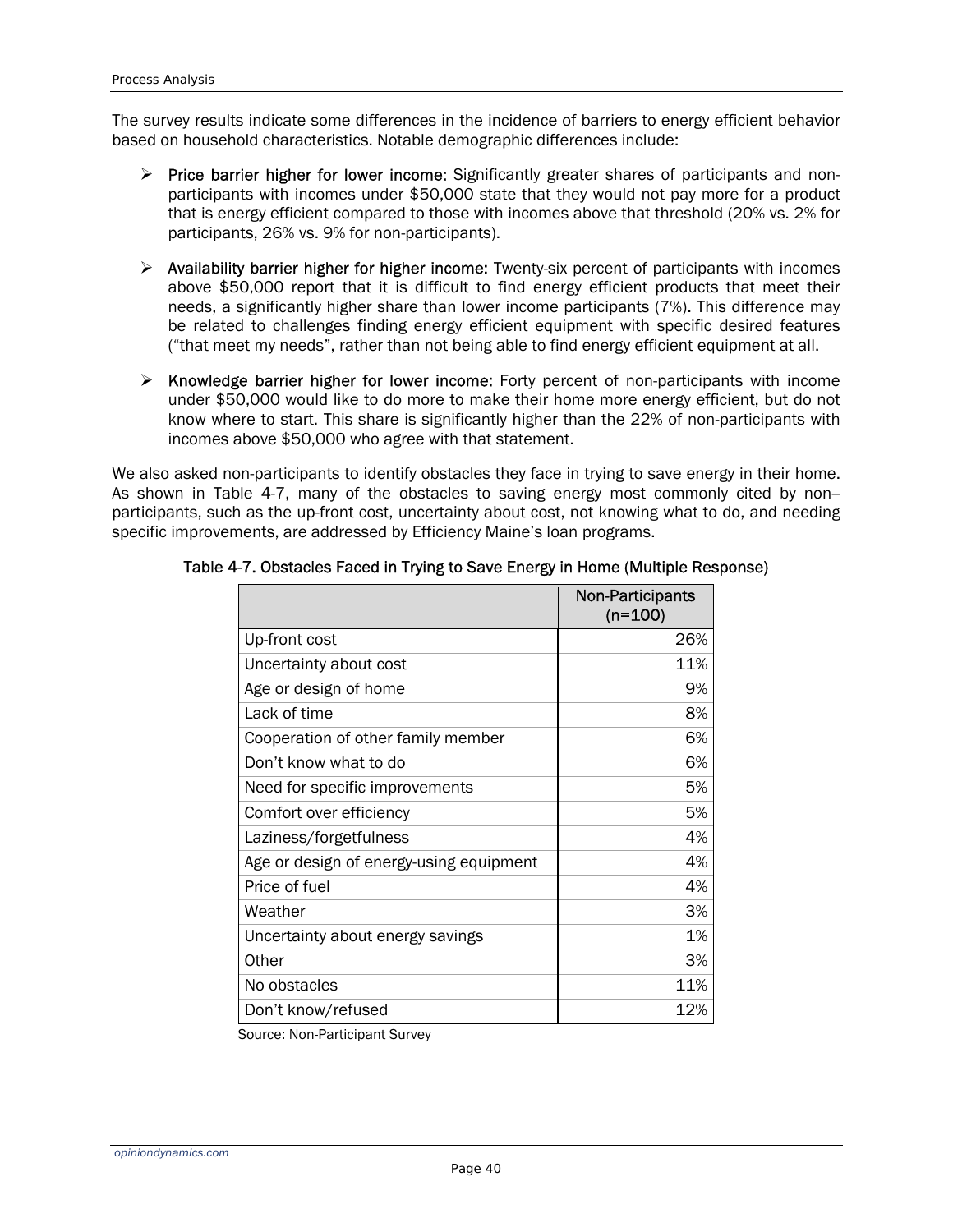## **4.3.2 BARRIERS TO PARTICIPATION IN EFFICIENCY MAINE LOAN PROGRAMS**

Only 5% of non-participating Maine residents state that they would be likely to apply for a loan through the PACE or PowerSaver programs within the next year. Of the 95% that are not likely to apply for a loan (37% not very likely, 58% not at all likely), the most commonly identified reasons for not applying include not planning to do any home improvements (22%) and that the home is already efficient (21%). While non-participants are not likely to apply for a PACE or PowerSaver loan within the next year, when asked more generally, 33% of them express an interest in "a loan to purchase and install energy saving home improvements that offered no money down and a competitive interest rate."

|                                                                     | <b>Non-Participants</b><br>$(n=95)$ |
|---------------------------------------------------------------------|-------------------------------------|
| Not planning on doing any home improvements                         | 22%                                 |
| Home is efficient/energy costs are low/made<br>improvements already | 21%                                 |
| Don't want to be in debt or take out loans                          | 16%                                 |
| Do not need financial assistance with home<br>improvements          | 16%                                 |
| Can't afford loan/improvements                                      | 14%                                 |
| Don't know about program                                            | 6%                                  |
| Don't own home/plan to move                                         | 5%                                  |
| Would not qualify/don't have good credit                            | 4%                                  |
| Can get a better rate/loan elsewhere                                | 4%                                  |
| Other                                                               | 2%                                  |

Table 4-8. Reasons for Not Applying for a PACE or PowerSaver Loan (Multiple Response)

Source: Non-Participant Survey

Many interviewed contractors thought that the PACE Loan Program itself had few barriers once customers were approved for the loan. The common sentiment among PEAs and RVs was that the program is well administered and the requirements are easy to navigate. However, many contractors noted challenges for potential customers to meet the PACE loan qualifications as a key barrier. The barriers most commonly identified by contractors include:

- $\triangleright$  Stringent loan qualification criteria, specifically the debt-to-income ratio;
- $\triangleright$  The interest rate not being competitive with bank loans (not as low as a home equity line of credit);
- $\triangleright$  Many towns not participating in the PACE Loan program:
- $\triangleright$  The cost and hurdle of doing an energy audit on their home;
- $\triangleright$  Many customers not willing to take on a higher debt load;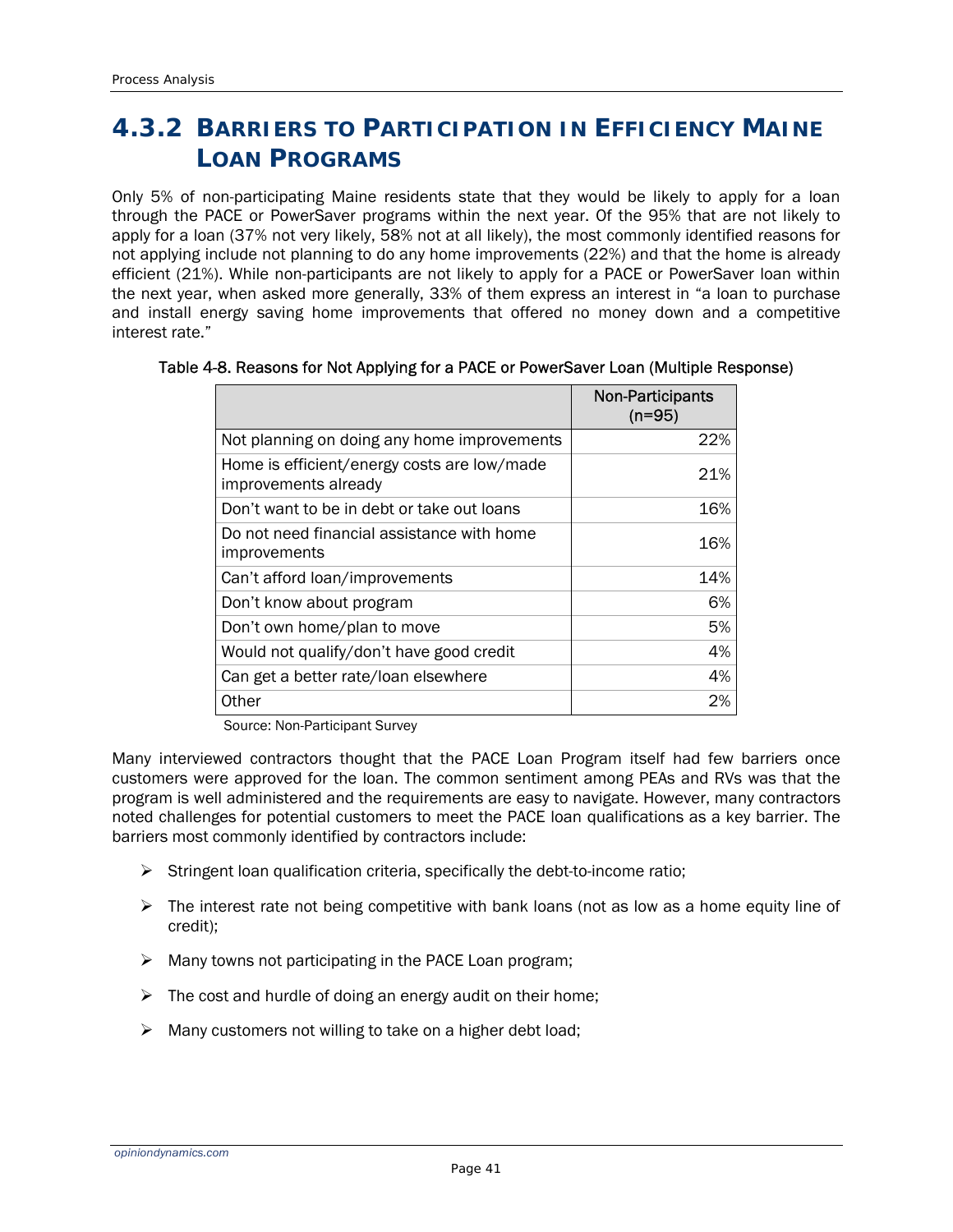- $\triangleright$  The schedule of payments, which requires the contractor to provide short-term funding during the project and puts a financial strain on the contractor, possibly limiting their ability to deliver services under the PACE Loan Program);20 and
- $\triangleright$  The upper limit on loan value (\$15,000).

Other less commonly identified barriers noted by contractors include: slow processing of program applications, onerous paperwork, the minimum loan amount of \$6,500 (in a few cases contractors indicated that customers could have achieved 20% savings with less than that amount, especially those with smaller homes), and the economic recession in general. One contractor noted that several of their customers have been turned down even if pre-qualified (and then must pay the audit cost anyway).<sup>21</sup> Another contractor noted that a PACE loan has more hurdles than a regular home equity loan and has the same or even a higher interest rate. Another pointed out that some customers are skeptical of payback claims with financing programs.

Regarding the hurdles and cost of having an audit, some contractors think the customers do not understand the value of audits: "… a lot of people object to the audit and I think they just don't understand its value. If people understood the value of an audit and how much homes could be improved then […] there might be more activity." A few contractors suggested that the energy audits could be subsidized to improve program uptake among their customers.

We asked program drop-outs to identify the primary reason they did not complete the PACE loan application process. The most identified reason (20% of drop-outs) was for personal financial reasons, e.g., the respondent did not want to take out a loan or go into additional debt. Other commonly cited reasons included not qualifying for the loan (16%), not wanting to spend the money for the audit (11%), not living in a town where the PACE ordinance has passed (11%), and the interest rate being too high (9%).

<sup>20</sup> One contractor noted: "PACE pays 30% at the beginning and then the final at the end. So sometimes it's harder for us to carry that balance. If they could split it up a little bit differently, I mean if we've met a certain billable moment, perhaps it would much easier for us, too". Another explained that "when I'm on a bigger project – like say there's a \$15,000 project, the 30% down and then to complete the project that's a really hard thing to accomplish unless you've got a lot of capital to invest upfront. 30% is not quite enough to get the job done and pay everyone till the end."

<sup>21</sup> While the exact circumstances of these reported denials are not clear, the program should take care to 1) maintain a rigorous pre-qualification process and 2) clearly communicate to contractors and participants that approval of a loan is not guaranteed until AFC First can verify the customer-provided information.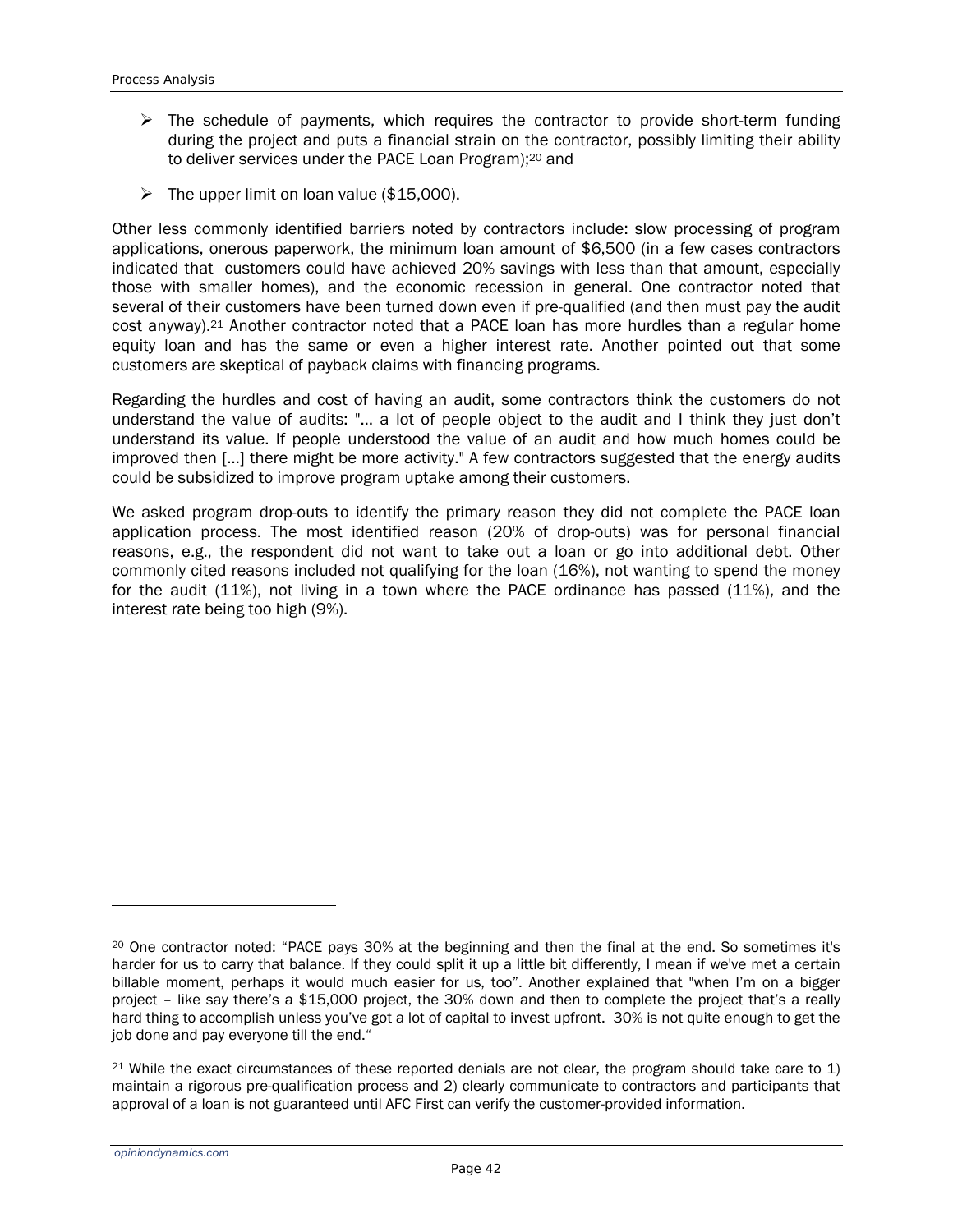# *4.4 SATISFACTION*

## **Participants**

Overall, 97% of participants are satisfied with their participation in the PACE Loan Program, providing a rating of 7 to 10 on a 0 to 10 scale (with 0 meaning extremely dissatisfied and 10 meaning extremely satisfied), with a mean rating of 9.1. Confirming their general satisfaction, 100% of surveyed participants would recommend the PACE Loan Program to their family and friends.

Nonetheless, 16% of participants report that they experienced problems during their participation in the program. The problems include inconsistent program information, issues with the contractor, poor quality of work, and having to pay out of pocket before being reimbursed for the loan.

Many PACE Loan participants report improvements in energy bills (a decrease) and home comfort. Table 4-9 shows that since making the improvements to their home with the PACE Loan, a large majority of participants has found that their energy bills have decreased (69%) and that their home's comfort level has increased (84%). A small fraction found their bills (6%) and comfort level (11%) had stayed the same, and none had found an increase in energy bills or decrease in comfort.

| <b>Change Since Making</b><br>Improvements | <b>Energy Bills</b><br>$(n=62)$ | <b>Comfort Level</b><br>$(n=62)$ |
|--------------------------------------------|---------------------------------|----------------------------------|
| Decreased                                  | 69%                             |                                  |
| Stayed the same                            | 6%                              | 11%                              |
| Increased                                  | --                              | 84%                              |
| Too early to tell/don't know               | 24%                             | 3%                               |

Table 4-9. Change in Participants' Energy Bills and Comfort Level Since Making Improvements

Source: Participant Survey

The participant and drop-out surveys provided respondents the opportunity to make recommendations to improve the program. As listed in Table 4-10, both participants and drop-outs most often recommend: improving program communication and providing more consistent information; providing higher loan amounts; and reducing paperwork and program requirements.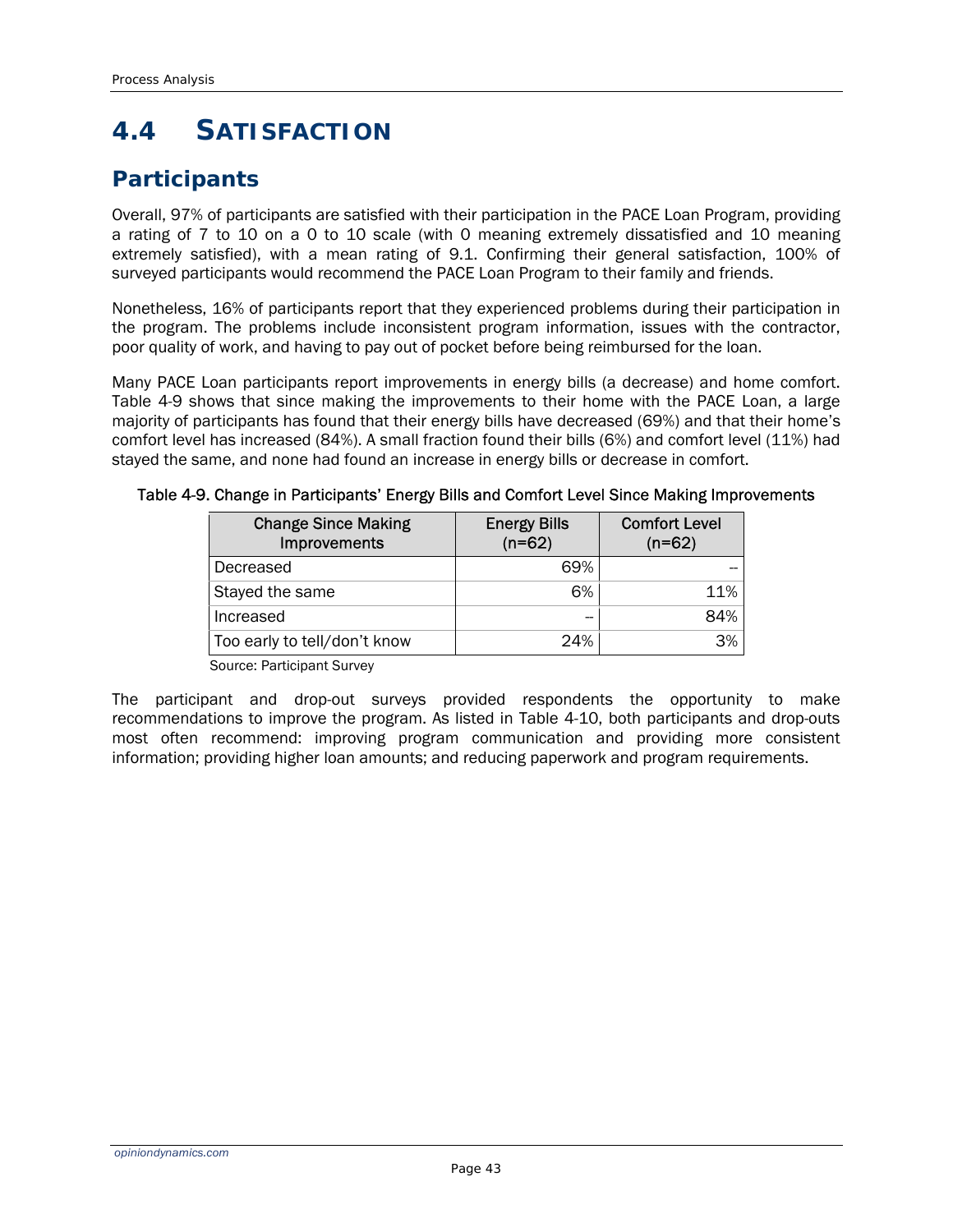|                                                              | Participants<br>$(n=62)$ | Drop-outs<br>$(n=56)$ |
|--------------------------------------------------------------|--------------------------|-----------------------|
| Improve program communication/more<br>consistent information | 26%                      | 20%                   |
| Larger loans                                                 | 11%                      | 18%                   |
| Less paperwork/red tape/program<br>requirements              | 10%                      | 11%                   |
| Make audit free or less expensive                            |                          | 7%                    |
| Eliminate need for towns to qualify for<br><b>PACE</b>       |                          | 7%                    |
| Improve contractor training/other<br>contractor issues       | 6%                       | 4%                    |
| Improve timeliness of project/loan<br>approval               | 6%                       | 4%                    |
| Improve auditor training/other auditor<br>issues             | 5%                       | 2%                    |
| More competitive interest rate                               | 5%                       | 5%                    |
| Other                                                        | 2%                       |                       |
| No recommendations/Don't know                                | 50%                      | 41%                   |

Table 4-10. Recommendations to Improve PACE Loan Program (Multiple Response)

Source: Participant and Drop-out Surveys

#### **Contractors**

PEAs and RVs interviewed for the evaluation are generally very satisfied with the program administration and think that their customers are satisfied as well. However, contractors are less satisfied with the program's impact on generating new business. Most contractors stated that they are not seeing an increase in their business due to the PACE Loan Program.

*"I'm fairly satisfied. I mean it's probably brought a few jobs in. It's nothing to do cartwheels over."* 

*"It's been positive even though it's been minimal so far."* 

To explain the limited participation, contractors cited issues with the value proposition of the program, As they see it, for a 2% interest premium over typical mortgage rates, and for the additional costs of an audit (up to \$500), the only thing a homeowner receives in return is a transferable loan and even that benefit may result in a reduction in the value of their home.

The key strengths of the program mentioned by the contractors tend to fall into two groupings: (1) customer education and awareness and (2) the program model. Many contractors noted that the advertising and outreach done around PACE has led to customers who are more informed about and aware of energy efficiency issues. Others pointed out that this program model is a welcome tool in the Maine market place due to its ability to finance improvements that are cash-flow positive where the energy savings pay for the costs of the retrofit.

Contractors suggested several areas for improvement: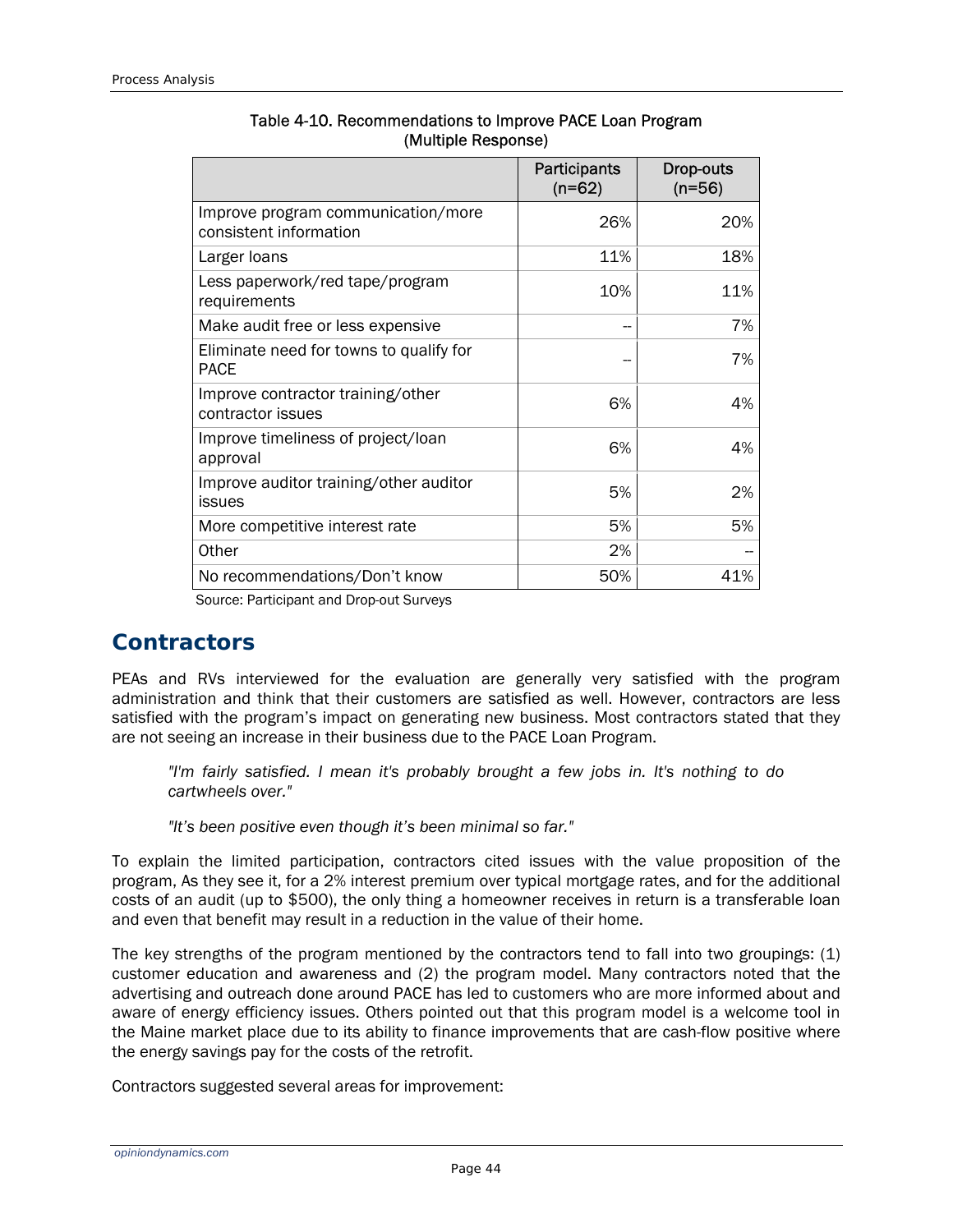- $\triangleright$  Program administration: Although the general impression is that the program is well run and participation is relatively simple, there were some complaints about excessive paperwork, lost paperwork (2 cases) or slow processing of files;
- $\triangleright$  Interest rates: Many suggested that demand under the PACE Loan Program would increase if the interest rates were competitive with rates offered for mortgage lines of credit;
- $\triangleright$  Marketing: Some suggested that marketing efforts are extensive and effective, but that more could be done to coordinate with participating contractors and that more marketing in general would be beneficial; and
- $\triangleright$  Evaluation of savings: One contractor is skeptical about the credibility of savings and suggests third-party verification and independent auditing;

## *4.5 PROGRAM'S INFLUENCE ON MARKET*

### **Changes in Demand**

PACE Loan participants accounted for up to 20% of the interviewed contractors' (PEAs and RVs) business. In general, interviewed contractors think that the PACE Loan Program has generated some interest in, and demand for, energy efficiency retrofits and specific products. However, many interviewed contractors did not see a significant increase in demand for their own services and products from the PACE Loan Program, particularly when compared to the HESP program.

- $\triangleright$  PEAs generally found that demand for energy audits has increased due to the program requirements. However, several PEAs noted that converting this interest in audits into new PACE loan projects can be difficult.
- $\triangleright$  Several RVs saw an increase in consumer interest for specific products, including solar, geothermal, efficient windows, or natural gas heating systems.
- $\triangleright$  Contractors who specialize in solar products thought that the PACE Loan Program has had a much greater impact on the demand for weatherization products (due to their costeffectiveness) than on solar products where there has been only a limited effect.
- $\triangleright$  In general, contractors working in regions with many PACE municipalities, especially in regions with larger and more affluent towns, have witnessed the most noticeable increase in demand for their services with PACE.
- $\triangleright$  Some contractors believe that PACE financing has encouraged deeper retrofits among their customers ("People often call with an interest in windows and attic insulation, and then add other elements such as basement insulation.") largely based on the energy audit results and the need to reach a 20% overall savings to qualify for the PACE loan.
- $\triangleright$  Some contractors suggested that the increase in the demand for home retrofit projects may have more to do with Efficiency Maine's overall marketing efforts and less to do with the PACE financing offer itself.

Contractors' estimates of the percentage of PACE-funded projects that would have been implemented even without PACE financing are wide-ranging. Interviewed contractors generally believe that the majority of participants who received a PACE loan would not likely have carried out the project without the loan, particularly among participants with lower incomes. However, about a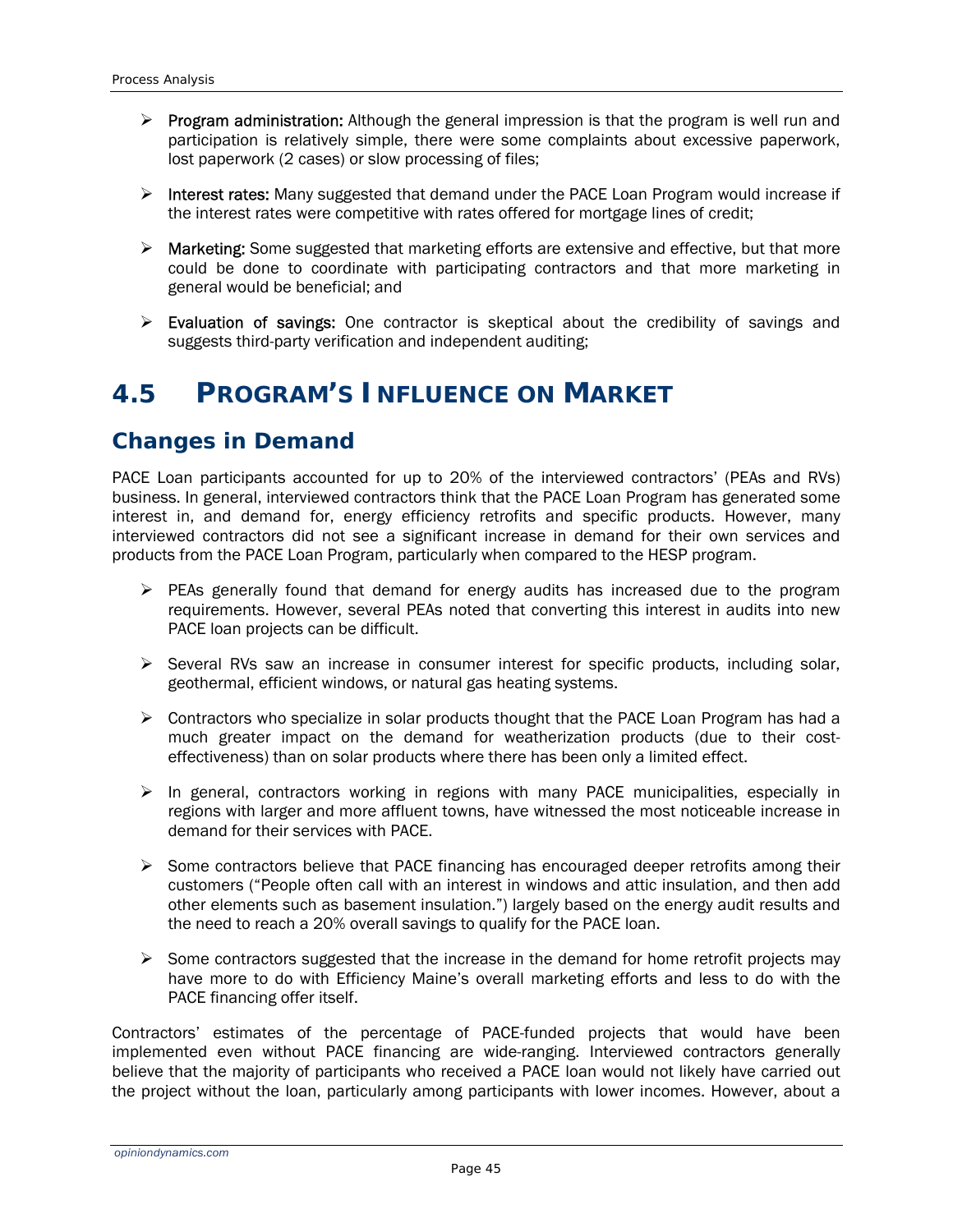quarter of interviewed contractors either were unsure if the PACE loan participants represented new demand for their services, or did not see any increase in demand resulting from the PACE Loan Program.

Taking these responses together, it appears that while the PACE loan financing is driving some demand increases for Registered Vendors' products and services, its overall impact on their operations is minimal. However, PEAs benefit from a more notable increase in demand for their services which is generated from the program requirement that participants undertake an energy audit.

### **Changes to Business Practices**

Interviewed contractors provided a wide range of responses related to the PACE Loan Program's impact on their business practices. The majority reported that the PACE Loan Program has not motivated them to make significant changes to their operations. However, a small number of interviewed contractors did make changes to their business practices in response to the PACE Loan Program, including:

- $\triangleright$  A few contractors said that increased demand through PACE helped them to retain some employees or hire more;
- $\triangleright$  Some contractors mentioned PACE's impact on their marketing efforts (for example, linking their website to Efficiency Maine's);
- $\triangleright$  One contractor entered the residential retrofit market to respond to a predicted increase in demand resulting from the PACE Loan Program; and
- $\triangleright$  One contractor indicated that they are now offering simplified audits for PACE customers.<sup>22</sup>

## *4.6 COMPARISON OF PACE AND HESP*

From December 2009 to September 2011, Efficiency Maine offered HESP, a very popular wholehouse energy efficiency rebate program. The program focused on air sealing and insulation measures, but also offered measures such as heating systems, water heaters, heating controls, windows and doors, and renewable energy systems. Any Maine home with heating was eligible, regardless of the owner/occupant's income level. The program offered two tiers of rebates: Tier 1 provided a maximum of \$1,500 per home for projects projected to save at least 25% of annual heating and hot water energy use, and Tier 2 provided a maximum of \$3,000 for projects expected to save 50% or more. Additionally, if the project was completed by December 31, 2010, the participant received an additional \$1,000.

According to the program tracking database, HESP provided rebates to approximately 3,200 projects over the life of the program. Given the success of HESP, Efficiency Maine modeled relevant aspects of the PACE Loan Program after HESP, such as the eligible improvements, the use of PEAs, and the minimum total home energy savings threshold. According to program staff, HESP helped establish the standards, best practices, contractor base, and word of mouth that the PACE Loan Program builds on. The primary, and most fundamental, difference between the programs is the rebate vs.

*opiniondynamics.com* 

<sup>&</sup>lt;sup>22</sup> In this case, the "simplified audit" is less than what the Energy Advisor typically performs, but still meets the requirements of the PACE Loan Program, including blower door testing.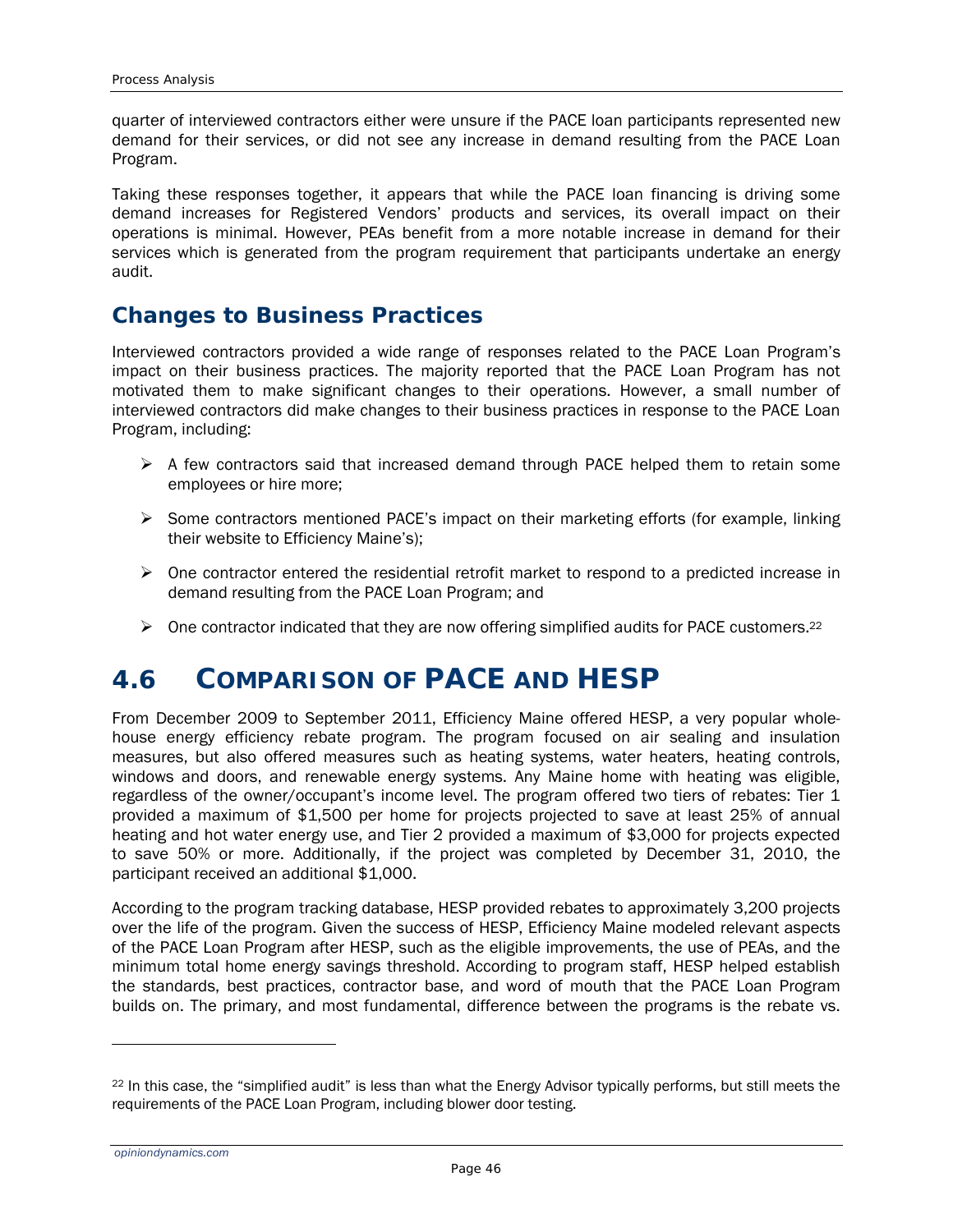loan model. In addition, unlike the PACE Loan Program, HESP only required participants to use a Participating Energy Advisor for the audit; it did not require participants to use a Registered Vendor for the installation of the energy improvements. Efficiency Maine has found that the average total cost of a HESP project (\$8,200) was much less than the average PACE loan (\$13,200). HESP and the PACE Loan Program overlapped from April to September 2011, during which time customers could receive both a HESP rebate and a PACE loan for the same project.

Most of the contractors interviewed as part of the PACE evaluation had been active in HESP before PACE. Almost all of these contractors noted that the uptake and customer interest was much higher for the HESP rebates than it has been for the PACE Loans. As one contractor put it:

*"There was just no comparison. The people were really interested in the Home Energy Savings. Since the end of HESP, my business – everybody's business, as far as I know, has gone way down."* 

Cash rebates, as offered under HESP, are seen as a strong selling argument, while PACE financing is not seen as very different from bank loans. One contractor pointed out that , under PACE, there is no incentive to go over 20% of energy savings, and suggested that offering a joint rebate and loan program could encourage deeper energy savings.

While the PACE Loan Program has experienced lower demand for audits and retrofits than HESP, contractors see PACE as being well run and generating quality work. Notably, PACE has been able to avoid some key challenges that were experienced under HESP in connection with the high customer demand for the program, combined with the fixed program end date and associated deadlines for project completion.

One contractor perhaps best expressed the difference between the two programs, and their impact on the industry, saying that

*"As time goes on and more people experience the positive effect of [the PACE Loan Program], it will grow. But it's not going to be the lit gasoline that the HESP program turned out to be."* 

## *4.7 OTHER EFFICIENCY MAINE PROGRAMS*

### **Other Loan Programs**

Our research also explored interest in two new programs recently introduced by Efficiency Maine to supplement the PACE Loan Program:

- $\triangleright$  The PowerSaver Program covers the same home energy improvements as PACE, but offers a wider range of loan amounts, is available statewide, and has slightly different eligibility criteria.
- $\triangleright$  The Direct Install Program offers a \$300 rebate towards air sealing and insulation work in homes that have received an energy audit.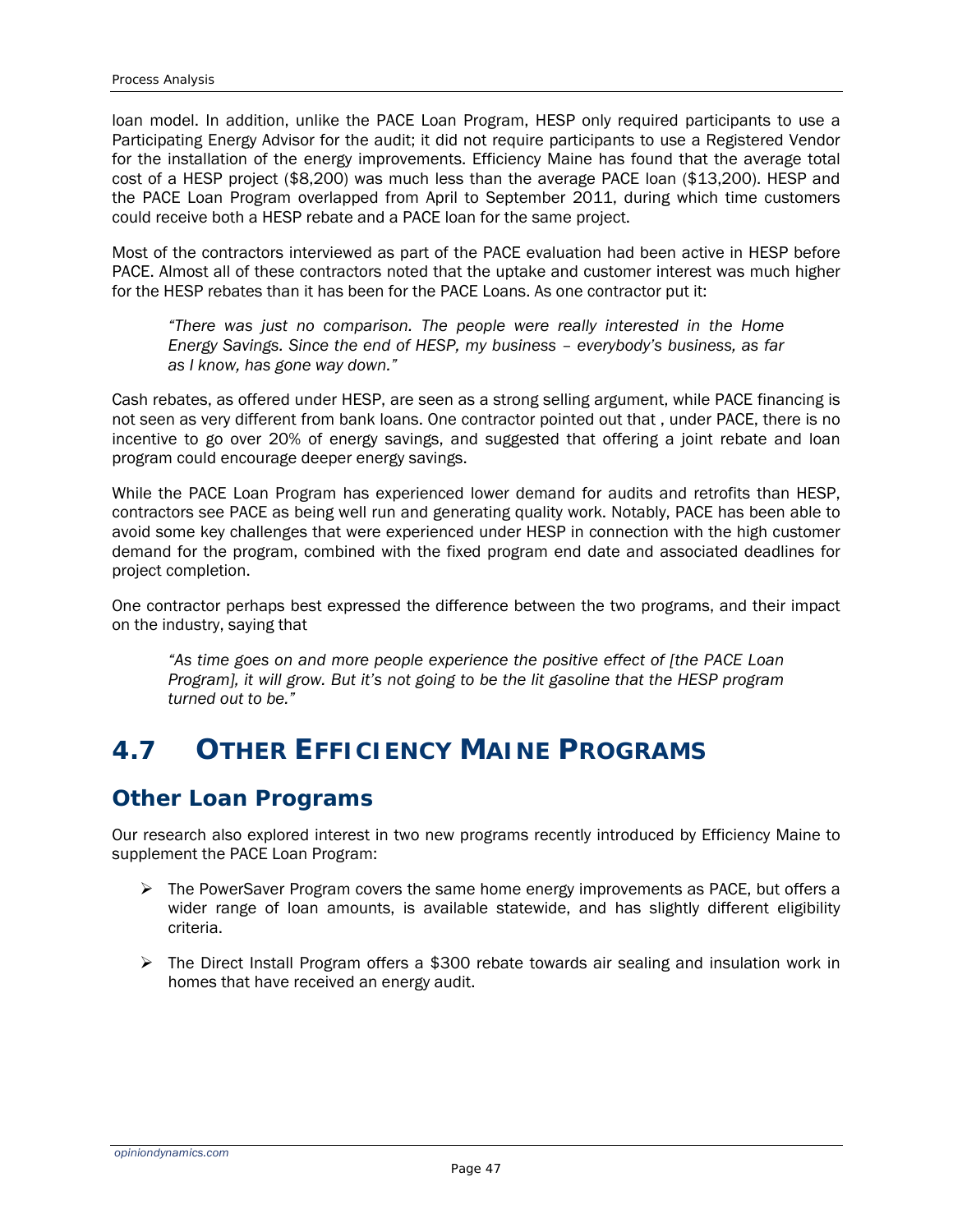PACE drop-outs were asked about both programs while non-participants were asked about the Direct Install Program.23 In both cases, survey respondents were read a description of the program and asked to rate their interest in participating in the future.

Most PACE program drop-outs (77%) state that they are either very or somewhat interested in participating in the PowerSaver program. The level of interest varies with whether or not they had an audit (interest is higher for those who have not had an audit) and whether or not they had completed their projects at the time of the survey (interest is higher for those who had not completed the project). This level of interest suggests an opportunity for marketing the PowerSaver program to PACE drop-outs.

Both drop-outs and non-participants were asked about their interest in the Direct Install Program. A larger share of the drop-outs (39%) than the non-participants (7%) report to be "very interested" in participating in the program, and 67% of non-participants report that they are "not very" or "not at all" interested. The most common reason for non-participants' lack of interest in participating in the program is not needing an upgrade (57%). Other common reasons for lack of interest include not wanting to go into debt (referencing the potential next step of a loan) and wanting to pay for improvements out of pocket or the homeowner wishing to perform the improvements themselves.

Table 4-11 summarizes these responses.

|                          | PowerSaver            | <b>Direct Install Program</b> |                                      |
|--------------------------|-----------------------|-------------------------------|--------------------------------------|
| <b>Level of Interest</b> | Drop-outs<br>$(n=56)$ | (a)<br>Drop-outs<br>$(n=56)$  | (b)<br>Non-Participants<br>$(n=100)$ |
| Very interested          | 39%                   | 39%b                          | 7%                                   |
| Somewhat interested      | 38%                   | 32%                           | 25%                                  |
| Not very interested      | 11%                   | 12%                           | 28% <sup>a</sup>                     |
| Not at all interested    | 12%                   | 14%                           | $39%$ <sup>a</sup>                   |
| Don't Know / Refused     |                       | 2%                            | 1%                                   |

Table 4-11. Interest in Efficiency Maine's PowerSaver and Direct Install Programs

Source: Drop-out and non-participant surveys.

a,b,c=Letters indicate significance, at the 90% confidence level, relative to the comparison group.

Most contractors we interviewed were not aware of the PowerSaver Program at that time, and familiarity with PowerSaver was generally limited, even for those that are aware of it. While some contractors view PowerSaver as more complex and harder to qualify for than the PACE Loan Program, contractors see the PowerSaver Program as filling some gaps in the PACE Program, by offering unsecured loans that are available across all of Maine and have a different range of loan amounts.

<sup>&</sup>lt;sup>23</sup> Non-participants were also asked about the likelihood that they would apply for a PACE or PowerSaver loan within the next year.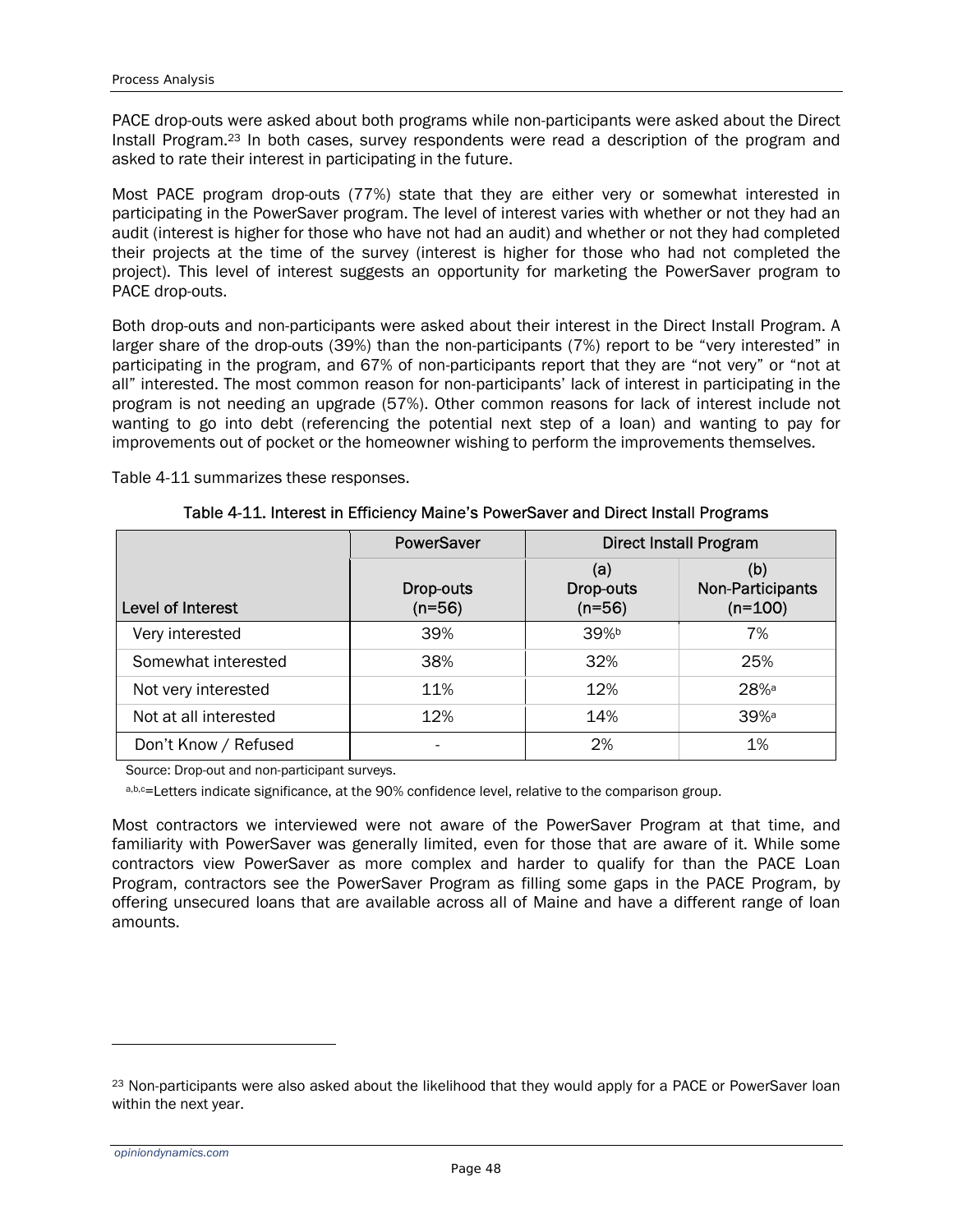## **Other Residential Programs**

We also asked non-participants about their awareness of other (non-loan) residential programs offered by Efficiency Maine. Only 36% of non-participants are aware of other energy efficiency programs offered by Efficiency Maine. Not surprisingly, non-participants who reported being very aware of ways to save energy in their homes are more likely to be aware of Efficiency Maine programs (44%) than those who are somewhat, not very, or not at all aware of ways to save energy (24%). Among non-participants who are aware of other programs, the largest share (22%) is aware of the Efficiency Maine lighting program which provides reduced prices on CFLs.

About one-third of participants, one-fifth of drop-outs, and one-tenth of non-participants report that they have received rebates through, or participated in, Efficiency Maine's non-loan residential programs. Close to 50% of these report having participated in the Appliance Rebate Program.

|                                      | (a)<br>Participant | (b)<br>Drop-out | (C)<br>Non-Participant |
|--------------------------------------|--------------------|-----------------|------------------------|
| Participated in any other Efficiency | 32%                | 21%             | 12%                    |
| Maine programs                       | $(n=62)$           | $(n=56)$        | $(n=100)$              |
| Program*                             | $(n=20)$           | $(n=12)$        | $(n=12)$               |
| Appliance Rebate                     | 50%                | 42%             | 42%                    |
| Renewable Energy / Solar / Wind      | 20%                | 25%             | 8%                     |
| Lighting / CFL                       | 20%                | 17%             | 17%                    |
| <b>HESP</b>                          | 25%                | 17%             |                        |
| <b>Replacement Heating Equipment</b> | 15%                | 8%              | 17%                    |

#### Table 4-12. Participation in Other Efficiency Maine Residential Programs

\*Note small sample sizes

Source: Participant, Drop-out, and Non-participant surveys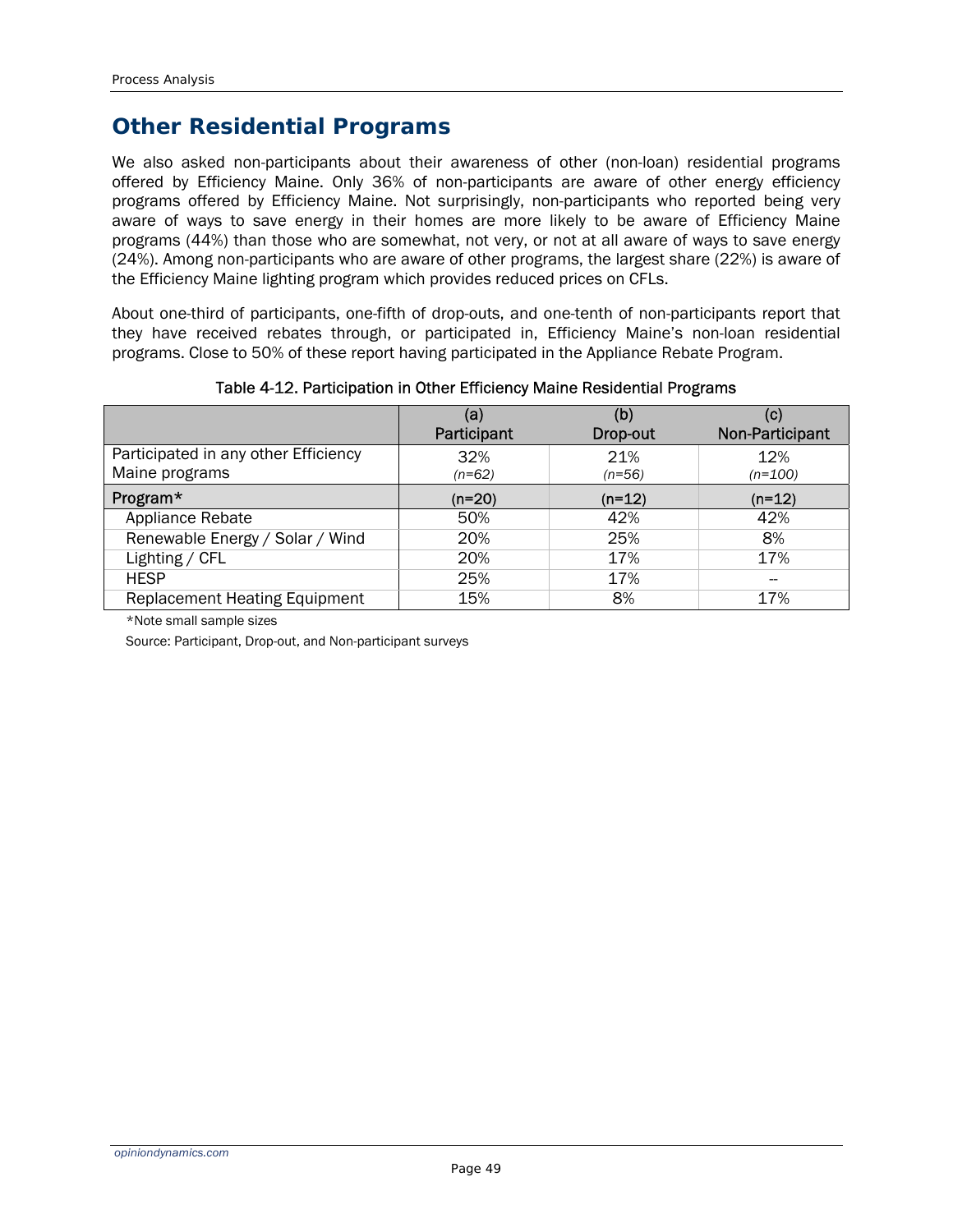# **5. SUCCESSFUL PRACTICES OF FINANCING PROGRAMS**

The Evaluation Team conducted a review of successful practices – both structural and operational of energy efficiency financing programs.24 We based our findings on a literature review of financing programs implemented throughout North America, in-depth interviews with program administrators involved with four similar financing programs, and our team's experience in developing and evaluating innovative financing programs. The full Successful Practices Report was delivered under separate cover.

Table 5-1 summarizes the successful *structural* practices identified through our research. Also shown is a rating of Efficiency Maine's loan programs against each successful practice. Efficiency Maine's loan program portfolio is structured to meet many of the identified practices, including those related to sources of capital, eligibility and bridging, and qualifying measures. The program currently does not meet successful practices in its interest rates and, particularly, its program enhancements.

| <b>Successful Practice</b>                                                                                                                                                                                                                                                                                                                                         |                           | <b>Efficiency Maine Rating</b>                                                                               |  |
|--------------------------------------------------------------------------------------------------------------------------------------------------------------------------------------------------------------------------------------------------------------------------------------------------------------------------------------------------------------------|---------------------------|--------------------------------------------------------------------------------------------------------------|--|
| <b>Sources of Capital</b>                                                                                                                                                                                                                                                                                                                                          |                           |                                                                                                              |  |
| Enable large scale implementation: If relying on small banks or<br>credit unions, recruit additional loan funder(s) to allow for scaling<br>up of program.<br>Partner with expert underwriter: Partner with an organization with<br>experience in underwriting of energy efficiency retrofits to take<br>advantage of outside expertise and reduce financial risk. |                           | AFC First is a national<br>leader in residential<br>energy-efficiency and<br>renewable lending<br>programs.  |  |
| Combine sources of capital: Utilize a combination of both private<br>capital and either public funding or DSM budgets.                                                                                                                                                                                                                                             | n/a                       | Efficiency Maine relies on<br>ARRA funding.                                                                  |  |
| <b>Credit Limits</b>                                                                                                                                                                                                                                                                                                                                               |                           |                                                                                                              |  |
| Correctly size credit caps and amortization periods: Set program<br>credit caps and amortization periods to balance comprehensive<br>retrofits with a "cash flow positive" program.                                                                                                                                                                                |                           | Pending impact<br>evaluation.                                                                                |  |
| Offer tiered interest rates: Offer tiered interest rates to promote<br>and reward deeper energy retrofits.                                                                                                                                                                                                                                                         | $\boldsymbol{\mathsf{x}}$ | Uniform interest rate of<br>4.99%                                                                            |  |
| <b>Program Enhancements</b>                                                                                                                                                                                                                                                                                                                                        |                           |                                                                                                              |  |
| Offer credit enhancements: Offer credit enhancements such as<br>loan loss reserves or guarantees to attract competitive private<br>capital and reduce strict underwriting criteria and high rejection<br>rates.                                                                                                                                                    | n/a                       | Efficiency Maine does not<br>rely on private capital;<br>therefore, credit<br>enhancements are not<br>needed |  |
| <b>Offer interest rate enhancements:</b> Offer below-market interest<br>rates through buy downs or setting up a loan loss reserve.                                                                                                                                                                                                                                 | $\mathbf x$               | 4.99% interest rate is<br>higher than competing<br>mortgage and bank rates.                                  |  |

#### Table 5-1. Summary of Structural Successful Practices

*opiniondynamics.com* 

<sup>&</sup>lt;sup>24</sup> The reader should note that while these practices have proven successful in other regions, they are not *necessarily* appropriate in all instances for Efficiency Maine's PACE Loan Program.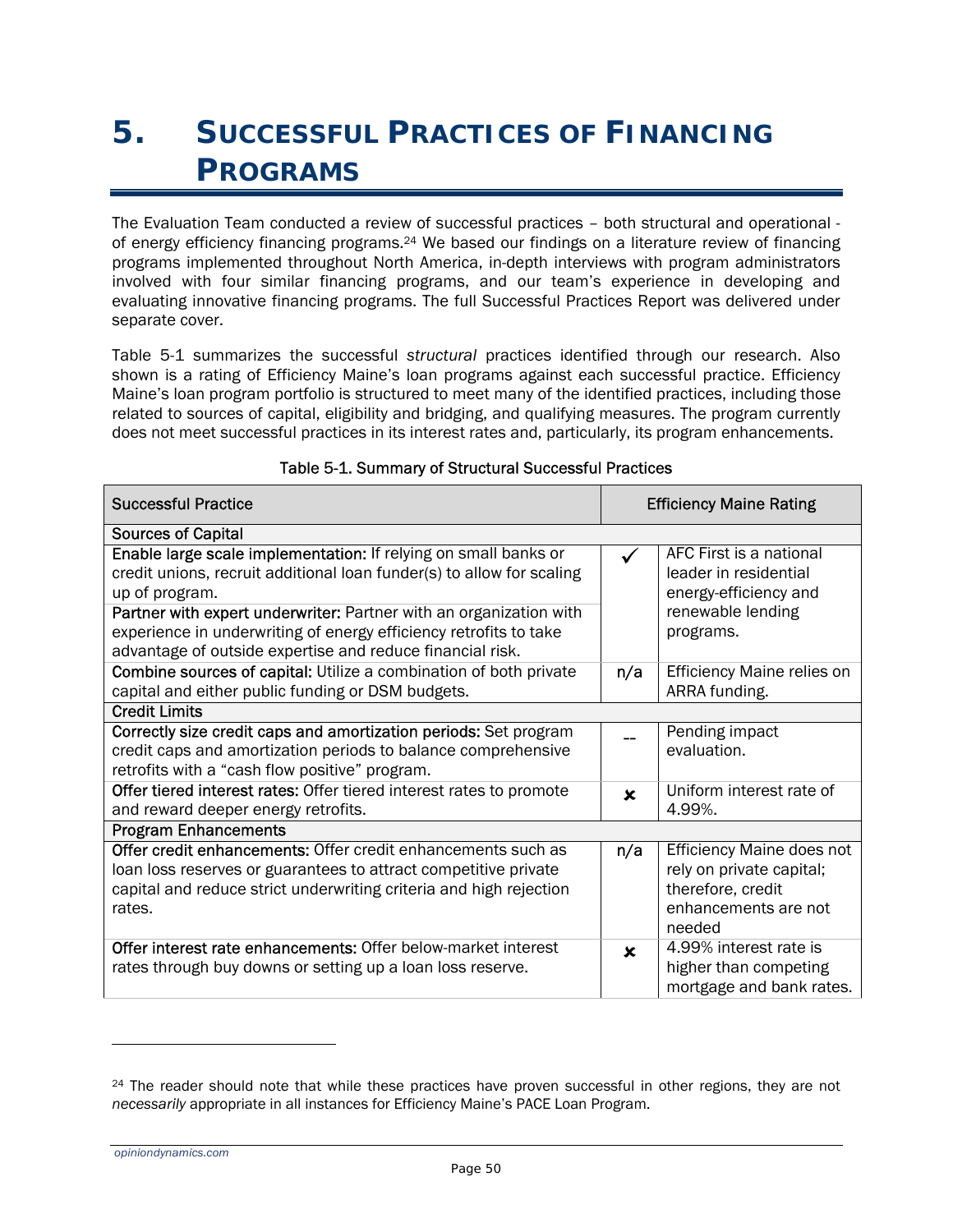| <b>Successful Practice</b>                                                                                                                                                                                                                                                                            | <b>Efficiency Maine Rating</b> |                                                                                                                                                                                        |
|-------------------------------------------------------------------------------------------------------------------------------------------------------------------------------------------------------------------------------------------------------------------------------------------------------|--------------------------------|----------------------------------------------------------------------------------------------------------------------------------------------------------------------------------------|
| Offer a combination of rebates and financing: Offer rebates (either<br>prescriptive or based on estimated savings) to increase<br>participation and to allow the financing component to be cash-flow<br>positive to homeowners.                                                                       | $(\checkmark)$                 | Rebates were initially<br>offered under HESP but<br>are no longer available.<br>The recently introduced<br>Direct Install Program<br>offers rebates for air<br>sealing and insulation. |
| <b>Eligibility and Bridging</b>                                                                                                                                                                                                                                                                       |                                |                                                                                                                                                                                        |
| Offer a portfolio of complementary loans: Offer customers a<br>portfolio of loan options, including smaller unsecured loan to<br>complement secured loans, to lower the overall customer<br>acquisition cost and provide options to a wider pool of applicants<br>who may not meet PACE requirements. | $\checkmark$                   | <b>Efficiency Maine</b><br>introduced the Power<br>Saver program in early<br>2012.                                                                                                     |
| <b>Qualifying Measures</b>                                                                                                                                                                                                                                                                            |                                |                                                                                                                                                                                        |
| Allow for a variety of qualifying measures: Allow qualifying<br>measures to include energy efficiency improvements as well as<br>renewable energy installations to ensure deep and lasting energy<br>savings.                                                                                         | $\checkmark$                   | Efficiency Maine offers a<br>wide range of measures,<br>including renewables,<br>appliances, and lighting,<br>in addition to traditional<br>Home Performance<br>measures.              |
| <b>Customer Cash Flow</b>                                                                                                                                                                                                                                                                             |                                |                                                                                                                                                                                        |
| Aim for positive cash flow of financed improvements: Emphasize<br>cost-effective improvements by offering longer-term financing or<br>payment limits and preventing payback periods from exceeding<br>the useful life of the improvements.                                                            |                                | Pending impact<br>evaluation.                                                                                                                                                          |

Table 5-2 summarizes the successful *operational* practices identified through our research and shows a rating of Efficiency Maine's loan programs against each successful practice. The table shows that the Efficiency Maine PACE Loan Program meets most of the operational successful practices either fully or partially. Although the program currently invests in contractor training and providing contractors with marketing tools, the program should consider expanding these efforts.

#### Table 5-2. Summary of Operational Best Practices

| <b>Successful Practice</b>                                                                                                                         | <b>Efficiency Maine Rating</b> |                                                                                                            |
|----------------------------------------------------------------------------------------------------------------------------------------------------|--------------------------------|------------------------------------------------------------------------------------------------------------|
| Marketing                                                                                                                                          |                                |                                                                                                            |
| Sell Something People Want: Motivate comprehensive home<br>energy improvements by highlighting the most appealing benefits<br>of the improvements. |                                | Marketing materials<br>highlight common<br>improvements and their<br>benefits, including<br>comfort.       |
| <b>Meet Customer Needs: Identify customer type (proactive vs.</b><br>reactive) and gear offer to appeal to their different motivations.            | ✔                              | Program markets to a<br>diverse statewide<br>population as well as to<br>non-participating<br>contractors. |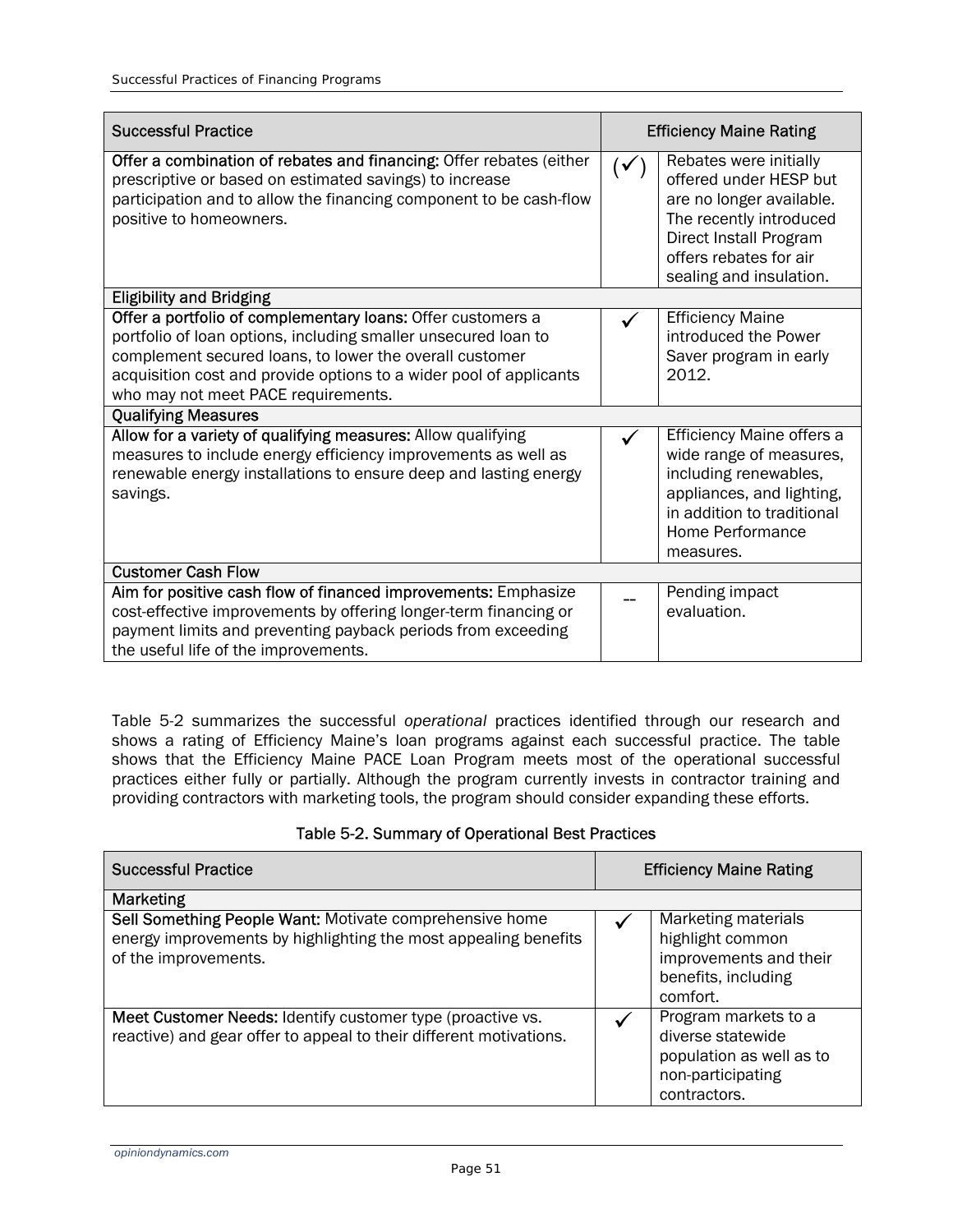| <b>Successful Practice</b>                                                                                                                                                                                                  | <b>Efficiency Maine Rating</b> |                                                                                                                                                                                                                                                                  |
|-----------------------------------------------------------------------------------------------------------------------------------------------------------------------------------------------------------------------------|--------------------------------|------------------------------------------------------------------------------------------------------------------------------------------------------------------------------------------------------------------------------------------------------------------|
| Avoid "Energy Jargon": Use language that is constructive to earn<br>trust and avoid turnoffs.                                                                                                                               | $\checkmark$                   | Website and marketing<br>materials use constructive<br>language.                                                                                                                                                                                                 |
| Engage when most likely to act: Have a program available when<br>customers need it most - usually when they are facing an<br>equipment replacement decision.                                                                | ✓                              | Loan program is only<br>suitable for planned<br>equipment replacements.<br>Program promotes<br>replacing equipment prior<br>to failure.                                                                                                                          |
| One-Touch is Not Enough: Ensure residents are receiving<br>consistent and/or coordinated messages, especially if there are<br>multiple program messengers.                                                                  |                                | <b>Efficiency Maine leverages</b><br>its statewide "Save Like a<br>Mainer" information<br>program to promote the<br>program and energy-<br>saving improvements.                                                                                                  |
| Engage the Wider Community: Coordinate outreach efforts with<br>existing community structures.                                                                                                                              |                                | Program staff uses town<br>meetings, tax bill stuffers,<br>and other outreach efforts<br>to promote the program.                                                                                                                                                 |
| <b>Loan Application Processing</b>                                                                                                                                                                                          |                                |                                                                                                                                                                                                                                                                  |
| Develop a "one-stop-shop" approach: Reduce participation<br>barriers for both customers and contractors by providing an easy<br>one-stop-shop experience.                                                                   |                                | From the participants'<br>perspective, AFC First and<br><b>Efficiency Maine combine</b><br>to create a "one-stop-<br>shop" approach.                                                                                                                             |
| <b>Contractors</b>                                                                                                                                                                                                          |                                |                                                                                                                                                                                                                                                                  |
| Invest in contractor training and building a strong contractor<br>network: Invest in contractor development and building a strong<br>contractor network to ensure contractors can be successful<br>program "ambassadors."   | $\pmb{\times}$                 | <b>Efficiency Maine provides</b><br>regular conference calls to<br>inform contractors of<br>program updates and<br>provide tips on how to<br>best utilize the program.<br>However, outreach and<br>formalized training fall<br>short of successful<br>practices. |
| Require contractors to conform to industry standards: Assure<br>quality installations and customer satisfaction by requiring high<br>levels of contractor qualification, e.g., BPI certification.                           | $\checkmark$                   | PEAs are required to be<br>BPI certified.                                                                                                                                                                                                                        |
| Provide contractors with tools to market themselves and the<br>program: Provide contractors with marketing materials to give to<br>customers that help explain the program and the benefits of<br>home energy improvements. | $(\checkmark)$                 | RVs and PEAs are<br>provided basic materials<br>to market the program,<br>but no co-op advertising.                                                                                                                                                              |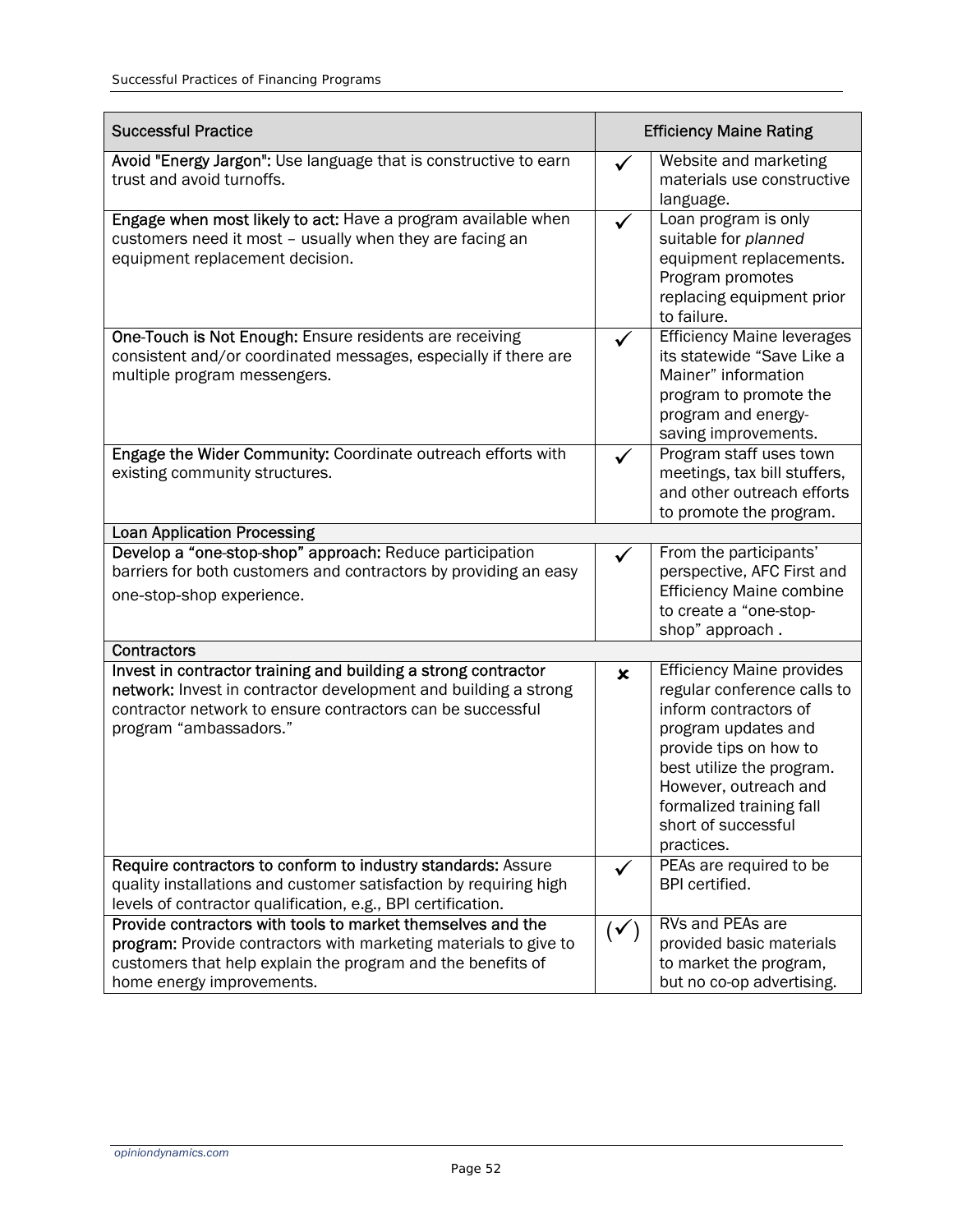# **6. FINDINGS AND RECOMMENDATIONS**

### **Level of Participation**

Participation levels for Efficiency Maine's loan programs are below initial expectations. Through July 2012, 26% of the \$20.4 million BetterBuildings grant was lent or in the process of being lent out in PACE and PowerSaver loans. At current participation levels and trends, the PACE and PowerSaver loans may not utilize the full amount of the BetterBuildings funding by the end of the grant period. Efficiency Maine is pursuing additional strategies to deploy the BetterBuilding funds, including the Residential Direct Install Program.

From its launch in April 2011 to May 2012, 195 participants have received loans through the Efficiency Maine PACE Loan Program. The number of closed loans per month ranges from eight to 25 and has edged upward over time, but not significantly. Three-quarters of projects financed with a PACE loan include insulation, 53% include HVAC equipment, and 23% air sealing. Most homes install multiple measures, with a mean of 2.2 measures per home.

Over 100 contractor firms have participated in the program, either as PEA (40) or an RV (83), with 22 participating in both roles. RVs completed an average of 2.3 projects through May 2012 and PEAs completed an average of 2.6 in this time. However, approximately half of RVs and PEAs completed only one project as of May 2012.

Most of the recommendations in this section center on increasing the level of participation in the PACE and PowerSaver loan programs in support of Efficiency Maine's goal to maximize the delivery of the BetterBuildings grant funds to promote energy efficiency.

## **Loan Terms and Eligibility Criteria**

The loan terms and eligibility criteria of Efficiency Maine's PACE Loan Program are similar to those of comparable energy efficiency financing programs. Efficiency Maine provides PACE loan terms of 5, 10, or 15 years and a fixed interest rate of 4.99% APR. Participants may borrow between \$6,500 and \$15,000, up to 100% of their home equity. Notably, nearly half of participants borrow the maximum loan amount of \$15,000.

The high share of participants borrowing the maximum loan amount – as well as survey responses indicating that additional improvements were made outside the program because of the loan cap – suggests that some participants would likely seek a larger loan if available. The recent expansion of Efficiency Maine's loan portfolio to include PowerSaver, which offers wider loan ranges, should help to capture these additional savings and increase participation.

Approximately 47% of total applications were declined through August 2012. This rate is consistent with similar financing programs (typical rates range from 20% to 50%), although on the high side. According to Efficiency Maine program staff, declined applications are most often due to either a lack of sufficient home equity or a debt-to-income ratio above 45%.

Many PACE program drop-outs are interested in participating in the Trust's PowerSaver Program or the Direct Install Program. The level of interest varies with whether or not they had an audit (interest is higher for those who have not had an audit), and whether or not they already completed their projects (interest is higher for those who had not completed the project).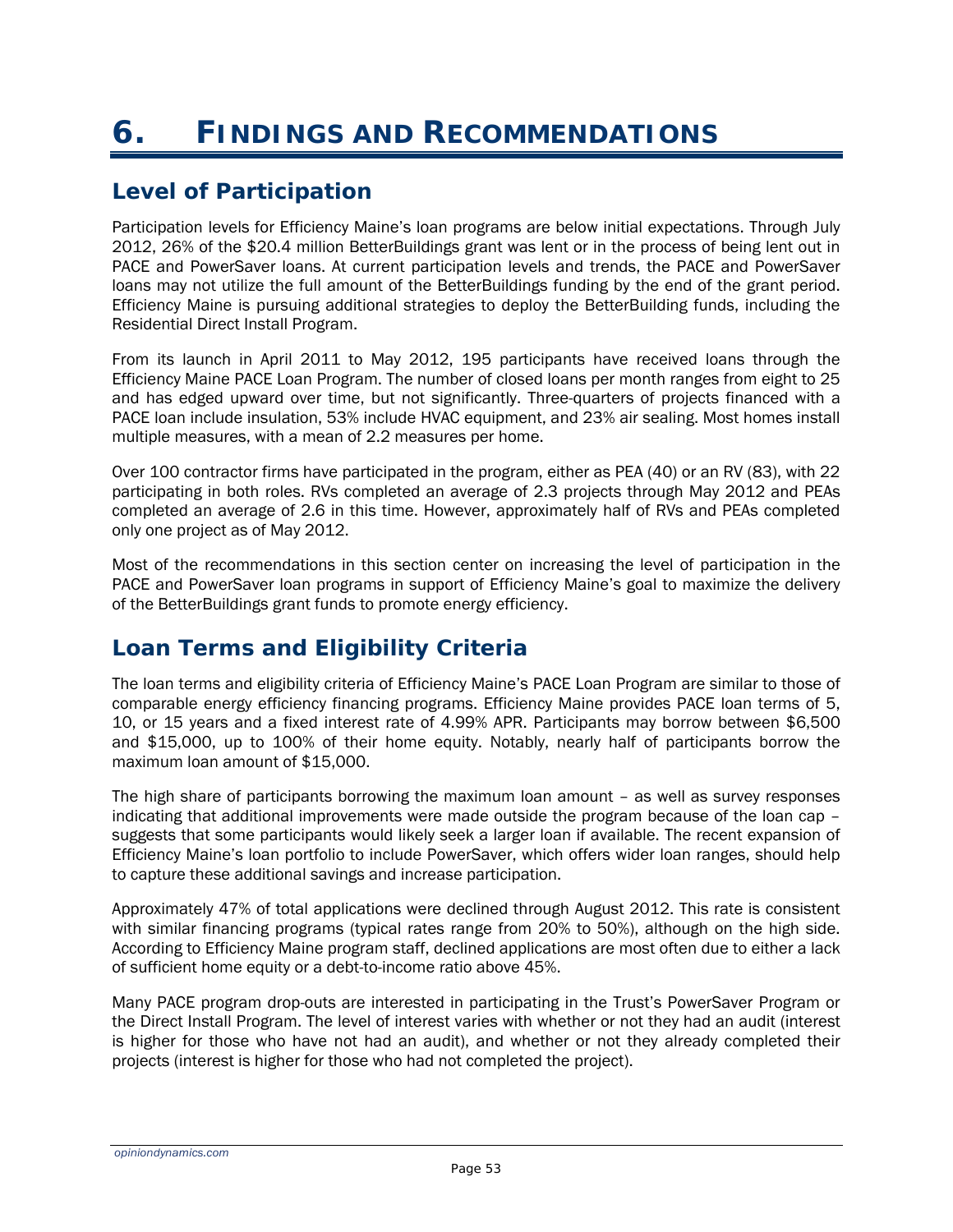#### **Recommendations**

- $\triangleright$  The current 4.99% APR interest rate is higher than competing mortgage rates, reducing the desirability of a PACE loan compared to a standard home equity loan. Efficiency Maine may consider offering interest rate enhancements such as buy downs to increase the attractiveness of PACE loans. This is a practice employed by many successful financing programs.
- $\triangleright$  Tiered interest rates can help promote and reward deeper energy retrofits, but this enhancement is generally more effective for mature programs seeking to maximize energy savings. (For newer programs, interest rate buy downs are a more effective way to increase program participation.) As the program matures, Efficiency Maine might wish to reassess the desirability of offering a tiered interest rate structure.
- $\triangleright$  Given the level of interest in the new PowerSaver and Direct Install Programs among dropouts, Efficiency Maine may wish to follow up with these customers to capture them through these new offerings.

#### **Loan Application Process**

Overall, participants report satisfaction with the program's loan application process. In many cases, program drop-outs provide similarly positive responses. Both groups find that it is easy to complete the application paperwork and provide the documentation required for the PACE loan. Of those that applied over the phone, the vast majority of PACE participants found the Efficiency Maine representative to be "very helpful." Similarly, nearly all participants found the AFC First representative who helped them to process and close the loan to be helpful. More than two-thirds of participants closed their loan within four weeks of the initial application, and nearly all are very satisfied or somewhat satisfied with the loan processing time.

More than a third of program drop-outs report that they experienced problems during the loan application process. Issues most commonly identified include the amount of paperwork and the length of the application process.

#### Recommendations

 $\triangleright$  Consider implementing a "concierge" type service to assist customers through the loan application process. Some successful programs have used such an approach, which involves assigning an advisor to help the customer understand the program, complete the application, and provide technical guidance when needed.

#### **Marketing and Outreach**

Efficiency Maine's broad, statewide energy efficiency marketing and the targeted marketing for the PACE Loan Program have resulted in high awareness of Efficiency Maine and its loan programs among Maine residents. Of non-participants aware of the Efficiency Maine loan portfolio, half learned about the program from newspaper, radio, or TV. Participants also learn about the loan programs through a contractor, Efficiency Maine's website, and word of mouth.

Both PEAs and RVs find that awareness of the program is fairly widespread, particularly among highly populated areas of the state. Contractors also promote the PACE Loan Program to virtually all of their customers.

While the program provides some contractor training for PEAs and RVs, it does not appear to be as structured as training offered for other financing programs, which require either one-time or regular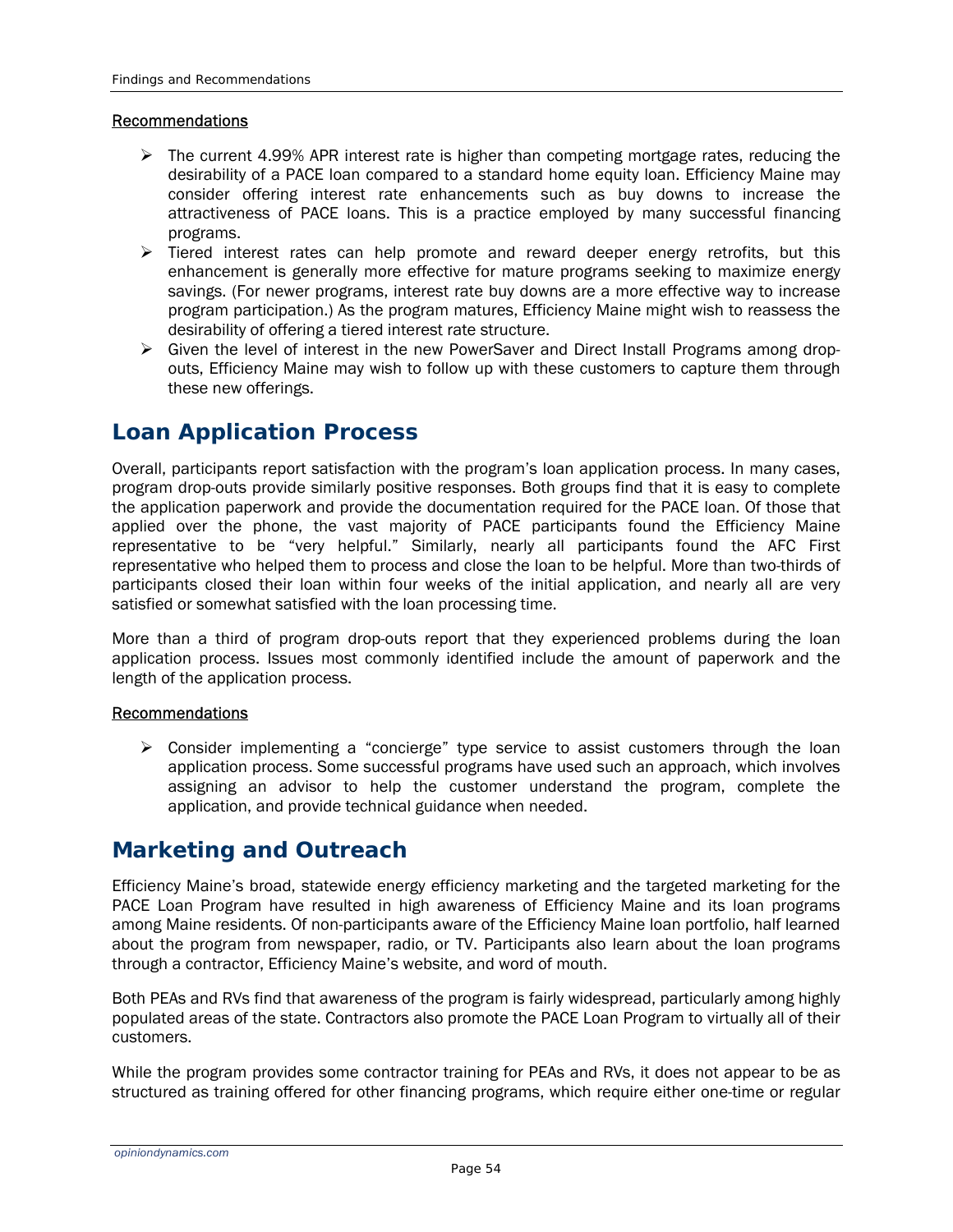mandatory training and have detailed training materials. Almost 20% of participants were not satisfied with their PEA's ability to answer questions about the program, with some noting that the PEA seemed inexperienced with the program. This suggests that at least some PEAs might benefit from additional training.

#### Recommendations

- $\triangleright$  Efficiency Maine might consider better coordination between its marketing efforts and contractors' marketing, such as cooperative advertising in newspapers.
- $\triangleright$  Consider developing a more comprehensive training program for PEAs and RVs to provide them with information about Efficiency Maine's loan products and their requirements. Efficiency Maine may consider leveraging similar contractor training activities offered by AFC First.

### **Home Energy Audit**

A home energy audit, completed by a PEA, is a requirement to qualify for a PACE loan. All participants had an audit, as well as 41% of program drop-outs and 19% of non-participants. Many participants and drop-outs had the audit conducted because it is required to qualify for a PACE loan. Nearly twothirds of participants state that they were either not very likely or not at all likely to have an energy audit performed if it had not been part of the PACE Loan Program.

Participants and program drop-outs report general satisfaction with their PEA overall as well as with the quality of information in the audit report. There was some dissatisfaction with the Advisor's ability to answer questions about the PACE Loan Program.

#### Recommendations

 $\triangleright$  The audit required by the program represents a significant up-front cost (up to 10%) to the participant and can be a barrier to participation. Efficiency Maine may consider providing a rebate for all or part of the cost of the audit. If it chooses to subsidize the full cost of the audit, it should be careful to do so only in instances in which participants achieve a certain level of savings.25

#### **Home Improvements**

The program is achieving a good mix of home improvements, with insulation being the most commonly installed measure. However, 69% of PACE Loan participants report not making some of the improvements their Energy Advisor had recommended. There is evidence that some of these participants would have made additional improvements, if they had not been limited by the maximum loan amount of \$15,000.

Non-participating Maine residents indicate that there is demand for types of energy-related home improvements commonly installed through the PACE Loan Program. Approximately half are very likely to make home energy improvements in the next year, with most expecting to pay for these improvements through their own savings. About a third of non-participants would be interested in

<sup>&</sup>lt;sup>25</sup> Past experience with retrofit programs has long demonstrated the importance of participants contributing to the initial audit to at least some extent, in order to have "skin in the game."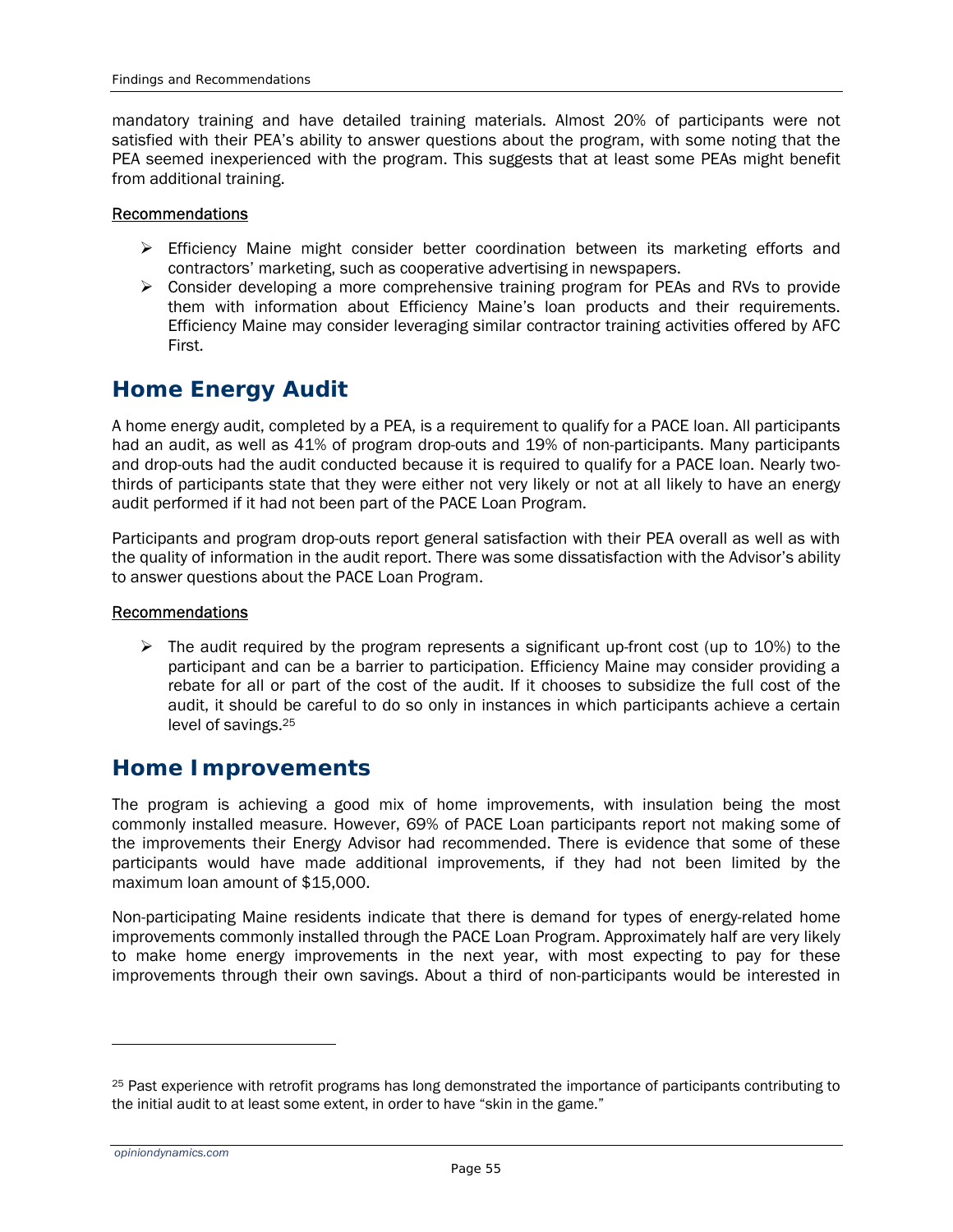purchasing and installing energy saving home improvements if they had access to a loan that could offer no money down and competitive interest rates.

#### **Recommendations**

- $\triangleright$  Although participants typically make most of the improvements recommended by their Energy Advisor, the cap on the PACE loan amount improvements or the difficulty of making additional recommended improvements results in some potential savings left unrealized. Efficiency Maine should continue to promote its suite of financing options to meet all project sizes.
- $\triangleright$  Efficiency Maine may wish to bundle the loan offerings with rebate payments to ensure that participants follow through with the planned projects and are encouraged to achieve deeper energy savings. Offering a rebate would also remove an important barrier to participation (see discussion below).26

### **Barriers to Energy Efficiency and Program Participation**

The PACE and PowerSaver programs help remove two key barriers to saving energy: lack of knowledge (through the home energy audit) and first cost (by spreading the cost of the improvements over time). In addition, the introduction of the PowerSaver loan has addressed barriers to participation among residents in non-PACE municipalities and among those who seek loan amounts outside of the PACE range. However, the price of energy efficient equipment remains a key barrier for many households, particularly lower income ones.

Only 5% of non-participating Maine residents state that they are somewhat likely to apply for a loan through the PACE or PowerSaver programs in the next year (none are very likely, 37% are not very likely, and 58% are not at all likely). Of those that are not likely, the most commonly identified reasons for not applying include not planning on doing any home improvements and that their home is already efficient. Other commonly identified reasons for not participating or for dropping out of the program include unwillingness to take on higher debt loads, the loan qualification criteria, the interest rate being uncompetitive, and the cost of doing an energy audit. However, when asked more generally, a third of non-participants expressed an interest in "a loan to purchase and install energy saving home improvements that offered no money down and a competitive interest rate."

#### Recommendations

 $\triangleright$  To the extent allowed by the terms of the BetterBuildings grant, Efficiency Maine may consider creating enhancements to the PACE and PowerSaver programs to reduce barriers. These could include lowering the loans' interest rates through buy downs, subsidizing some or all of the cost of the energy audit, and providing rebates for some energy efficiency measures. These are practices employed by many successful financing programs.

### **Participant Satisfaction**

Overall, 97% of participants are satisfied with their participation in the PACE Loan Program (a rating of 7 to 10 on a 0 to 10 scale, with 0 meaning extremely dissatisfied and 10 meaning extremely satisfied). Confirming their general satisfaction, all surveyed participants would recommend the PACE Loan Program to their family and friends.

<sup>&</sup>lt;sup>26</sup> The Direct Install Program addresses this for insulation and air sealing by offering a rebate.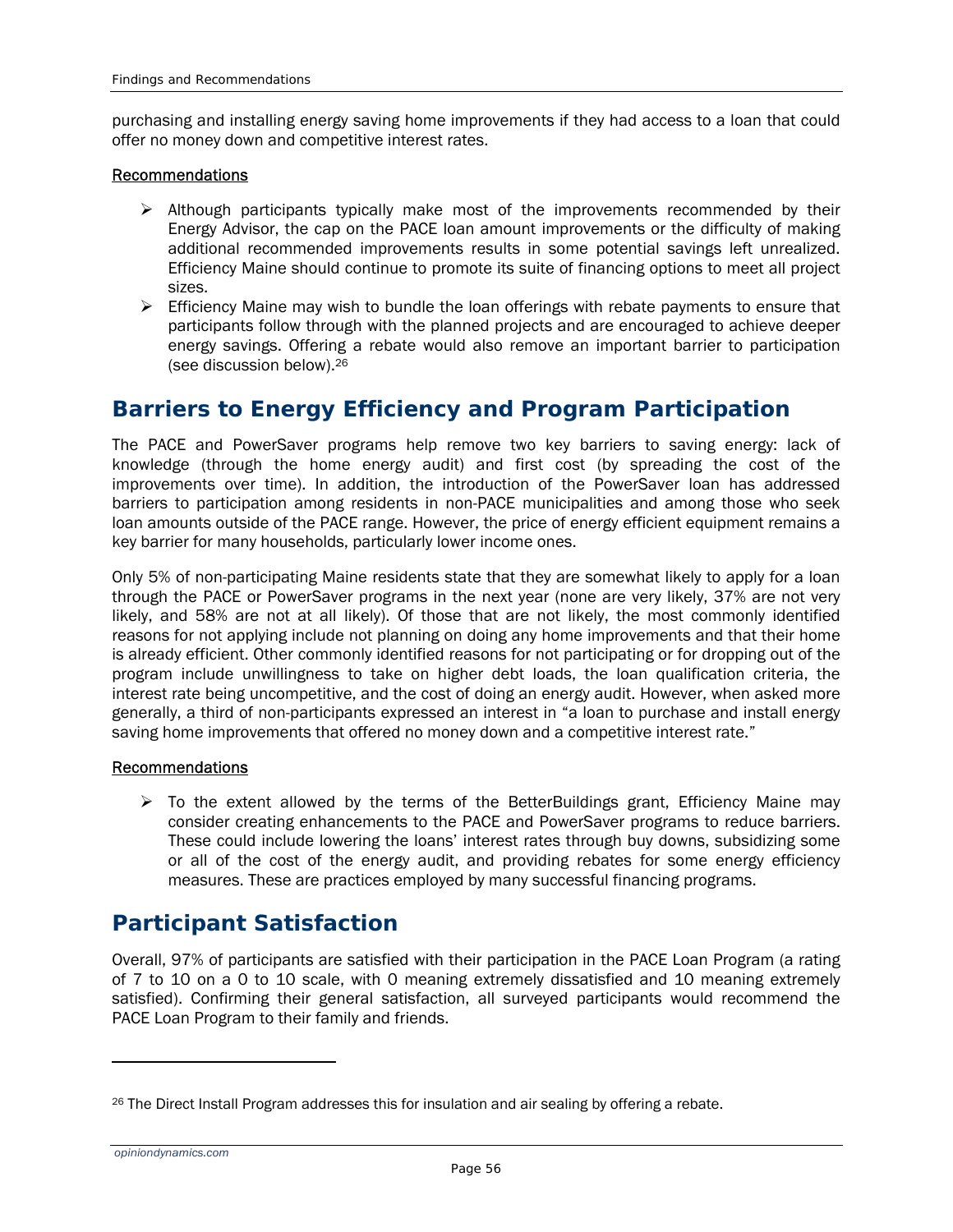Sixteen percent of participants report that they experienced problems during their participation in the PACE Loan Program. The problems include issues with the contractor, inconsistent program information, poor quality of work, and having to pay out of pocket before being reimbursed for the loan.

#### Recommendations

¾ Despite their general high satisfaction with the PACE Loan Program, participants and dropouts provide a number of recommendations to improve the program. These include improving program communication and providing more consistent information, providing higher loans and lower interest rates, and reducing program requirements and paperwork.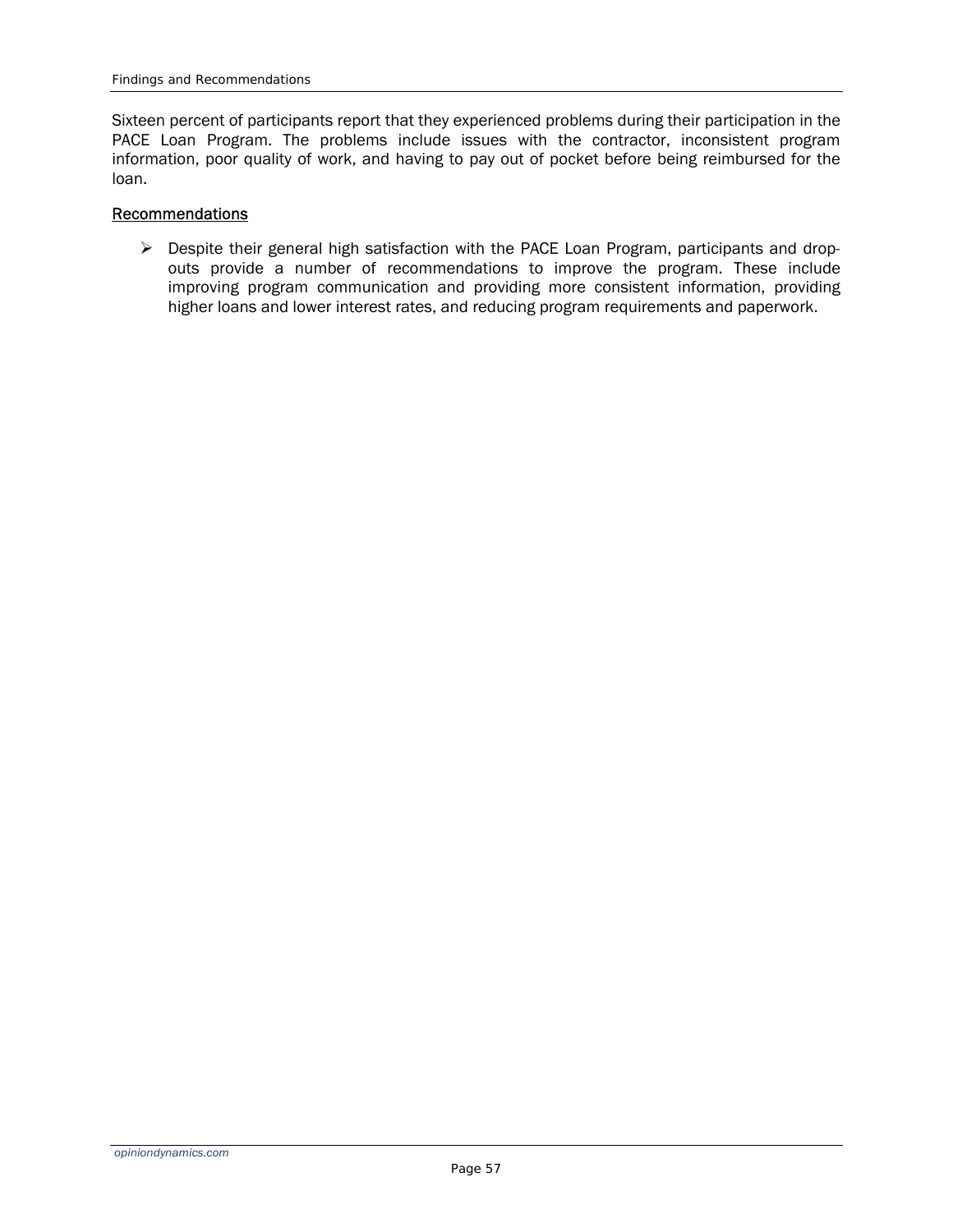# **APPENDIX A: SURVEY DISPOSITIONS AND RESPONSE RATES**

Table A-1 presents the final disposition for the participant, drop-out, and non-participant surveys. The response rates were 40% for the participant survey, 29% for the drop-out survey, and 8% for the nonparticipant survey (computed as the number of completed interviews divided by the number of eligible respondents). The cooperation rates for the three surveys were 75%, 62%, and 19%, respectively (computed as the number of completed interviews divided by the total number of eligible sample units actually contacted).

| <b>Disposition</b>                              | Participants   | Drop-outs      | <b>Non-Participants</b> |
|-------------------------------------------------|----------------|----------------|-------------------------|
| Completed Interviews (I)                        | 62             | 56             | 100                     |
| Eligible Non-Interviews                         |                |                |                         |
| Refusals (R)                                    | 19             | 33             | 419                     |
| Mid-Interview terminate (R)                     | 2              | 2              | 12                      |
| Respondent never available (NC)                 | 29             | 37             | 141                     |
| Language Problem (NC)                           | 0              | 0              |                         |
| Not Eligible (e)                                |                |                |                         |
| Fax/Data Line                                   | O              | 0              | 131                     |
| Duplicate Number                                | 0              | 1              |                         |
| Non-Working                                     | 6              | 5              | 169                     |
| Wrong Number                                    | 1              | 2              | 9                       |
| Business, government office, other organization | $\overline{O}$ | $\overline{2}$ | 138                     |
| No eligible respondent                          | 0              | 11             | 15                      |
| Unknown Eligibility Non-Interview (U)           |                |                |                         |
| Not Dialed/Worked                               | O              | 0              | Ω                       |
| No Answer                                       | 23             | 43             | 627                     |
| <b>Answering Machine</b>                        | 22             | 36             | 217                     |
| Busy                                            | Ο              | 0              | 13                      |
| Call Blocking                                   | 1              | 0              | 8                       |
| <b>Total Contacts in Sample</b>                 | 165            | 228            | 2007                    |
| Response Rate                                   | 40%            | 29%            | 8%                      |
| <b>Cooperation Rate</b>                         | 75%            | 62%            | 19%                     |

#### Table A-1. Participant Survey Disposition

Source: Opinion Dynamics CATI Call Center.

The survey response rate is the number of completed interviews divided by the total number of potentially eligible respondents in the sample. We calculated the response rate using the standards and formulas set forth by the American Association for Public Opinion Research (AAPOR).27 For various reasons, we were unable to determine the eligibility of all sample units through the survey process and chose to use AAPOR Response Rate 3 (RR3). RR3 includes an estimate of eligibility for these unknown sample units. The formulas used to calculate RR3 are presented below. The definitions of the letters used in the formulas are displayed in the table above.

$$
E = (I + R + NC) / (I + R + NC + e)
$$

*opiniondynamics.com* 

<sup>27</sup> *Standard Definitions: Final Dispositions of Case Codes and Outcome Rates for Surveys*, AAPOR, 2009. http://www.aapor.org/Standard\_Definitions/1818.htm